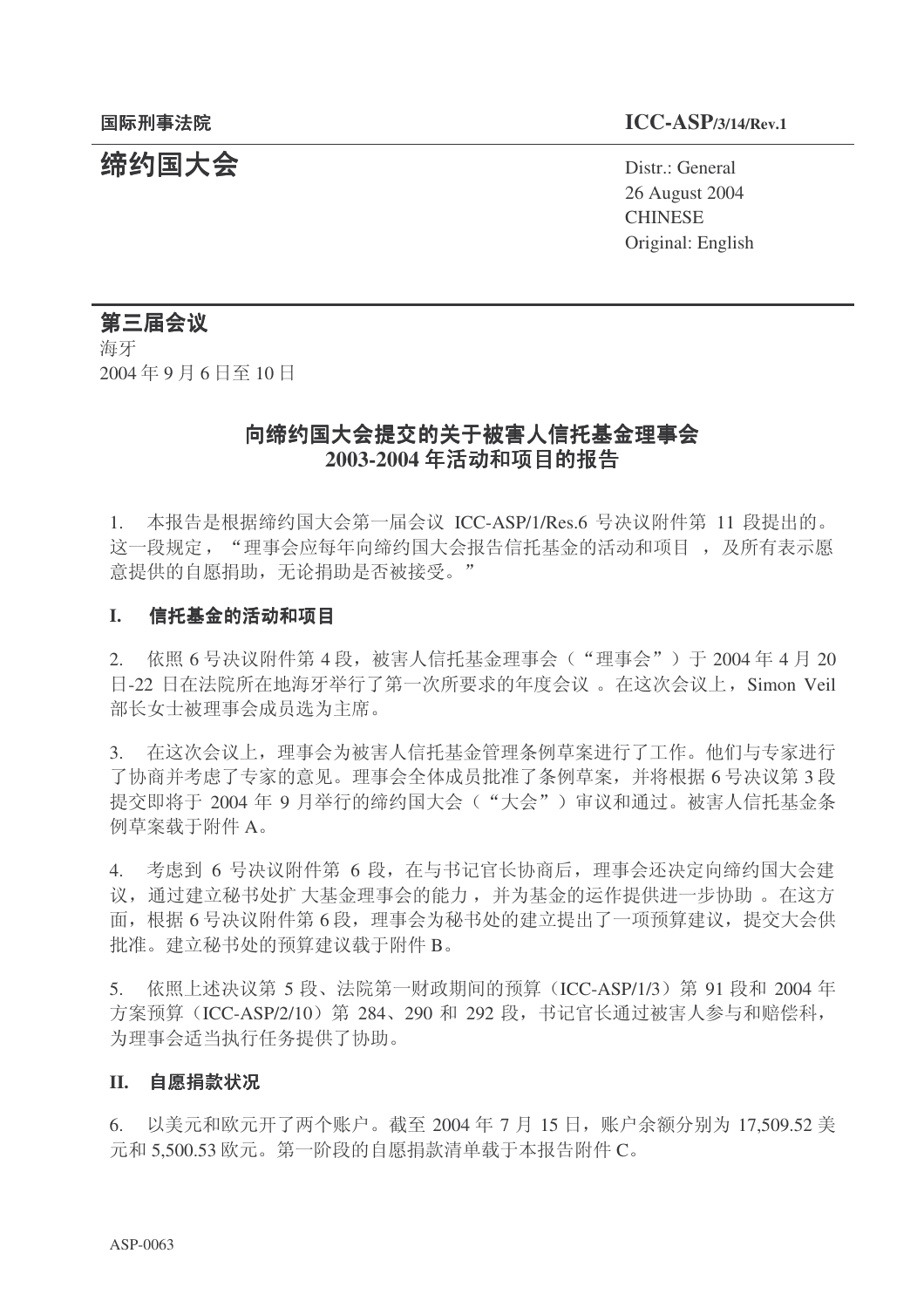7. 理事会认识到为自愿捐款进行募捐活动十分重要,可以使信托基金有效地援助法院管 辖权内的犯罪的被害人及其家属。此外,理事会成员鼓励各国向信托基金捐款,因为这 样的捐款对完成基金的任务是至关重要的。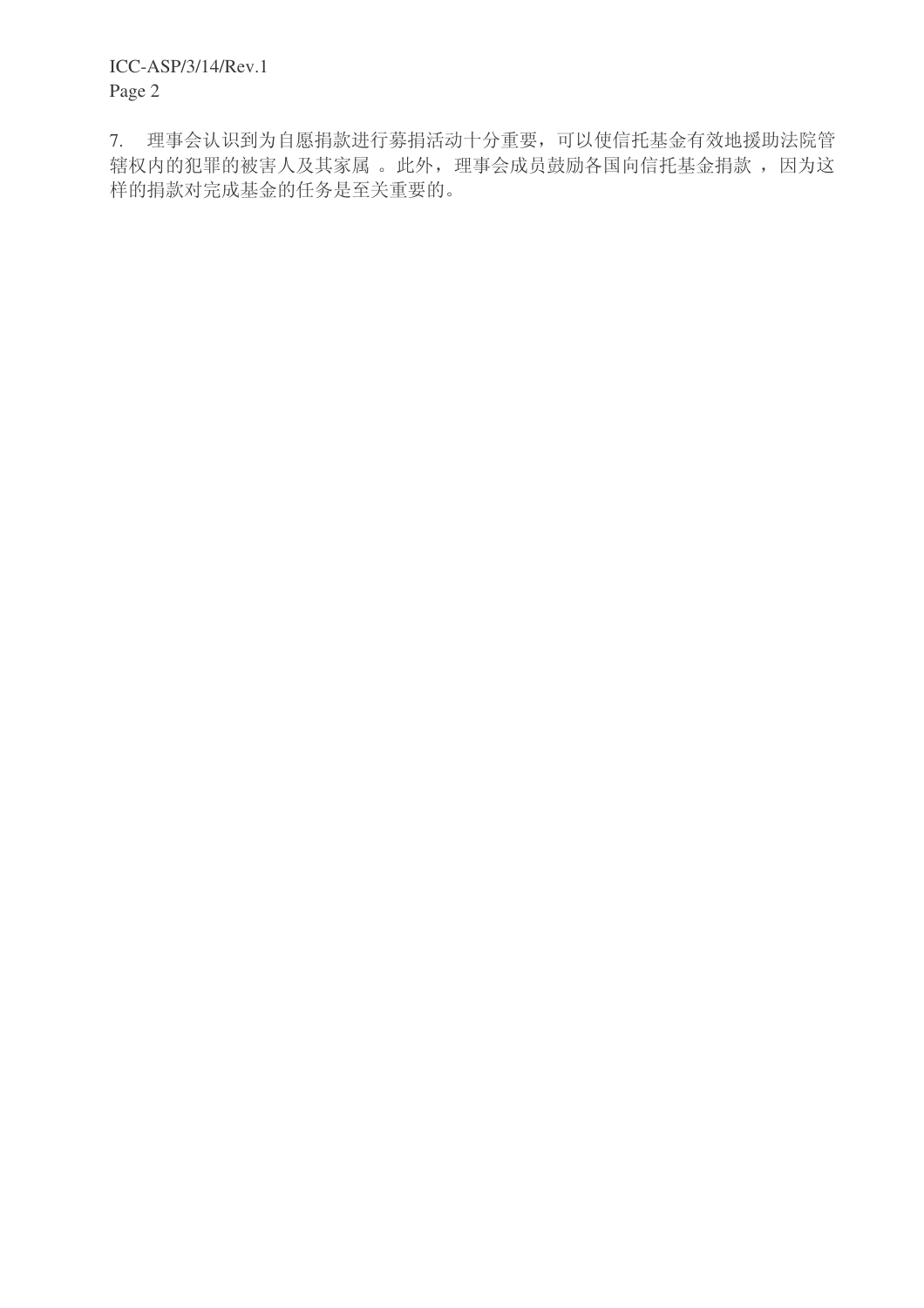# 附件 A

# 被害人信托基金条例草案

## 被害人信托基金理事会第一次会议 2004年4月20日-22日, 海牙 (荷兰)

#### 条例草案

## 导言

这些条例草案制定载于下列文件与被害人信托基金有关的条款:《罗马规约》第79 条;《程序和证据规则》规则 98; 缔约国大会关于设立援助法院管辖权内的犯罪的被害 人及其家属的信托基金的6号决议和缔约国大会关于援助被害人的信托基金理事会成员提 名和选举程序的 7 号决议。

这些条例草案还进一步制定6号决议所设立的信托基金的管理标准, 供缔约国大会批 准。这一文件的英文文本和法文文本均为最后文本,具有同等效力。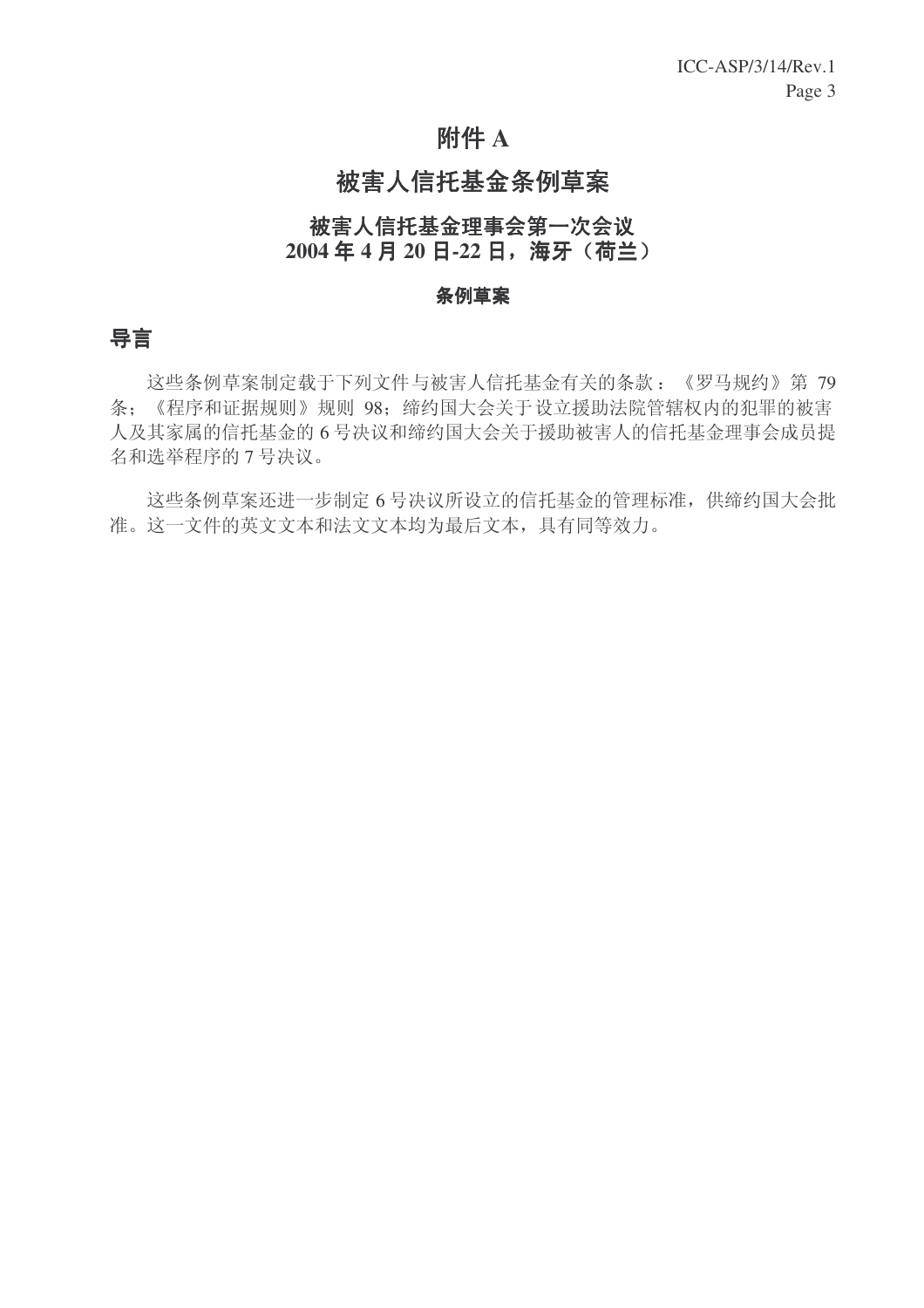# 被害人信托基金条例

## 第一部分 信托基金的管理和监督

第一章 理事会

## 第一节 选举理事会主席

1. 主席将由理事会成员的绝对多数选举产生。主席的任期到他/她各自作为理事会成员 的任期结束为止。他/她可连选连任一次。如果主席因故不能出席某次会议或在某次会议 的一段时间不能出席, 他/她可指定另一名理事会成员代替他/她的职位。如果主席不能履 行他/她的职能, 应选举一位新主席完成余下的任期。

2. 主席应负责协调理事会的工作。

# 第二节

# 会议

3. 理事会至少每年在法院所在地举行一次例会。

4. 必要时,理事会可举行特别会议,主席将确定每次这样的特别会议开始的日期、会期 和地点。特别会议可以面对面开会或以电话、网络或电视会议的形式举行。

5. 主席将决定理事会例会和特别会议的暂定议程。主席可接受理事会其他成员、缔约国 大会秘书处、书记官长和/或信托基金秘书处("秘书处")关于议程项目的建议。任何 建议列入议程的项目均应附上说明性备忘录,而且如果可能,附上基本文件或决定草 客。所有材料应提前分发给理事会成员,而且如果可能至少在会议召开前一个月分发。 任何一次会议的暂定议程应在会议开始时提交理事会供审议和通过。

6. 主席将主持每次会议。

7. 书记官长应以顾问身份参加理事会会议。信托基金秘书处的成员也可出席理事会的会 议。

8. 理事会可酌情根据《缔约国大会议事规则》第 42 条, 邀请有相关专业知识的其他人 参加特定会议,并就讨论的任何问题作口头或书面发言和提供情况。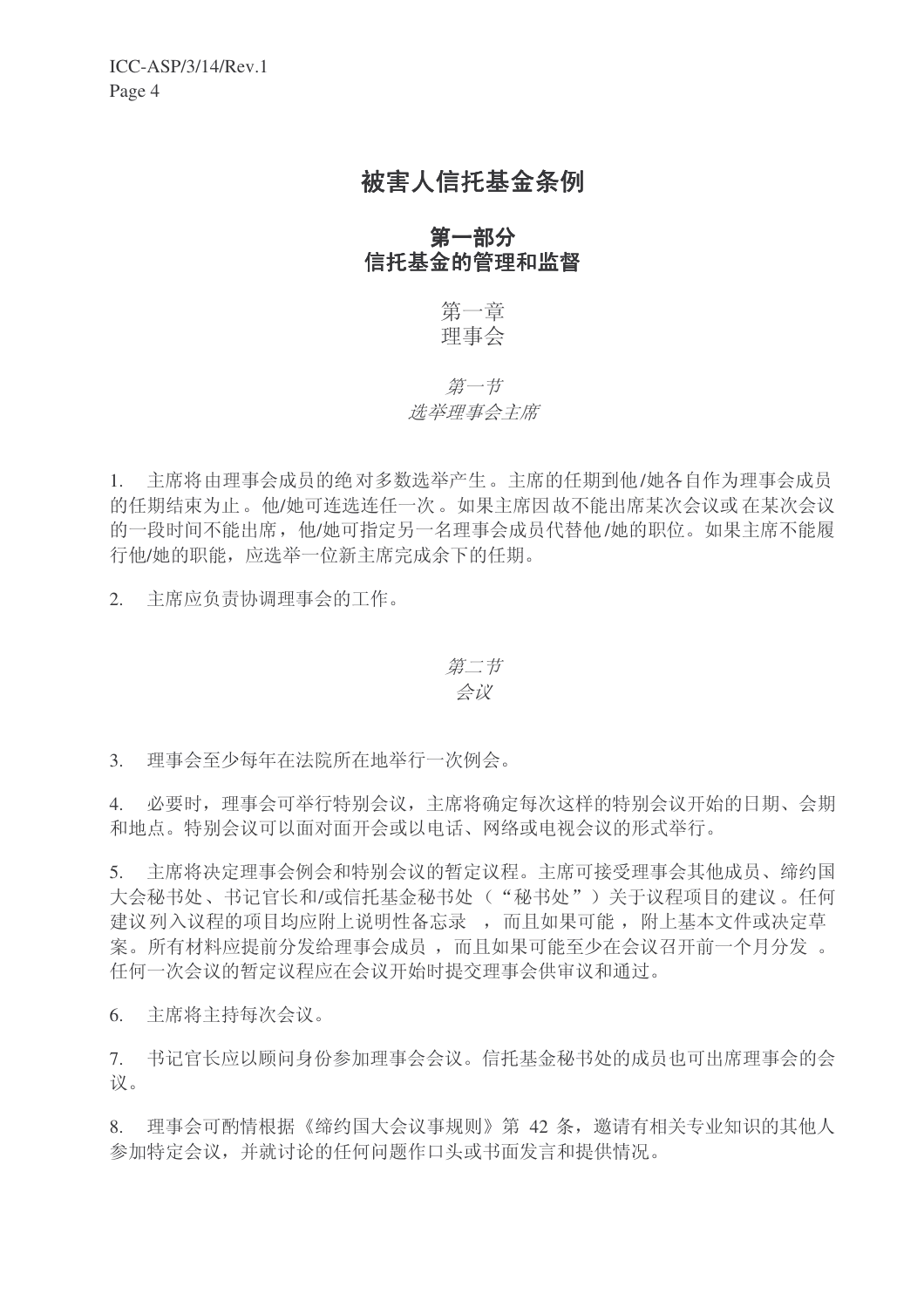9. 作为一般规则,理事会应举行非公开会议,除非理事会另有决定。理事会的决定应视 机密程度予以公开,而且应尽量传达给受益人、有关国家和执行伙伴。理事会会议结束 时, 主席可通过其秘书处或必要时通过书记官长发表一份公报。

10. 为了这些规则的目的, 在电话、网络或电视会议期间, 所有与会的理事会成员均被认 为出席了会议。另外,可用电子签名签署某一文件或协定。

11. 理事会的工作语文为英文和法文。

#### 第三节

#### 理事会的决定

12. 理事会的决定应在面对面的会议以及电话、网络或电视会议的例会或特别会议上做 出。每个理事会成员应有一票表决权。做任何决定时应有大多数成员在场。

13. 应尽量以协商一致做出决定。无法达成协商一致时, 所有决定必须由代表多数理事会 成员参加表决的成员中的多数批准。

14. 如有必要, 在休会期间主席应与秘书处协商做出临时决定。随后, 主席应根据上面第 13 段阐明的程序将这些决定提交理事会批准。

15. 根据缔约国大会关于为援助法院管辖权内的犯罪的受害人及其家属设立信托基金的 6 号决议("6号决议")的第3段,理事会可通过履行其职能所需要的补充准则和程序。 这些补充准则和程序必须与6号决议第3段中规定的"进一步标准"相一致。此外,理事 会也可向缔约国大会建议修改这些"进一步标准"。

> 第四节 理事会的费用

16. 理事会成员以个人身份无偿服务。

17. 理事会的支出将用法院的资金支付。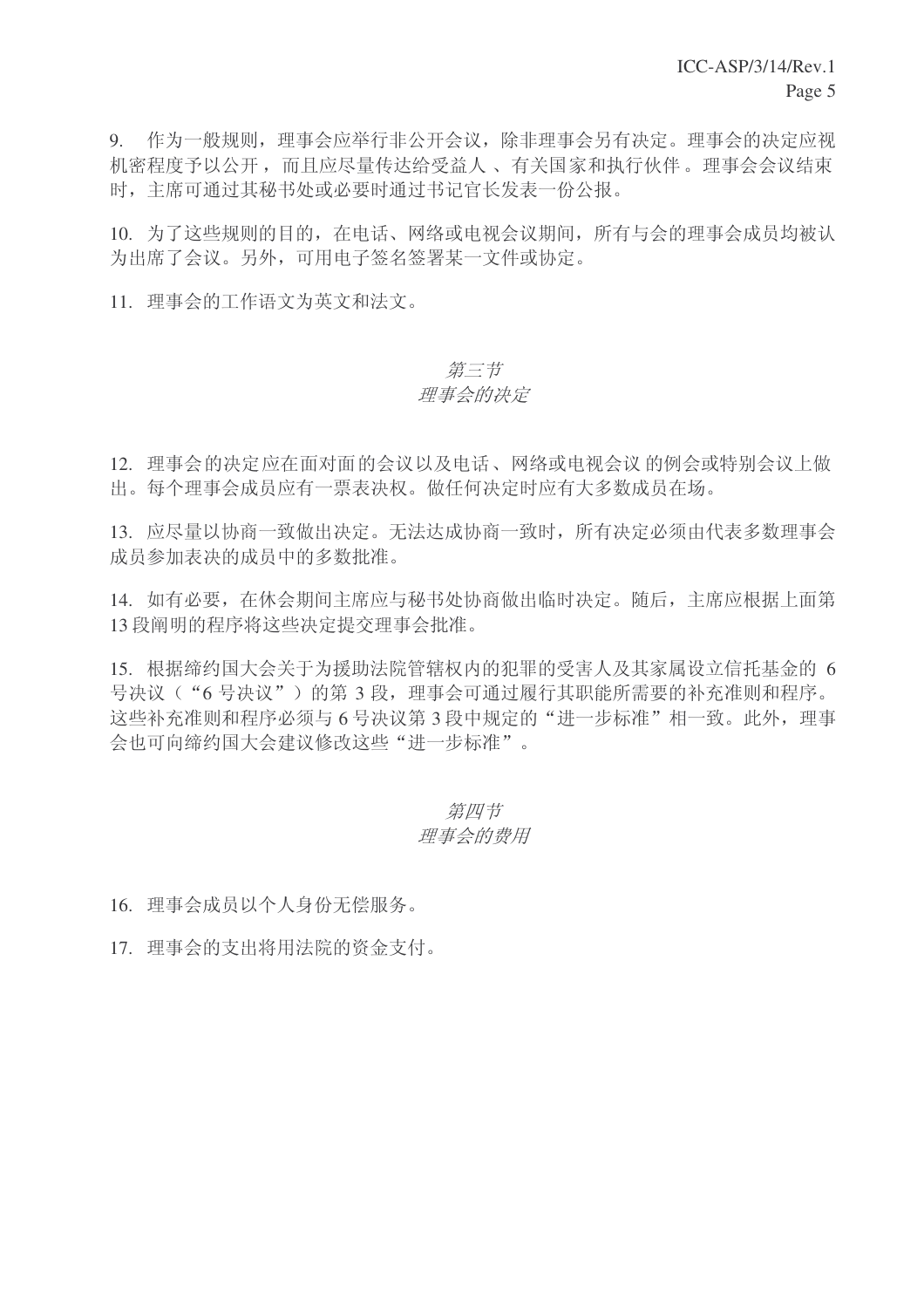第二章 秘书处

## 第一节 所在地和成立

18. 将在法院所在地成立信托基金秘书处。秘书处将负责信托基金的日常行政工作,并提 供理事会执行其任务时适当运作所需要的这种协助。

19. 将根据缔约国大会关于设立援助法院管辖权内的犯罪的被害人 (即《程序和证据规 则》规则 85 所界定的被害人, 如是自然人, 还有他们的家属) 基金的决议附件第 6 段, 成立秘书处。

## 第二节

#### 秘书处提供报告

20. 秘书处将向理事会定期汇报所讲行的活动。

21. 秘书处独立工作。然而, 秘书处应在接受书记官处协助的所有行政和法律事务上与书 记官长协商。

#### 第三节 秘书处的费用

22. 秘书处的基本费用将由法院承担。如果缔约国大会决定扩大秘书处的能力, 包括任命 一名执行主任, 缔约国大会可考虑将这一扩充的费用划 归由信托基金 累积的自愿捐款支 付。

第二部分 接受资金

## 第一章 基本考虑

23. 理事会应通过各种途径确保对信托基金和《程序和证据规则》规则 85 所界定的本法 院管辖权内的犯罪的被害人(如是自然人,还有他们的家属)的境况进行宣传。

24. 信托基金应来自: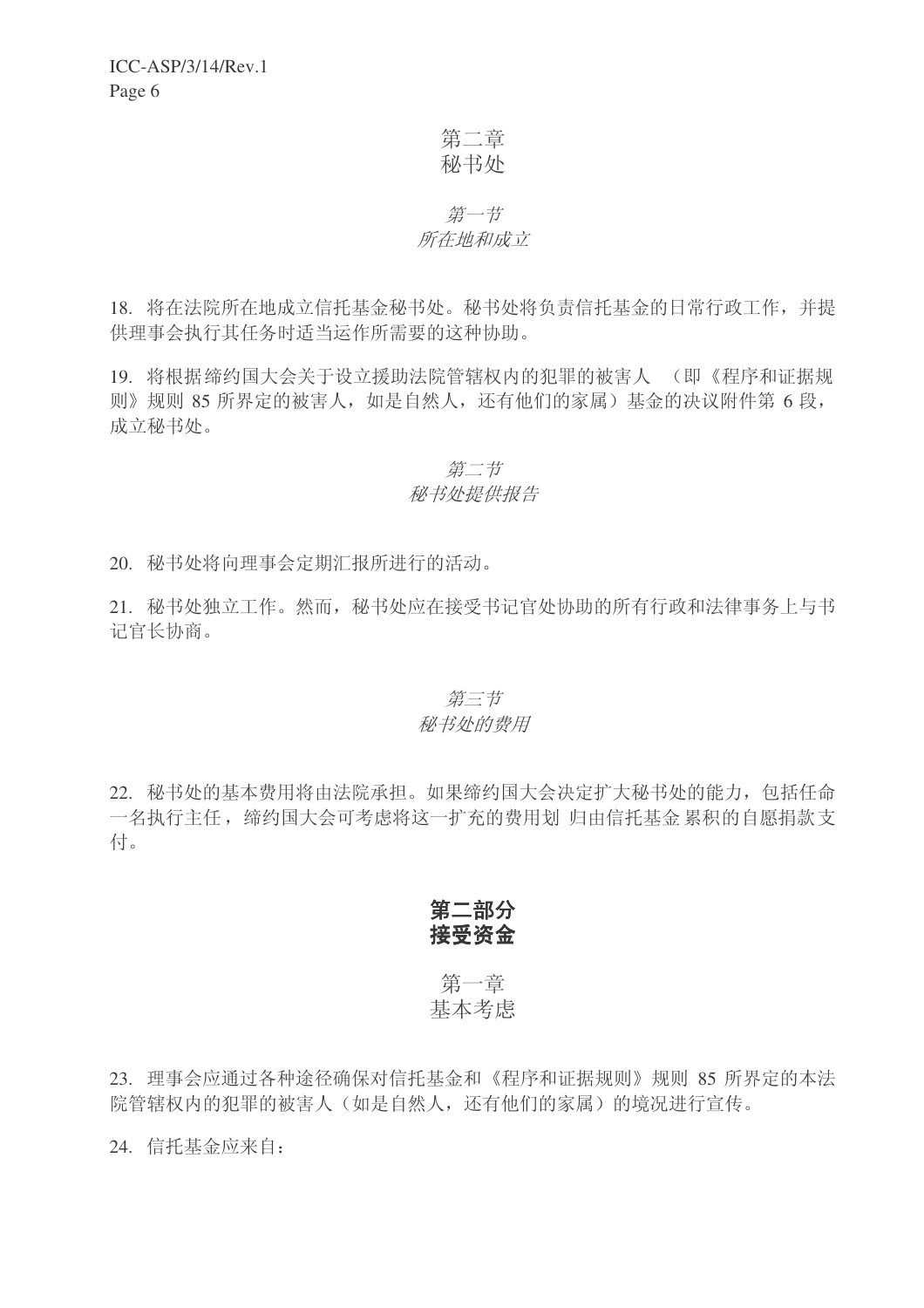- (a) 各国政府、国际组织、个人、企业和其他实体提供的自愿捐款, 但须遵守缔约国大会 通过的有关标准:
- (b) 法院根据《规约》第 79 条第 2 款命令转入信托基金的、通过罚金和没收取得的财 物:
- (c) 通过法院根据《程序和证据规则》规则 98 下达的赔偿命令所得到的资源;
- (d) 缔约国大会可能决定分配给信托基金的非摊款资源。

# 第二章

## 自愿捐款

25. 在向缔约国大会提交的关于信托基金活动和项目的年度报告中, 理事会每年均应呼吁 为信托基金自愿捐款。

26. 在秘书处的支持下, 理事会应与各国政府、国际组织、个人、企业和其他实体建立联 系, 以为信托基金募集自愿捐款。

27. 理事会应通过关于如何从私人机构募集捐款的准则。

28. 信托基金将接受来自 6 号决议 2(a)款所规定的来源的自愿捐款, 并将记录这些来源和 数额。

29. 理事会应建立能便利核实信托基金所收到的资金的来源的机制。

30. 信托基金可拒绝被认为不符合信托基金的目标和活动的自愿捐款。

31. 自愿捐款中的一部分可由捐助方指定用途, 只要这笔款项按捐助方的要求能使《程序 和证据规则》规则85 所界定的被害人(如是自然人,还有他们的家属)受益。

32. 如果自愿捐款被指定用途, 而有关的情势或案件未在法庭提起诉讼, 信托基金在征得 捐助方同意后应把这笔捐款划入其总账户。

33. 信托基金应定期审议自愿捐款的性质和水平, 以确保捐款的分配不会导致现有资金和 账户在不同的 被害人群体中存在 明显不公平的分配。 为做到这一点, 理事会可采取具体 措施, 以便在不同被害人群体中更公平地分配资金。

> 第三章 罚金或没收所得的其他财物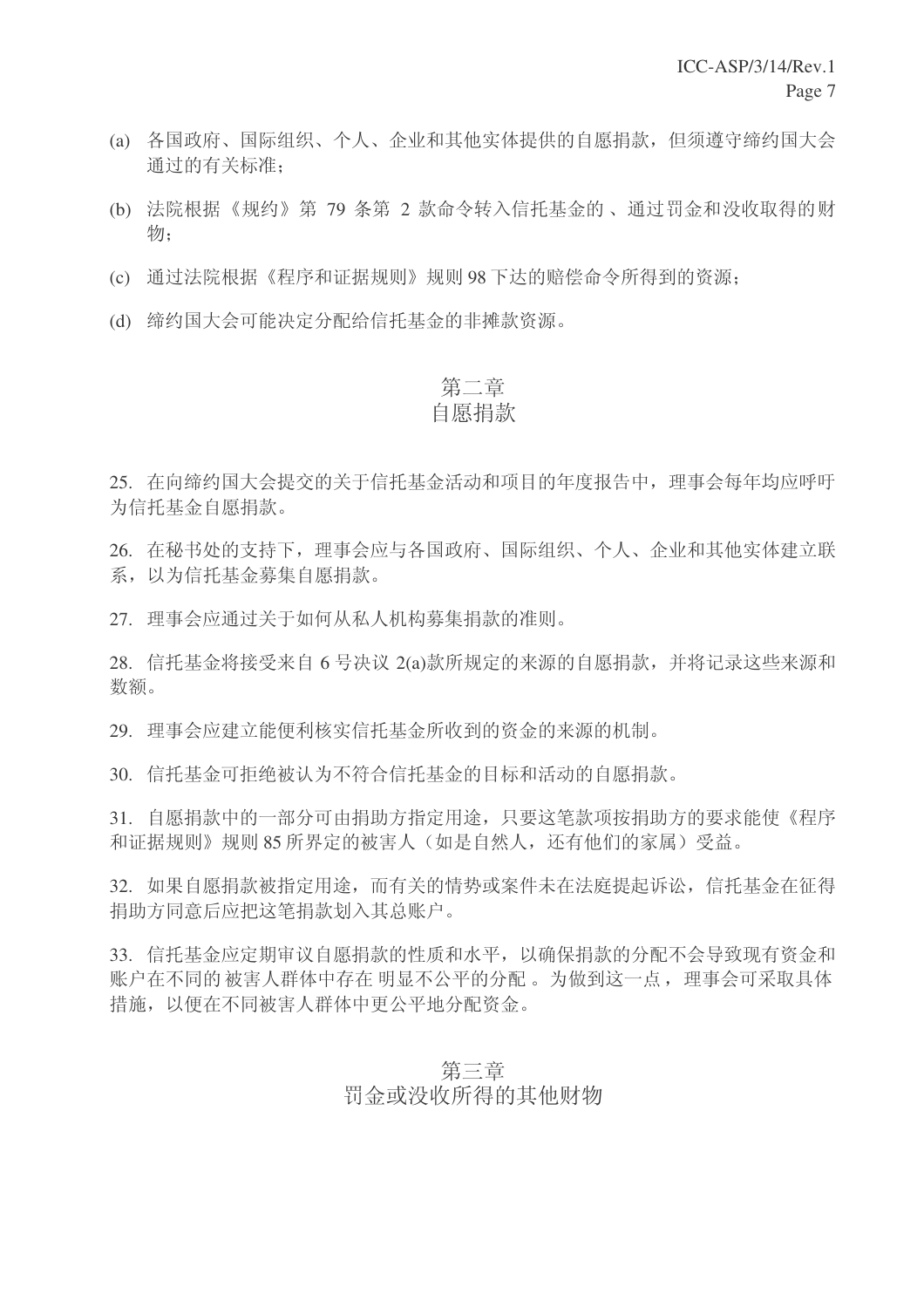ICC-ASP/3/14/Rev.1

Page 8

34. 根据《程序和证据规则》规则 148, 理事会将应分庭的要求就转入信托基金的罚金或 没收所得提出书面或口头意见。

35. 根据《程序和证据规则》规则 221, 应院长会议的要求, 信托基金将就财产和资产的 处置和分配提出书面或口头意见。

36. 信托基金将接受所有罚金和没收取得及法院命令转入信托基金的财物。

## 第四章

## 通过赔偿杂得的资源

37. 信托基金将接受通过赔偿金获得的资源, 并将根据《程序和证据规则》规则 98 将这 些资源与其他资源分开 。 基金应记录资源的来源和所收到的数额 , 及所附法院命令中关 于如何使用这些资金的规定。

## 第五章

# 缔约国大会分配的资源

38. 在向大会提交的年度报告中, 理事会可就缔约国大会可能分配给信托基金的除摊款之 外的捐款或其他捐助提出建议。

39. 在缔约国大会未对如何使用摊款之外的捐款或其他捐助做出规定的情况下, 信托基金 应把这些捐款划入其总账户,以援助《程序和证据规则》规则 85 界定的被害人,如是自 然人,还有他们的家属。

# 第六章 关于接受资金的运作问题

40. 信托基金应根据《财务条例和细则》细则 108(1)开设银行账户。

41. 信托基金的会计制度 应使得资金可以分开, 以便利接受指定用途的捐助, 法院转入 的、并规定了特别用途的罚金和没收所得的财物或通过赔偿金获得的资源。

- 42. 将建立电脑追踪系统, 以使得能对下述方面讲行追踪, 主要是:
- (a) 6 号决议第 2 段规定的资金来源, 包括捐助者的姓名、所在地、地区、捐助日期和数 额:
- (b) 所有指定用途的捐助请求, 包括请求的性质, 及最终商定的事项和收到的指定用途的 捐助: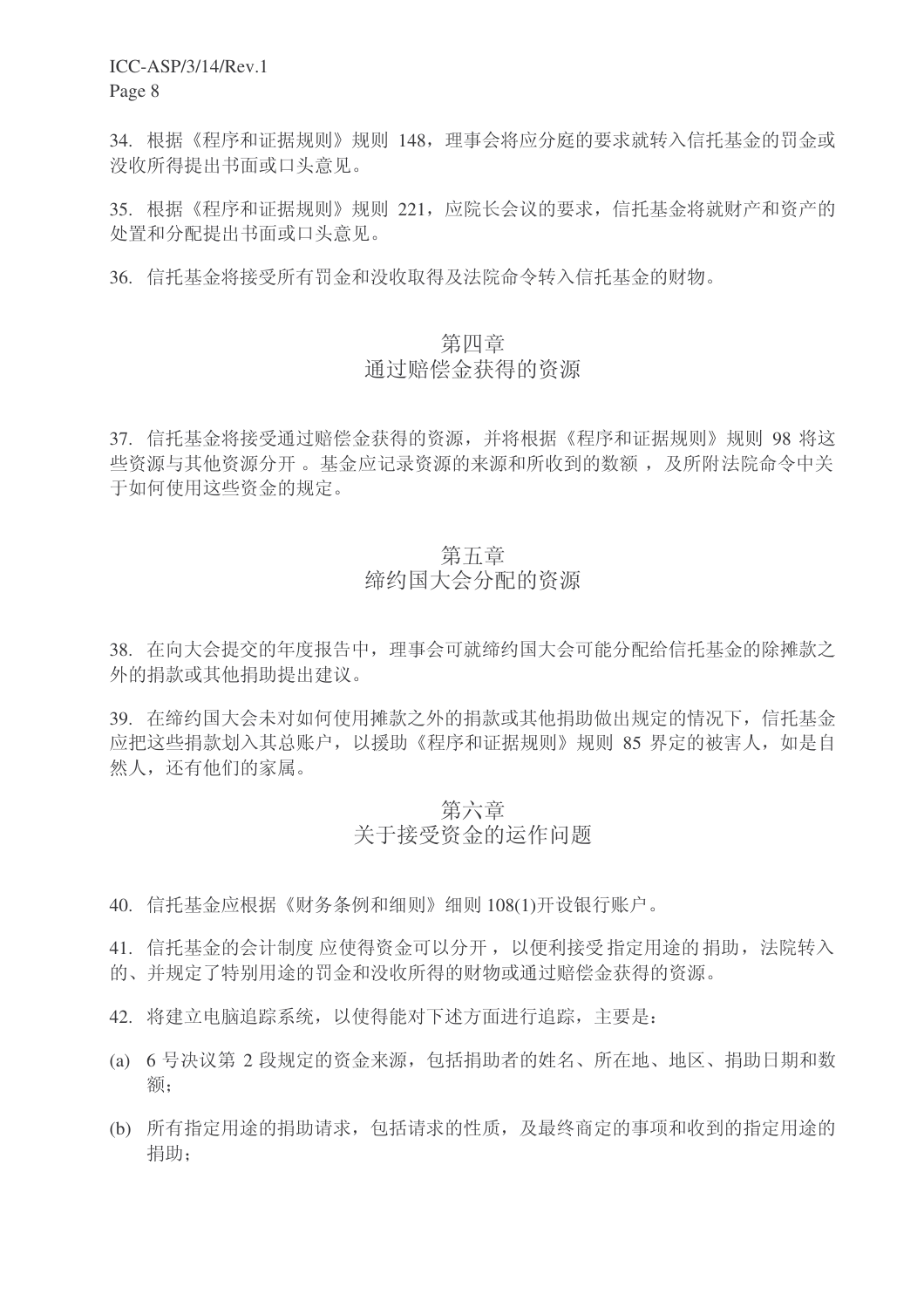- (c) 收到的所有认捐、认捐的日期和性质、法院的任何后续行动以及实际收到资金的日 期:
- (d) 根据限制使用的类别和实际限制规定, 在信托基金内将资金分开:
- (e) 按资金来源、分配的性质及受益人列出信托基金分配的所有资源:
- (f) 受益人收到的所有分发的资源按分发日期、受益人收到的日期、如可能或按捐助者的 付款日期列出:
- (g) 所有以赠予组织的方式分发的资源。与主系统分开但链接的一项计划将按受赠方进行 监测: 受益群体、赠予物品、赠予数额、在赠予合同下的义务、报告的截止日期、核 实完成及取得结果的情况。

43. 秘书处将接受缔约国大会可能决定分配给信托基金的资源。秘书处应记录资源的来源 和收到的数额, 及所附任何关于资金应如何使用的规定。

44. 理事会应向法院通报在接受资金方面的任何困难和延误。

## 第三部分 信托基金的活动和项目

第一章 资金的使用

> 第一节 受益人

45. 信托基金的资源将用来援助《程序和证据规则》规则 85 所界定的、法院管辖权内的 犯罪的被害人, 如是自然人, 还有他们的家属。

## 第二节 通讨罚金和没收所得财物及赔偿金获得的资源

46. 当依照《规约》第 75 条第 2 款或第 79 条第 2 款或《程序和证据规则》规则 98 第 2-4 款通过罚金或没收所得或赔偿金所 获得的资源转入信托基金时, 理事会应根据这些命令 中所附规定或指示, 特别是关于受益人范围及赔偿金的性质和数额的规定 或指示, 决定 如何使用这些资源。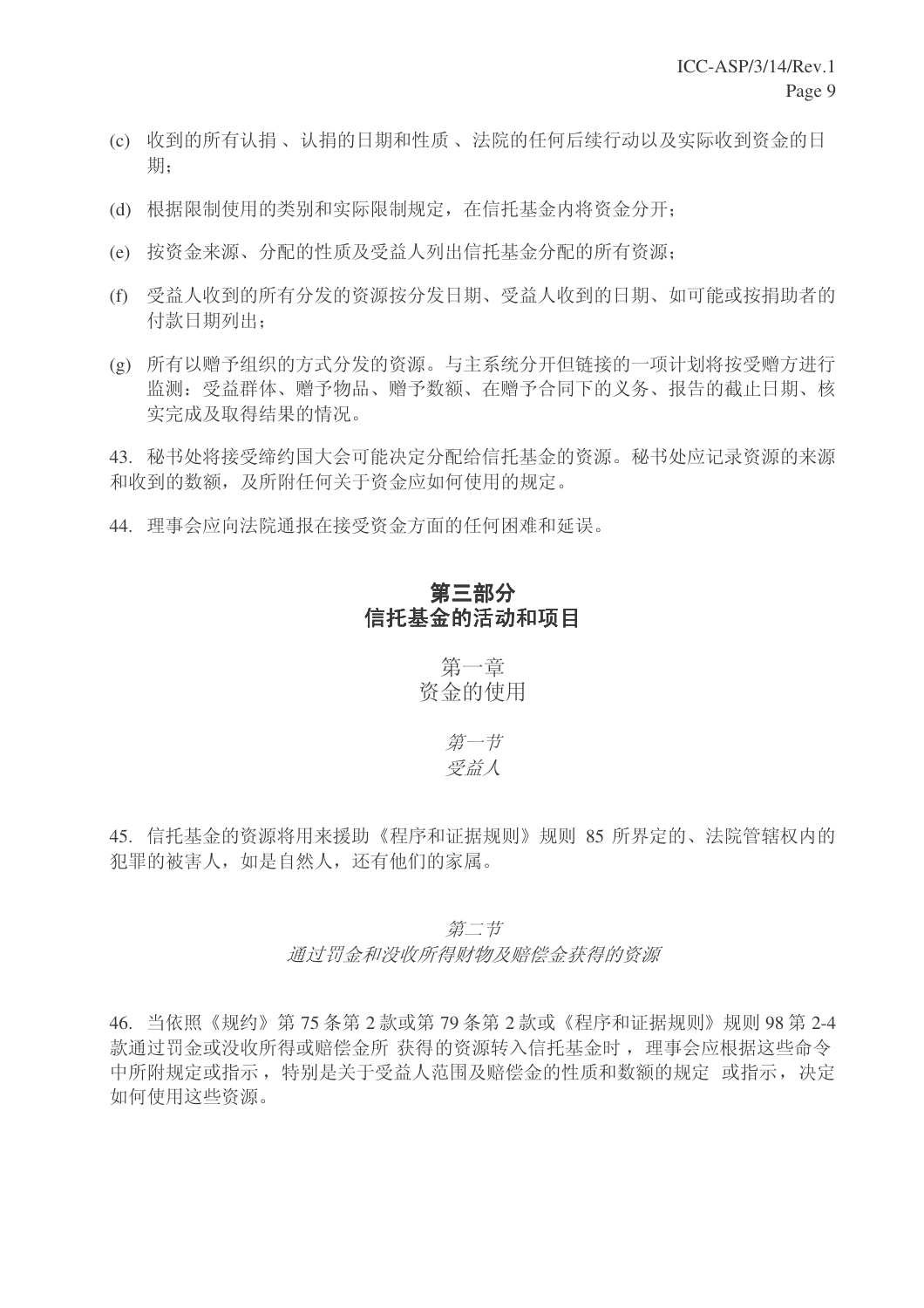47. 如果命令未附带进一步规定或指示, 理事会可根据《程序和证据规则》规则 98, 考 虑法院对正审理的案件所做的任何有关裁判以及特别是依照 《规约》第 75 条第 1 款和 《程序和证据规则》规则 97 所做的裁判, 决定如何使用这些资源。

48. 理事会可从有关分庭寻求如何执行分庭命令的讲一步指示。

49. 通过赔偿金获得的资源只可用于援助《程序和证据规则》规则 98 所界定的、受被定 罪人的犯罪直接或间接影响的被害人,如是自然人,还有他们的家属。

#### 第二节

#### 信托基金的其他来源

50. 为这些规则的目的, 《程序和证据规则》规则 98 第 5 款所规定的"信托基金的其他 来源"指的是除那些通过赔偿金、罚金和没收所得财物所获得的资源之外的资源。

51. 信托基金的其他资源将用来援助《程序和证据规则》规则 85 所界定的犯罪的被害人 (如是自然人,还有他们的家属),由于这些犯罪的结果使他们遭受了身体、精神和/或 物质伤害:

- (a) 当根据《规约》第 75 条第 2 款和《程序和证据规则》规则 98 第 1-4 款, 法院直接给 被定罪人下达命令时, 补充通过赔偿金获得的资源:
- (b) 当预审庭根据《规约》第 15 条第 3 款授权开始进行调查时, 或某一情势已由某个国 家或安全理事会转交检察长,而且检察长根据《规约》第53条决定开始调查时,提 供身体或精神康复或物质支持。理事会将决定这一条款的适用性。
- (c) 在特殊情况下, 即当上述情势或案件未受到法院调杳或起诉, 因为根据《规约》第 17 条, 对其有管辖权的某一国家已对其进行了调查或起诉, 或当某一情势或案件由 于《规约》第 53 条 1(c)或 2(c)款阐述的理由未受到调杳或起诉时, 提供身体或精神 康复或物质支持。理事会将要求预审庭决定这一条款的适用性,要考虑被害人的境况 和是否存在国家或国际援助被害人及其家属的计划。

## 第二章 信托基金的活动和项目的执行

#### 第一节 一般原则

- $52.$  一旦根据第 53 段信托基金被认为要启动时, 理事会将只进行这一章所规定的活动。
- 53. 为这些规则的目的, 信托基金将在下列条件下被认为要启动:
- (a) 法院命令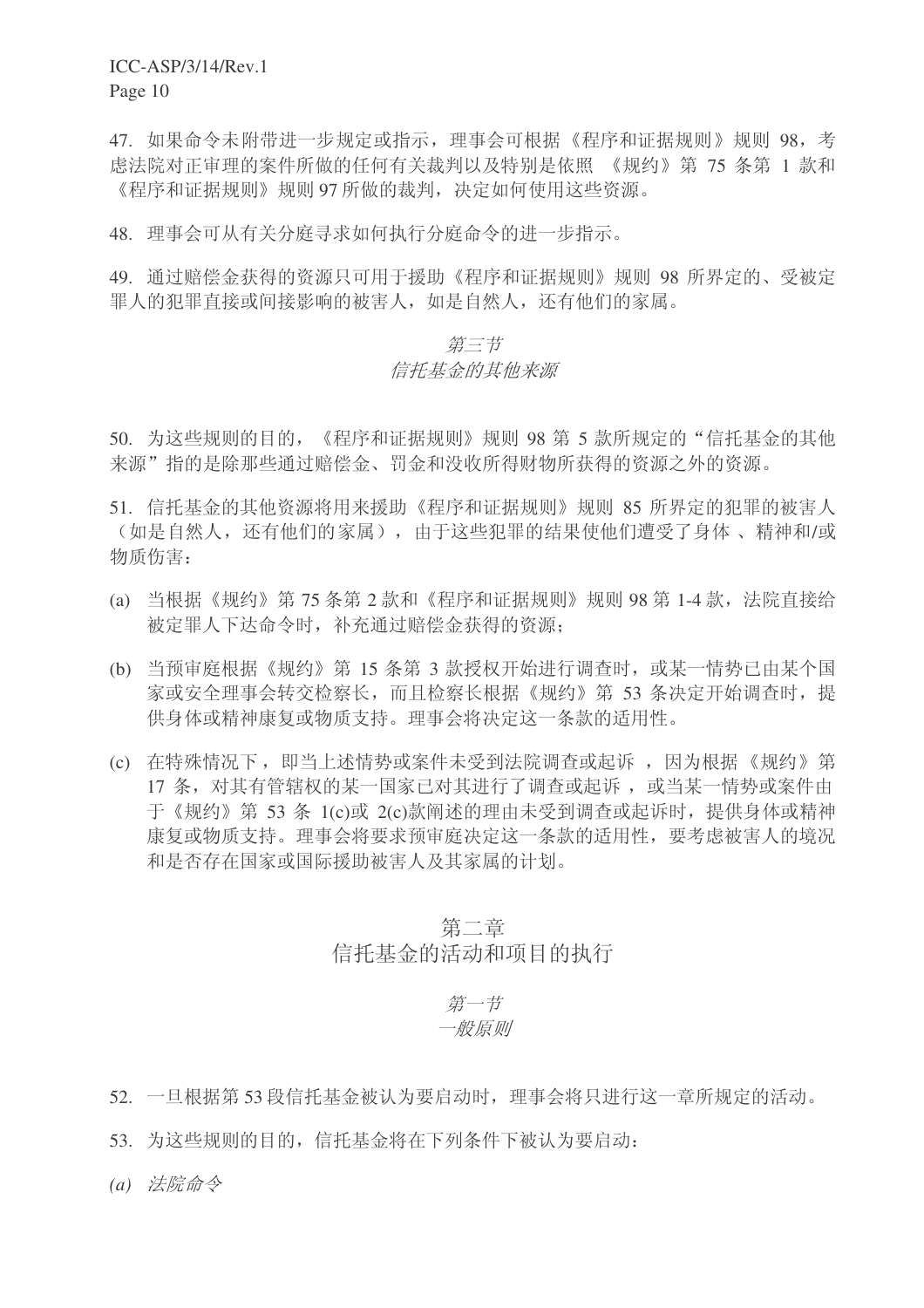当法院对被定罪人下达赔偿命令和根据《程序和证据规则》规则 98 第 2-4 款命令赔 偿金要存入信托基金或通过信托基金讲行赔偿时。

(b) 必要时经预审庭授权检察官开始一项调查时

当预审庭根据《规约》第15 条第3款和第53 条授权开始一项调查时, 或当某一缔约 国或安理会按《宪章》第7章的规定将某一情势转交检察长,而且检察长根据《规约》第 53 条决定开始调查时。理事会将决定这一条款的适用性。

*(c) 预审庭的决定* 

在特殊情况下, 即某一情势或案件未受到法院调杳或起诉, 因为根据《规约》第 17 条对其有管辖权的某一国家已对其进行了调查或起诉, 或某一情势或案件由于《规约》 第 53 条 1(c)或 2(c)款所阐述的理由未受到调查或起诉时, 理事会将要求预审庭决定这一 条款的适用性, 要考虑被害人的状况和是否存在国家或国际援助被害人及其家属的计划  $\overline{O}$ 

#### 第二节 外延

54. 一旦根据上面第 53 段启动了信托基金,理事会主席可通过其秘书处或必要时书记官 处发表一项公报。

55. 公报可根据第 53 段说明理事会活动和项目的基础,并可酌情提供补充信息。可随公 报发出要求自愿捐助的呼吁。

56. 理事会可为筹集自愿捐助进行它认为必要的外延和宣传活动。理事会可在这一事情上 请求书记官长的协助。

## 第二节 如果理事会的活动和项目因法院的一项决定而发起

57. 当法院根据《程序和证据规则》规则 98 第 2-4 款命令被定罪人将赔偿金存入信托基 金或通过信托基金 进行赔偿时, 秘书处应制定一项执行法院命令的计划草案供理事会批 准。

58. 理事会在制定执行计划草案时, 可与《程序和证据规则》规则 85 所界定的被害人 (如是自然人,还有他们的家属)及其他们的法律代理人协商,并可与任何有能力的专 家和专家组织协商。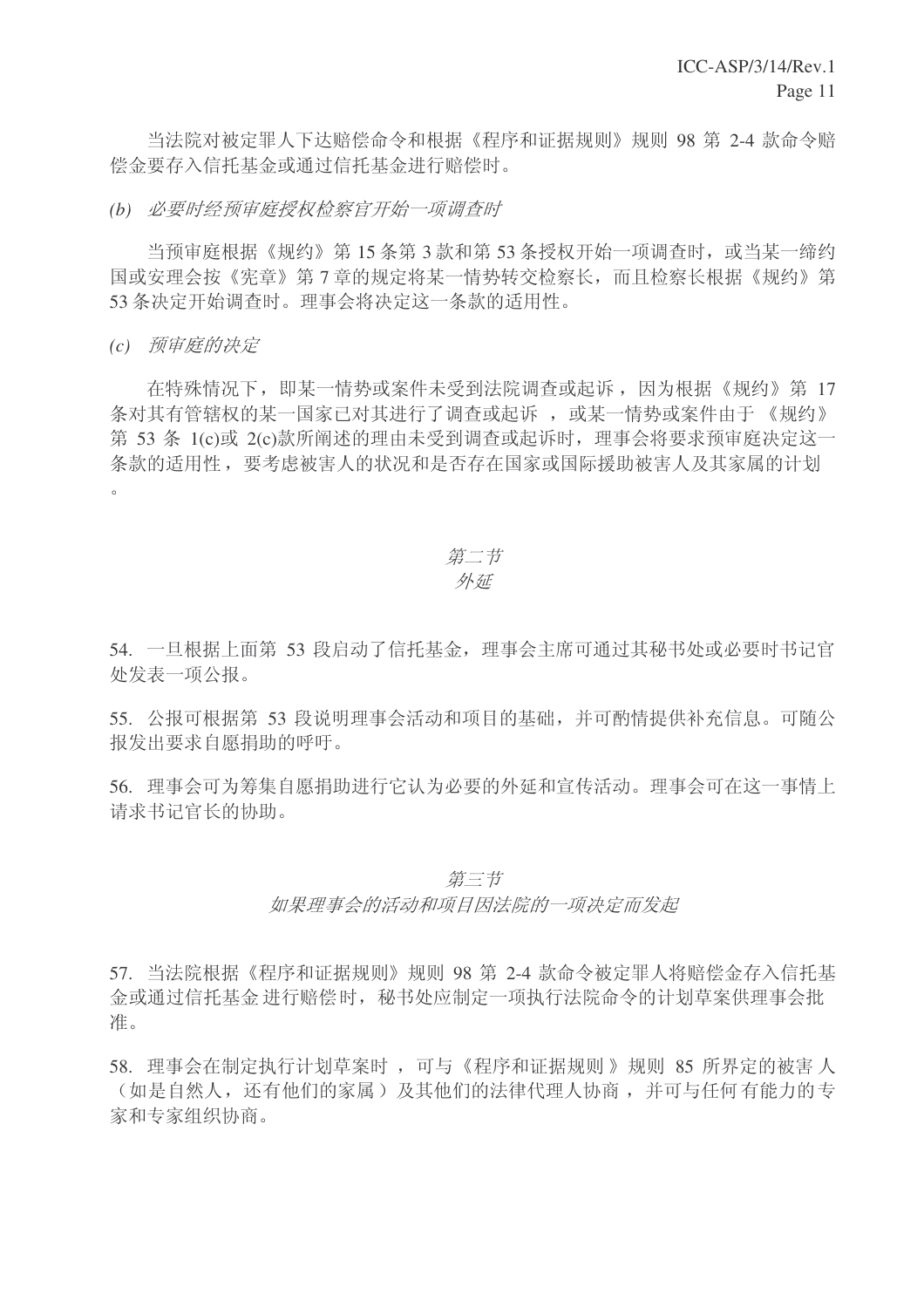59. 根据法院的命令, 信托基金在决定赔偿金的性质和 /或数额时, 应主要考虑下列因 素: 犯罪的性质, 对被害人的特别创伤和 证实这些创伤的证据的性质, 以及受益群体的 人数和所在地。

60. 理事会将决定是否用"信托基金的其他来源"补充通过赔偿金获得的资源,并应向法 院说明情况。

61. 信托基金应通过书记官长向有关分庭提交执行计划草案, 并在必要时就发放赔偿金出 现的任何问题与有关分庭协商。

62. 信托基金应根据分庭的命令, 向分庭提供发放赔偿金的最新进展情况。在执行期结束 时, 信托基金应向有关分庭提交最后陈述和财务报告。

#### 第四节

#### 如果信托基金的活动和项目因某项调查的开始或预审庭的决定而发起

63. 从信托基金的活动和项目因检察官开始的一项调查(必要时在预审庭的授权下)而发 起之时起, 或在预审庭应理事会的请求做出决定的特殊情况下, 理事会可用信托基金的 其他资源援助《程序和证据规则》规则 85 所界定的被害人, 如是自然人, 还有他们的家 属。

64. 理事会可就可能涉及到的潜在受益人的情况、联系和协助他们的可行性以及提出的任 何分配计划, 与《程序和证据规则》规则 85 所界定的被害人(如是自然人, 还有他们的 家属)及其法律代理人进行协商。

65. 理事会将决定活动和项目领域的优先重点, 要考虑可用的资源及资源的分发不应造成 现有资金和财物 在不同被害人群体中明显不公平 的分配。信托基金可请专门解决众多活 动和项目优先重点问题的国际或国家组织提出建议。

#### 第三音

#### 依照规则 98(2)给被害人的个人赔偿金

第一节

#### 法院确定了每个受益人的情况

66. 当法院根据《程序和证据规则》规则 98 第 2 款命令被定罪人将赔偿金存入信托基金 时, 执行草案应列出赔偿金 适用的被害人的姓名和所在地; 如已知(要保密), 信托基 金打算为收集尚缺细节所采取的程序和发放办法。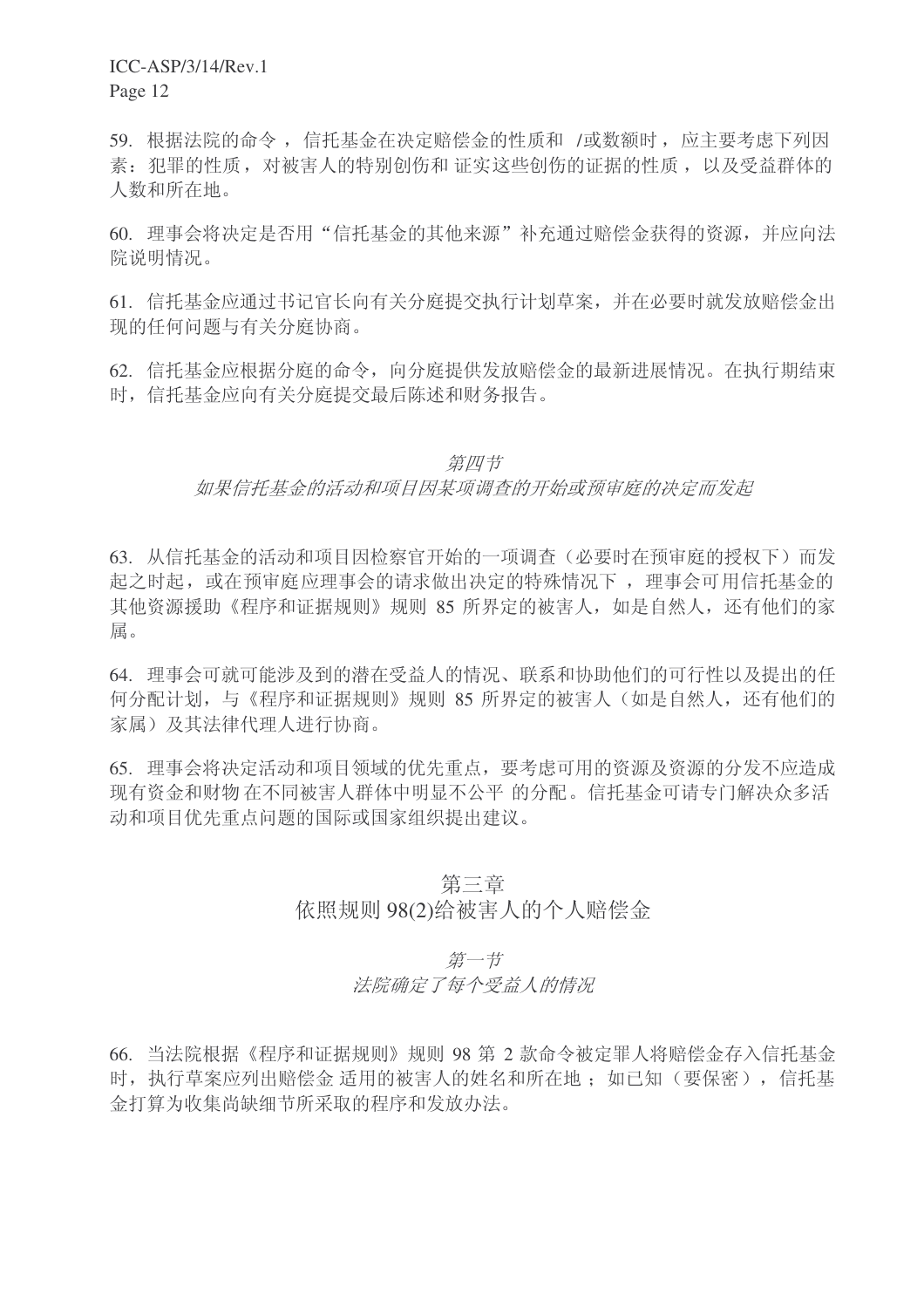# 第二节

#### 法院未确定受益人的情况

67. 如果不知道被害人的姓名和/或所在地,或如果被害人的人数使得秘书处不可能或不 大可能精确地确定这些人, 秘书处应列出如法院命令所规定的、所有有关被害人群体的 人口/统计数据,并应列出确定任何尚缺细节的办法供理事会批准。

68. 这些办法可包括:

- (a) 使用人口数据确定受益群体人数: 和/或:
- (b) 走到这一受益群体中去, 邀请其中在赔偿过程中尚未确认的可能成员向信托基金确认 他们的身份,而且如有必要,可与有关的国家、政府间组织以及各国或国际非政府组 织合作采取这些行动。理事会在考虑被害人的境况和所在地之后,可确定一个接受通 信的合理截止日期。
- (c) 在酝酿这些办法时, 秘书处可与被害人或他们的法律代理人和单个被害人的家属, 以 及有关人士、有关国家及任何有能力的专家或专业组织讲行协商。

ϝ㡖 Ḍᅲ

69. 秘书处应根据法院命令中规定的原则, 核实任何向信托基金说明身份的人事实上的确 是受益群体中的成员。

70. 理事会应在不违反法院命令中做出的任何规定的情况下,为核实工作确定证明标准, 同时要考虑受益群体的实际境况和能得到的证据。

71. 理事会将批准收益人的最后名单。

72. 在考虑了受益人的紧急情况后,理事会可决定实行分阶段或重点核实和发放的程序。 在这种情况下, 理事会可选择某一被害人群体中的一小部分优先讲行核实和发放。

#### 第四节

#### 赔偿金的发放

73. 在考虑了受益人的当前情况和所在地后, 信托基金将决定 向受益人发放赔偿金的方 式。

74. 必要时, 信托基金可决定利用中间人, 以便利赔偿金的发放, 这样做将会更广泛地接 触受益群体,而且将不会产生任何利益冲突。中间人可包括在受益群体身边工作的 有关 国家、政府间组织以及各国或国际非政府组织。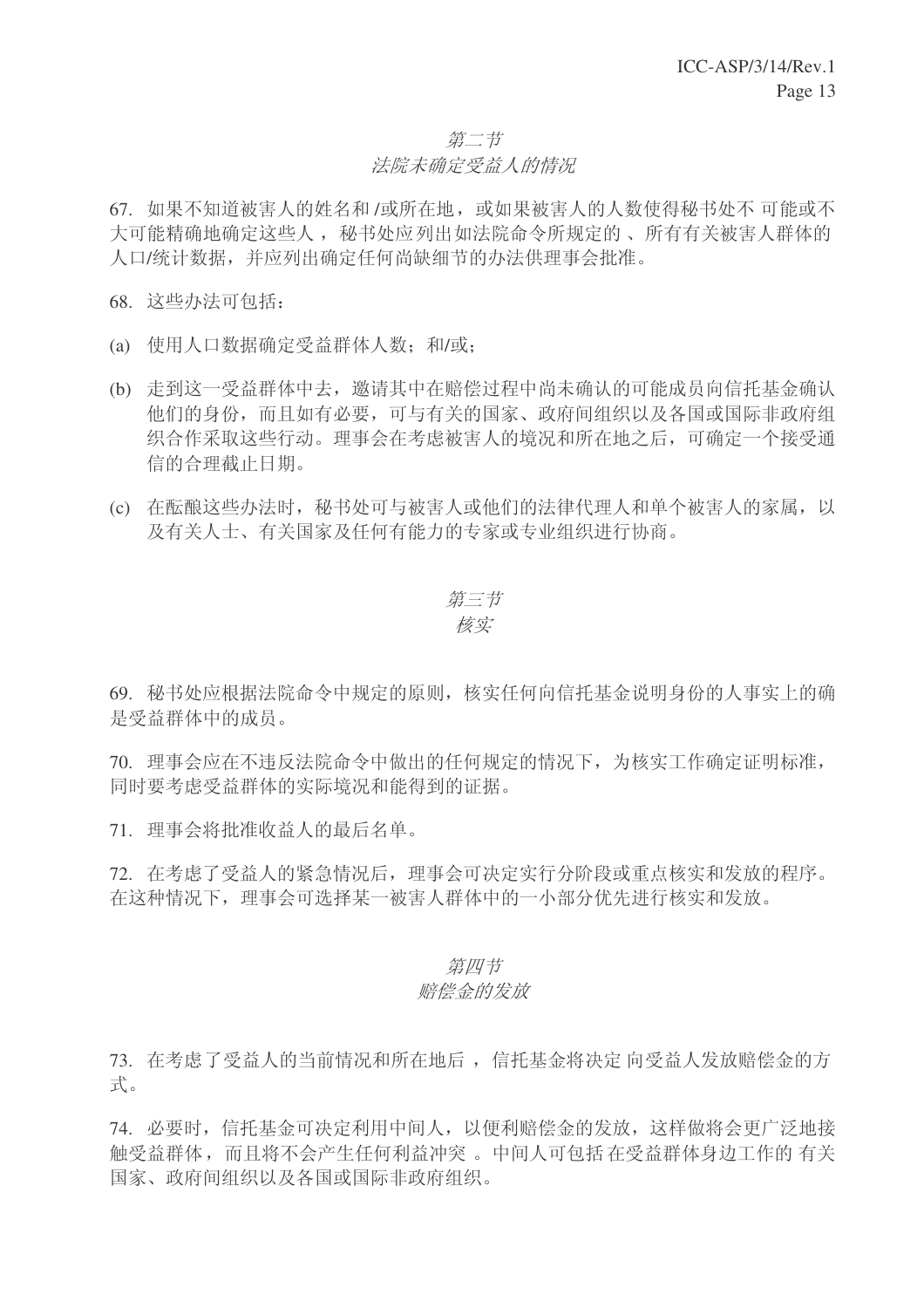ICC-ASP/3/14/Rev.1

Page 14

75. 在执行发放计划之后, 秘书处应有程序证实受益人已收到赔偿金。要求受益人以书面 或其他确认方式说明已收到赔偿金,而且这些回复件应由秘书处保留。还应抽杳和监测 赔偿金领取情况,以避免不可预见的困难或可能的欺诈或腐败。

#### 第四章

## 依照规则 98(3)给被害人的集体赔偿金

76. 当法院命令被定罪人应通过信托基金进行赔偿时,而此时被害人的人数、赔偿范围、 形式和方式使得进行集体赔偿更为合适,根据《程序和证据规则》规则 98 第 3 款,执行 计划草案应规定集体赔偿的确切性质 (如法院并未具体说明的) 以及执行的方法。在这 方面做出的决定应由法院批准。

77. 理事会可就集体赔偿的性质和执行方法, 与《程序和证据规则》规则 85 所界定的被 害人, 如是自然人, 还有他们的家属, 以及他们的法律代理人协商, 并且也可与任何有 能力的专家或专业组织进行协商。

78. 信托基金可确定中间人或父母, 或请求对赔偿金的发放提出建议。

79. 秘书处应有监测集体赔偿金发放的程序。

#### 第五章

## 依照规则 98(4)给政府组织、国际或国家组织的赔偿金

80. 如法院根据《程序和证据规则》规则 98 第 4 款, 命令被定罪人对某政府间组织、国 际或国家组织的赔偿应通讨信托基金讲行, 如法院未具体说明, 执行计划草案应 包括下 述方面。

- (a) 有关的组织和它们的有关专业技能概述:
- (b) 有关组织为执行法院命令而将要履行的具体职能的清单:
- (c) 理事会和有关组织之间的谅解备忘录和 /或其他合同条款, 其中要列出作用和责任, 监测和监督。

81. 在不影响法院全面监督工作的情况下, 秘书处应监督有关组织在执行法院命令方面的 工作。

82. 关于根据规则 98 第 2 款, 对被害人讲行个人赔偿及根据规则 98 第 3 款对被害人讲行 集体赔偿的规定, 将在适当修改后酌情适用理事会执行规则 98 第 4 款的程序, 这还取决 干法院是否已说明赔偿金是给个人的还是给集体的。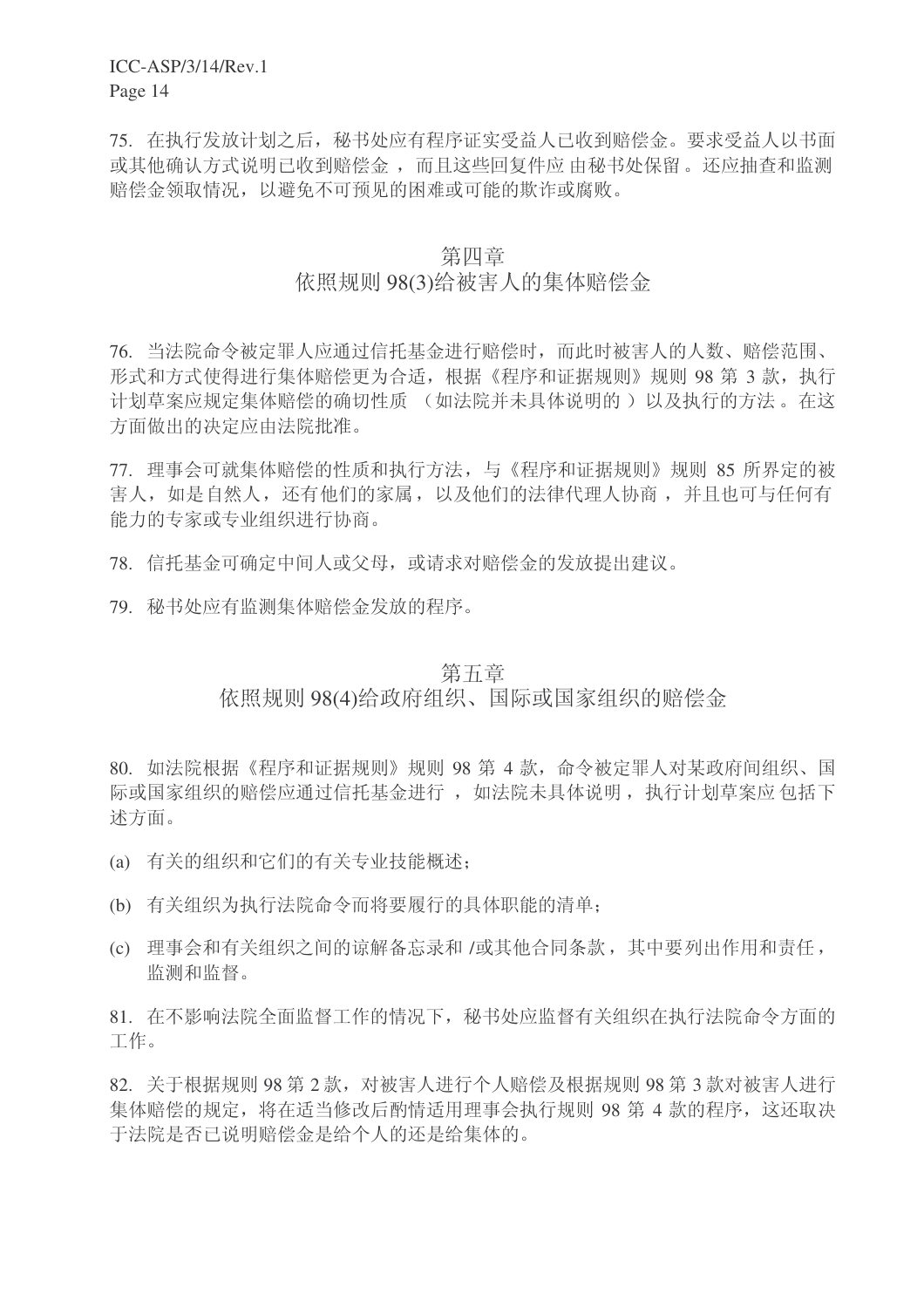第六章 最后条款

## 第一节 修正

83. 这些规则可由理事会经一项决定提出的建议进行修正, 这项决定必须经代表理事会大 多数成员参加投票的成员中的多数批准。建议修正的决定将在面对面的会议及采取电 话、网络或电视会议形式举行的例会或特别会议上做出。理事会做出的修正决定在缔约 国大会批准或否决之前具有暂时约束力。

$$
\begin{array}{c}\n\widehat{\#}\_ \stackrel{+}{\rightarrow} \\
\widehat{\#}\widehat{\mathscr{R}}\n\end{array}
$$

84. 这些条例将在缔约国大会批准后立即生效。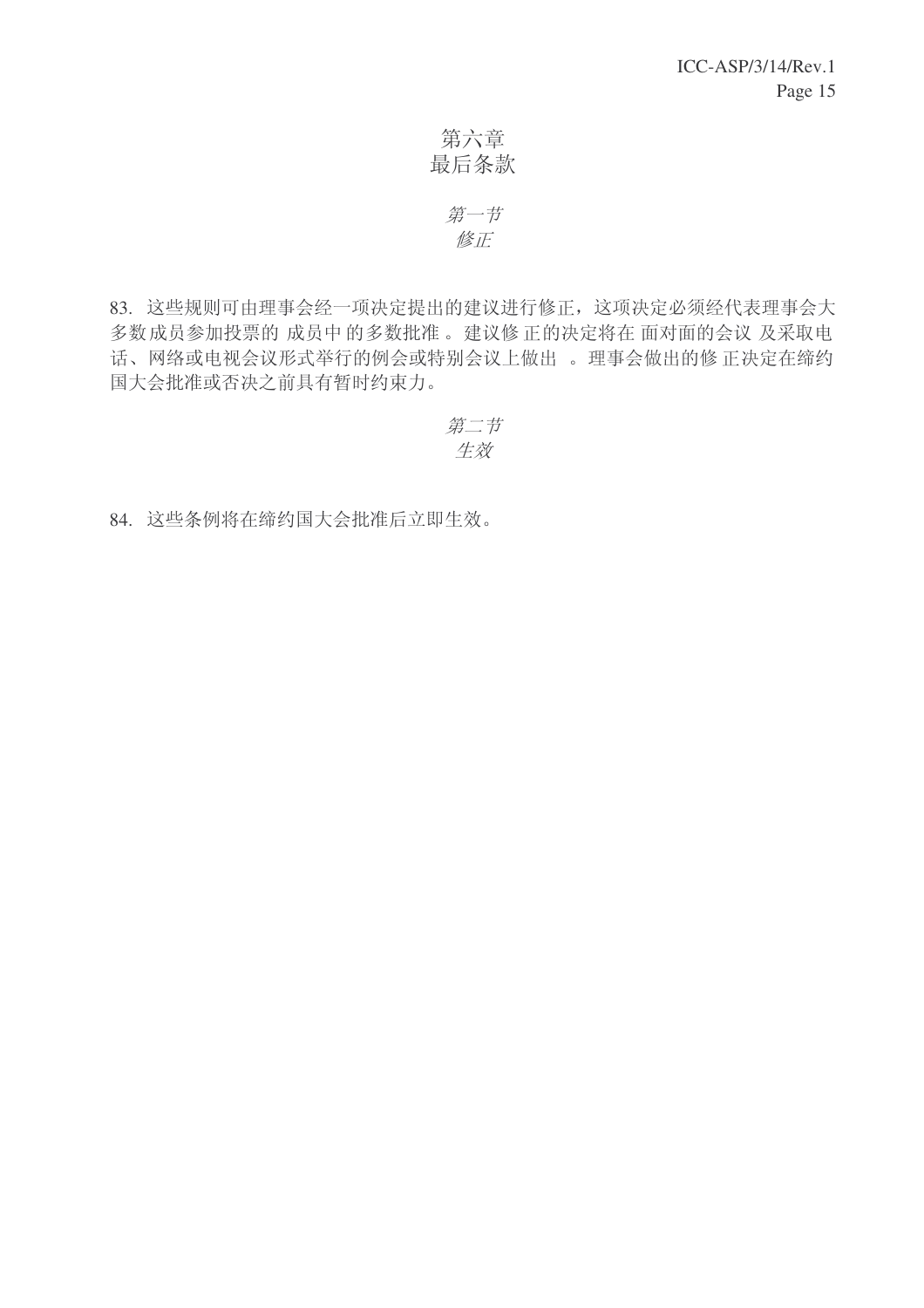#### 附件 B

#### 关于设立被害人信托基金秘书处的建议

1. 被害人信托基金是依照 《罗马规约》第 79 条, 通过缔约国大会第 6 号决议 (ICC-ASP/1/Res.6) 于 2002 年 9 月 9 日成立的。该信托基金是为了法院管辖权内的犯罪的受害 人及其家属的利益而设立的。信托基金配合法院赔偿职能开展活动,而且当法院将通过 赔偿金取得的资源转给被害人信托基金时, 基金在发放这种赔偿金中将发挥至关重要的 作用。

 $2.$  信托基金将向法院报告根据规则 98(2)、98(3)和 98(4)执行法院裁决的情况。对于同依 照规则 98(5)使用自愿捐款有关的那些职能, 信托基金将自行采取行动并直接向缔约国大 会报告。

3. 基金的主要捐助者将是作为它的创始机构的缔约国大会。然而,根据第6号决议第2 段, 信托基金的资金还来自:

- (a) 各国政府、国际组织、个人、企业和其他实体的自愿捐款:
- (b) 法院根据《规约》第 79 条第 2 款命令转入信托基金 的、通过罚金和没收取得 的财 物:
- (c) 在法院根据《程序和证据规则》规则 98 下达命令后, 通过赔偿金所取得的资源:
- (d) 缔约国大会可能决定分配给信托基金的非摊款资源。

4. 为了管理信托基金, 缔约国大会在第二届会议期间的 2003 年 9 月 12 日 (根据 2002 年 9 月 9 日 ICC-ASP/1/Res.7 号决议) 选出了理事会。理事会由下列人员组成: Rania Al-Abdullah 王后陛下 (约旦): Oscar Arias Sánchez (哥斯达黎加): Tadeusz Mazowiecki (波兰): Desmond Tutu 大主教: Simone Veil (法国)。理事会成员任期三年, 可以连 选连任一次,并且每年在法院所在地举行一次会议。

5. 缔约国大会在第6号决议第7段中,授权理事会"……确定和指导信托基金的活动和 项目及可由信托基金支配的财产和资金的分配。……"此外,根据第 11 段, "理事会应 每年向缔约国 大会报告信托基金的活动和项目, 及所有曾表示过的自愿捐助, 无论捐助 是否被接受": 以及根据第 12 段, "预算和财务委员会应每年审查信托基金的预算, 并 向缔约国大会提交报告和尽可能妥善地管理信托基金财务的建议。"

6. 为了协助理事会对信托基金进行日常管理, 建议为信托基金设立一个秘书处。

目标

- 成为可将通过法院命令取得的赔偿金发放给被害人的媒介:
- 收集自愿捐款、罚金和没收物:
- 利用上述资源援助法院管辖权内的犯罪的被害人及其家属。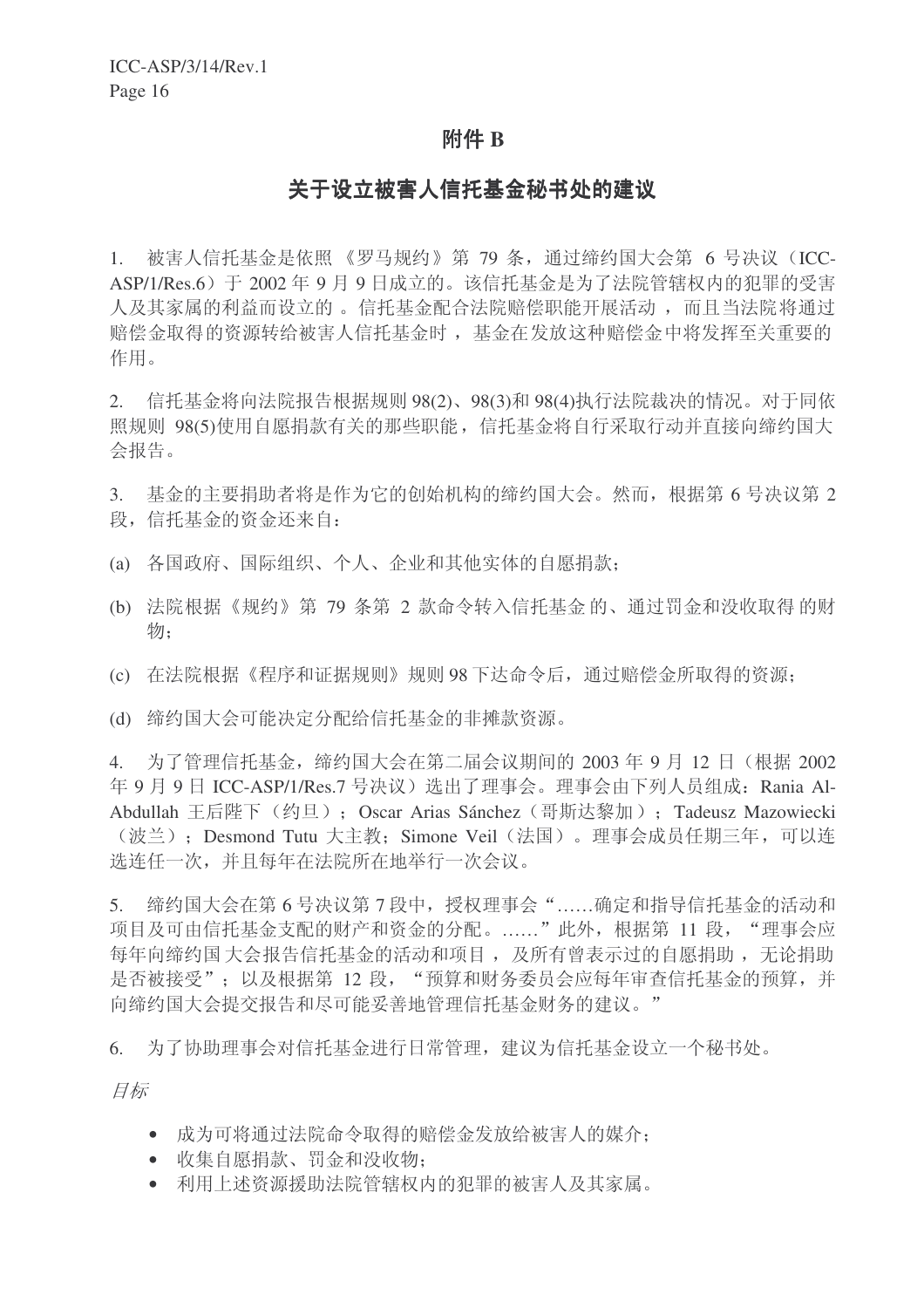| 预期成果               | 业绩指标                    |
|--------------------|-------------------------|
| 对信托基金的有效管理         | • 执行信托基金秘书处确定的程序 ; 实    |
|                    | 行对已收资金来源的核实机制;          |
|                    | • 执行对所收捐款的记录制度。         |
| 信托基金与法院之间的有效合作     | 避免重复法院的工作;<br>$\bullet$ |
|                    | •透明的交流:                 |
|                    | • 执行有效的与法院合作的制度和程       |
|                    | 序:                      |
|                    | 向法院指定的人发放钱款;            |
|                    | ● 根据规则 98(4)同政府间组织、国际组  |
|                    | 织或国家组织签订协议。             |
| 筹集足够的资金以使信托基金能够完成  | 有效地宣传信托基金;              |
| 其使命                | • 联系的次数 (例如: 同政府、国际组    |
|                    | 织 、个人 、 企业 及其他实体的联      |
|                    | 系):                     |
|                    | 收到自愿捐款的次数。              |
| 有能力作为一个独立的办 事机构开展工 | • 在没有书记官处办公支持的情况下 ,     |
| 作                  | 有效地管理基金;                |
|                    | • 开发由理事会提出的根据规则 98(5)使  |
|                    | 用资源帮助被害人的项目。            |
| 诱明的管理              | • 定期向理事会提交报告:           |
|                    | • 资金来源方面的公开程度:          |
|                    | • 采用避免不同被害人群 体之间分配明     |
|                    | 显不公的标准。                 |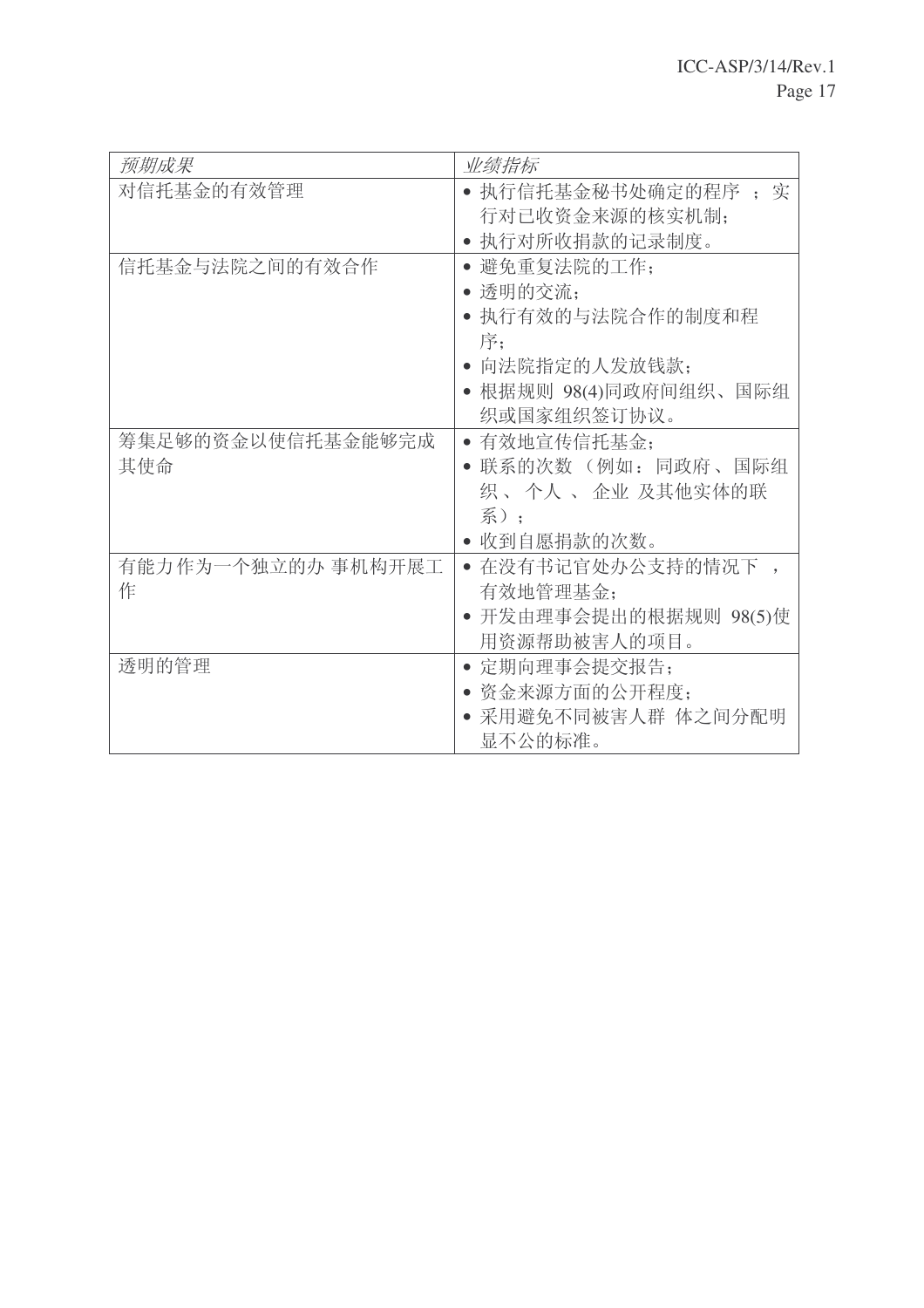# ICC-ASP/3/14/Rev.1

Page 18

#### 最后产出

- 向理事会提供专业支持;
- 信托基金所有日常管理工作的平稳运行:
- 有效地宣传被害人信托基金:
- 有效地将赔偿金发放给被害人。

## 为被害人信托基金秘书处提议的 2005 年预算

资源需求

| 项目       | 2004年    |                | 2005年    |                |           | 提议的2005年预算 |           |
|----------|----------|----------------|----------|----------------|-----------|------------|-----------|
|          | 职位表      |                | 职位表      |                |           | (千欧元)      |           |
|          |          |                | 有条       |                |           | 有条         |           |
|          |          | 核心             | 件的       | 合计             | 核心        | 件的         | 合计        |
| 专业人员     | $\Omega$ | 5              | $\Omega$ | 5              | 568.3     |            | 568.3     |
| 一般事务人员   | $\Omega$ | $\overline{2}$ | $\Omega$ | $\mathfrak{2}$ | 111.4     |            | 111.4     |
| 人员分项合计   | $\Omega$ | $\tau$         | $\Omega$ | 7              | 679.7     |            | 679.7     |
| 一般临时协助   |          |                |          |                | 10        |            | 10        |
| 其他人员分项合计 |          |                |          |                | 10        |            | 10        |
| 旅行       |          |                |          |                | 92.65     |            | 92.65     |
| 招待       |          |                |          |                | 3.29      |            | 3.29      |
| 合同性服务    |          |                |          |                | 27.598    |            | 27.598    |
| 一般业务费用   |          |                |          |                | 74.5      |            | 74.5      |
| 物品和材料    |          |                |          |                | 4         |            | 4         |
| 家具和设备    |          |                |          |                | 412.035   |            | 412.035   |
| 周转金      |          |                |          |                | 100       |            | 100       |
| 非人员分项合计  |          |                |          |                | 714.073   |            | 714.073   |
| 次级方案合计   |          |                |          |                | 1,403.773 |            | 1,403.773 |
|          |          |                |          |                |           |            |           |

7. 为了确保有效地管理被害人信托基金, 秘书处需要配备足够的人员, 这些人员的能力 和知识对于处理被害人赔偿方面的日常工作将是至关重要的。在这方面, 秘书处的工作 量预计将会很大。

8. 在 2005年, 预计秘书处将酌情按照 ICC-ASP/1/Res.6 号决议附件第 5 段向理事会提供 支持, 以使其在执行任务时能正常履行职能, 其中包括:

- − 建立一种工作程序, 确保公众了解信托基金以及法院管辖权内的被害人的困难境 况:
- 同各国政府、国际组织、个人、企业和其他实体建立联系,以便为信托基金争取 自愿捐款;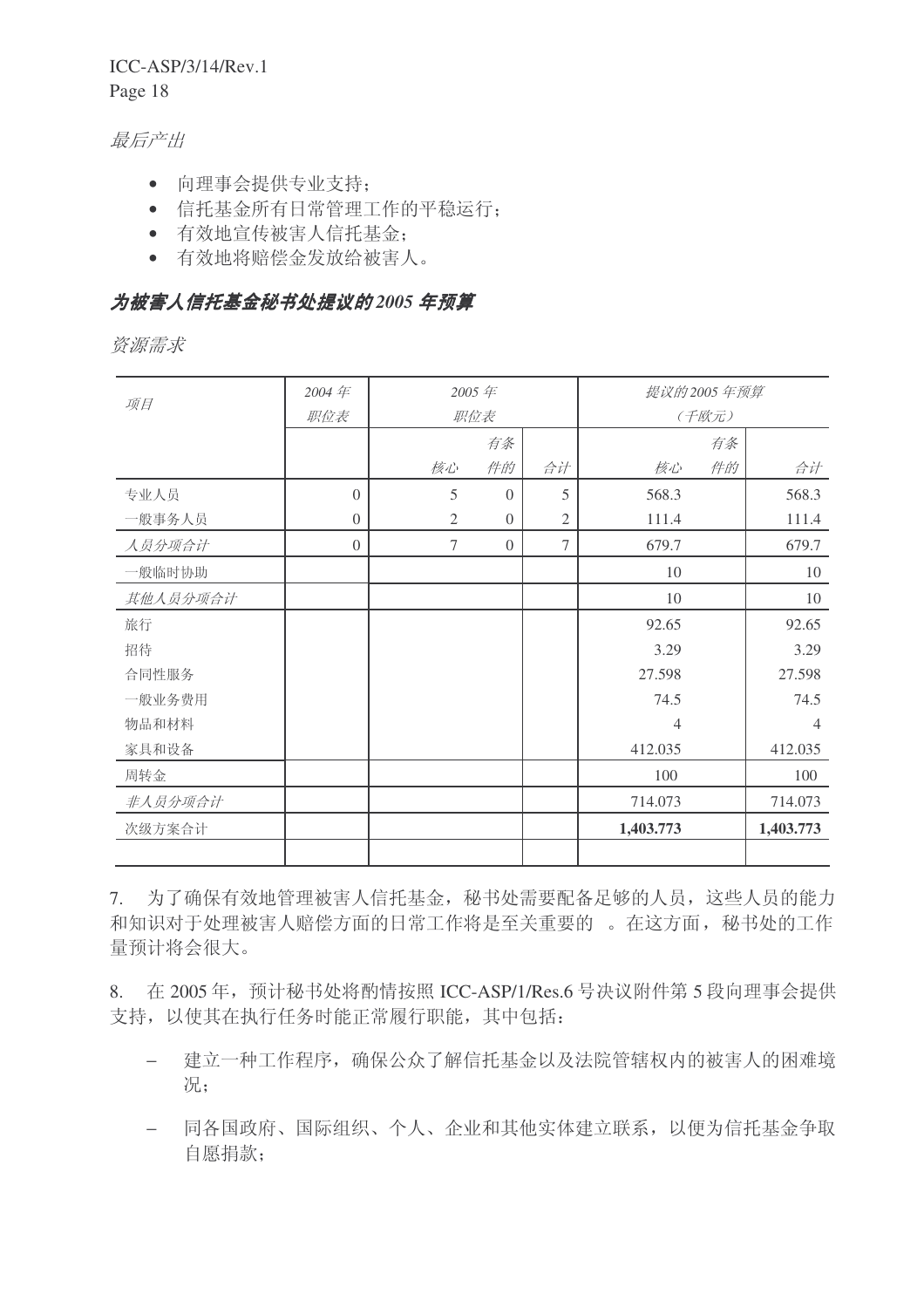- − 管理与资金接收有关的所有业务问题;
- − 建立有助于核实已收资金来源的机制;
- 为拒收被认为不符合法院原则的自愿捐款制订标准;
- − 为指定用途的自愿捐款建立一项制度:
- 协助理事会审查自愿捐款的性质和水平;
- − 就有关问题同书记官长办公室、被害人参与和赔偿科、法院的其他机关以及其他 组织和机构进行沟通:
- − 协助理事会依照《程序和证据规则》规则 148 和 221 提出有关财产和资产处置的 书面或口头意见:

(i) 人员要求

核心资源

人员费用: \*

| 级别        | 数额       |
|-----------|----------|
| $D-1$     | €159,000 |
| $P-4$     | €129,900 |
| $P-3$     | €98,800  |
| $P-2$     | €81,800  |
| $G - 6/5$ | €55,700  |

\* 这些专业类别和一般事务类别职位的数字是 以 2005 年标准薪酬费用为基础的。

一名执行主任 (D-1)

9. 任职人负有全面的执行责任, 将负责指导并协调被害人信托基金一般性和专门的政 策、计划及活动。他/她将按照理事会的指示,管理秘书处的工作,实现基金的中期和长 期总体目标和要求。

其职责将句括:

- 制定指导方针,以指导对赔偿以及信托基金及其秘书处的职能、结构和活动等问 题提出法律意见或咨询意见,并监督这些指导方针的执行:
- − 对制定并实施信托基金的 宣传和外延活动以及 付款计划进行指导和/或提供指导 方针:
- 提供并确保基金计划和活动的最高质量标准和效益标准: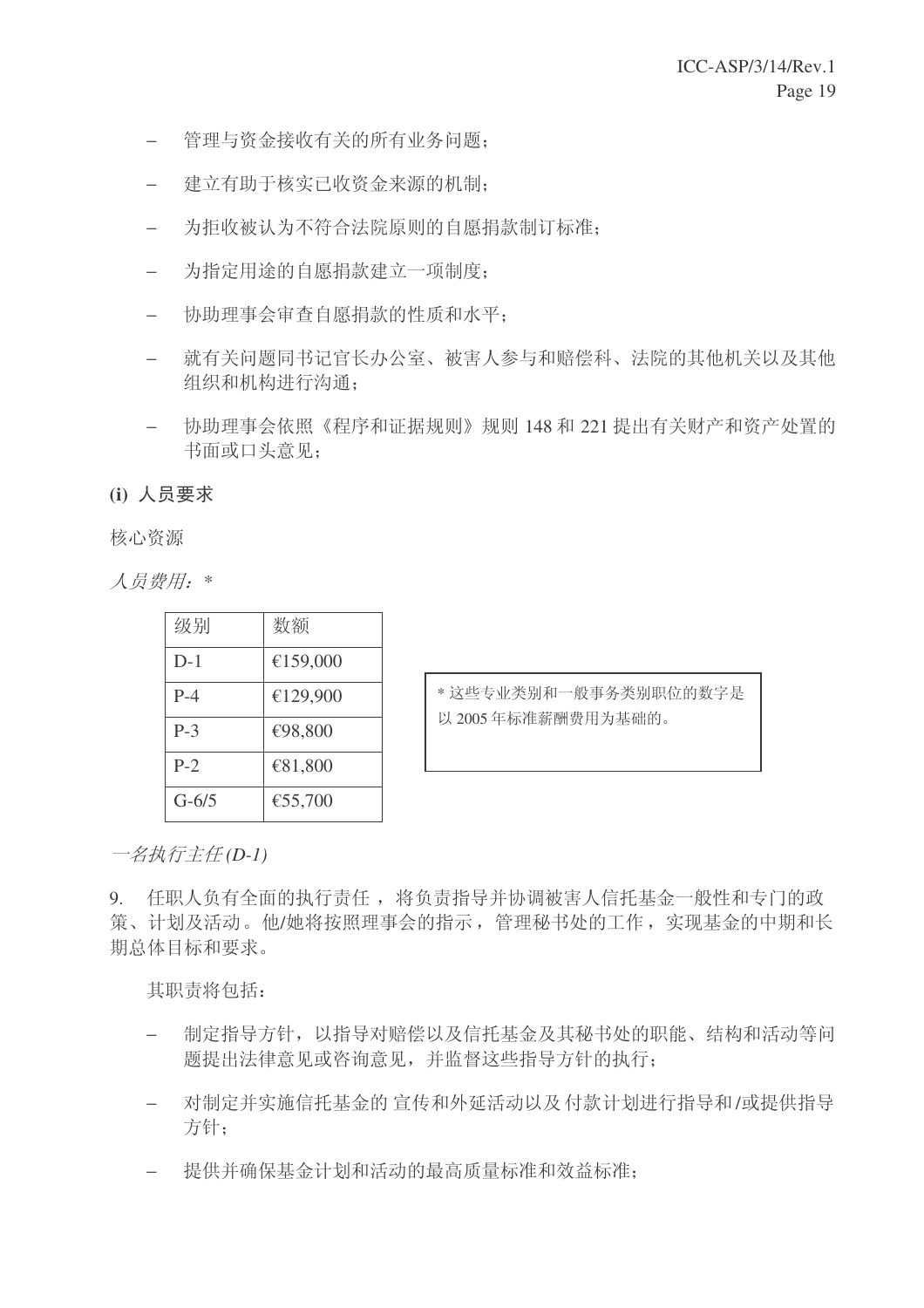- 就解决同基金所有的管理问题有关的程序和实质性问题, 向理事会提出建议和提 供帮助,并代表基金秘书处出席立法、跨学科和机构间的会议:
- 指导基金的各项计划和活动,并酌情与国际刑事法院各机关相结合 进行这些活 动。
- 开展磋商活动并参与同缔约国和其他组织高级别代表进行的谈判;代表本组织参 加其他组织和机构的会议:
- ← 代表本组织出席其他组织和机构的会议:
- − 分析、协调、制定、批准、提交预算和人事建议,并就此进行谈判以及提出正当 理由, 而且对人员和合同性服务资源进行管理。

一名筹资于事(P-4)

10. 筹资干事将寻找并确定新的机会,而且将推进同捐助者的关系以便获得最佳的收入。 该职位的责任包括: 确定筹资种类并制定将要实施的计划 /活动, 编排筹资时间表, 对愿 意协助筹资的志愿团体提供建议和指导, 对筹资、赠款方面的想法和 成功的筹资来源 进 行记录。任职人将同广泛的拥护者团体一起开展工作。

一名财务管理专家(P-3)

11. 财务管理专家将为信托基金秘书处做财务记录并确保所有的内部控制程序均在基金内 部得到执行。任职人将负责确保采用恰当的会计方法、程序并进行恰当的活动和会计控 制。他/她将管理信托基金收到的或转给信托基金的资金, 包括对这些资金讲行记录、用 其付款和投资。任职人将创立一个系统将资金按其不同来源分开,并将负责跟踪所有的 付款。他/她还将负责安排银行事务。任职人将就理事会制定的项目的经济可行性提出咨 询意见。

一名联络和外延活动干事(P-3)

12. 任职人将在法院以及通过实地机构成为信托基金和被害人之间的主要联络人。他/她 将负责制定并实施宣传计划和外延活动, 以使人们特别是检察官办公室开展调查的地区 更好地了解被害人信托基金和其他有关方面的目标和活动。任职人将建立起秘书处与被 害人、他们的家属和代理人、地方和区域当局、民间社会组织及律师之间的合作关系。

一名准法律干事(P-2)

13. 该职位的任职人将在执行主任的监督下制定管理和有助于被害人信托基金活动及计划 的程序。他/她将向理事会主席提供支持。该职位需要对赔偿方面的复杂法律问题以及信 托基金职能、结构或活动方面的问题讲行实质性研究。其中包括编写背景材料,例如研 究论文、报告、法律意见以及信件。准法律干事将组织并安排一般性会 议、研讨会和有 关的工作会议。必要时, 任职人将帮助被害人和被害人群体以及被害人的代 理人。任职 人由于承担着上述这些责任, 将经常地与被害人、被害人群体、地方协会、律师协会、 非政府组织和代表被害人及其家属的律师进行联系。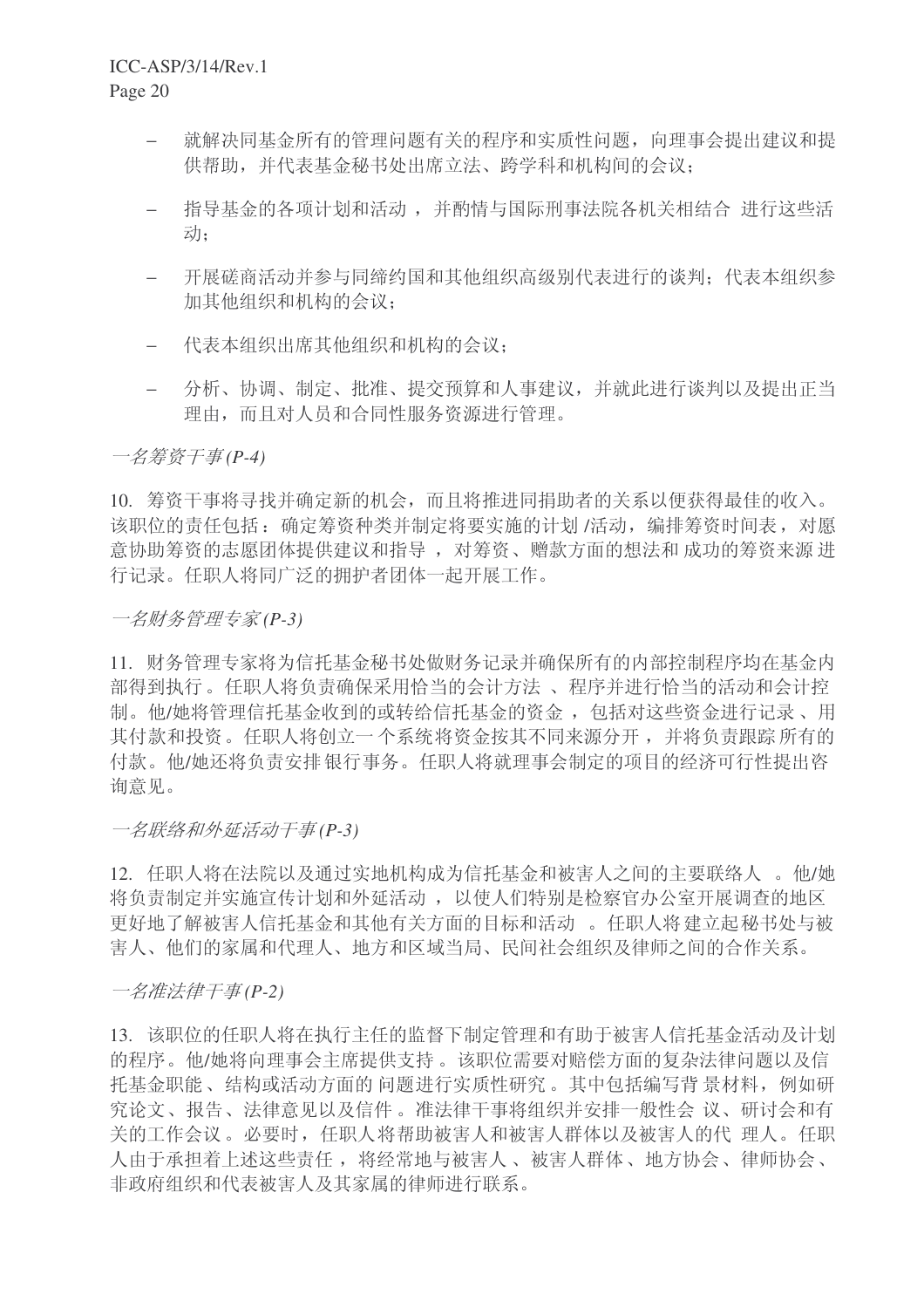一名计算机信息系统专家(G-6)

14. 该职位的工作包括为秘书处规划、设计、开发、安装调试并维护计算机信息系统。任 职人员将负责准备可行性研究报告, 分析并改进现有的应用软件, 维护系统软件, 设计 并编写计算机程序和数据库。他/她将负责更新并维护数据的结构和可存取性。他/她将就 通过赔偿申请表收集到的信息同书 记官处, 特别是同被害人参与和赔偿科进行联系 。另 外, 他/她将向用户提供操作支持并告诉他们哪些硬件和软件最适合于秘书处将要完成的 各种不同任务。任职人将对用户进行培训并为其进行系统演示。

一名行政助理(G-5)

15. 行政助理将在执行主任的管理下, 为秘书处提供行政和秘书支持。他/她将负责追踪 并监测同秘书处有关的 所有拨款和支出:同书记官处的有关科室密切合作来完成秘书处 行政方面的任务;完成编制预算文件的工作;向秘书处的工作人员介绍一般性行政事 项: 检查信件和文件的风格 及语法是否完整和准确。其他的责任还有通过安排执行主任 同法院内外官员的会晤 /约会来协调执行主任的工作安排 计划: 做好工作文件的归档管 理: 监测来信。

一般临时协助

16. 为了组织理事会每年一次的会议, 将有三个月的时间需要一般临时协助: 所需要的人 员将负责会议的后勤和准备工作。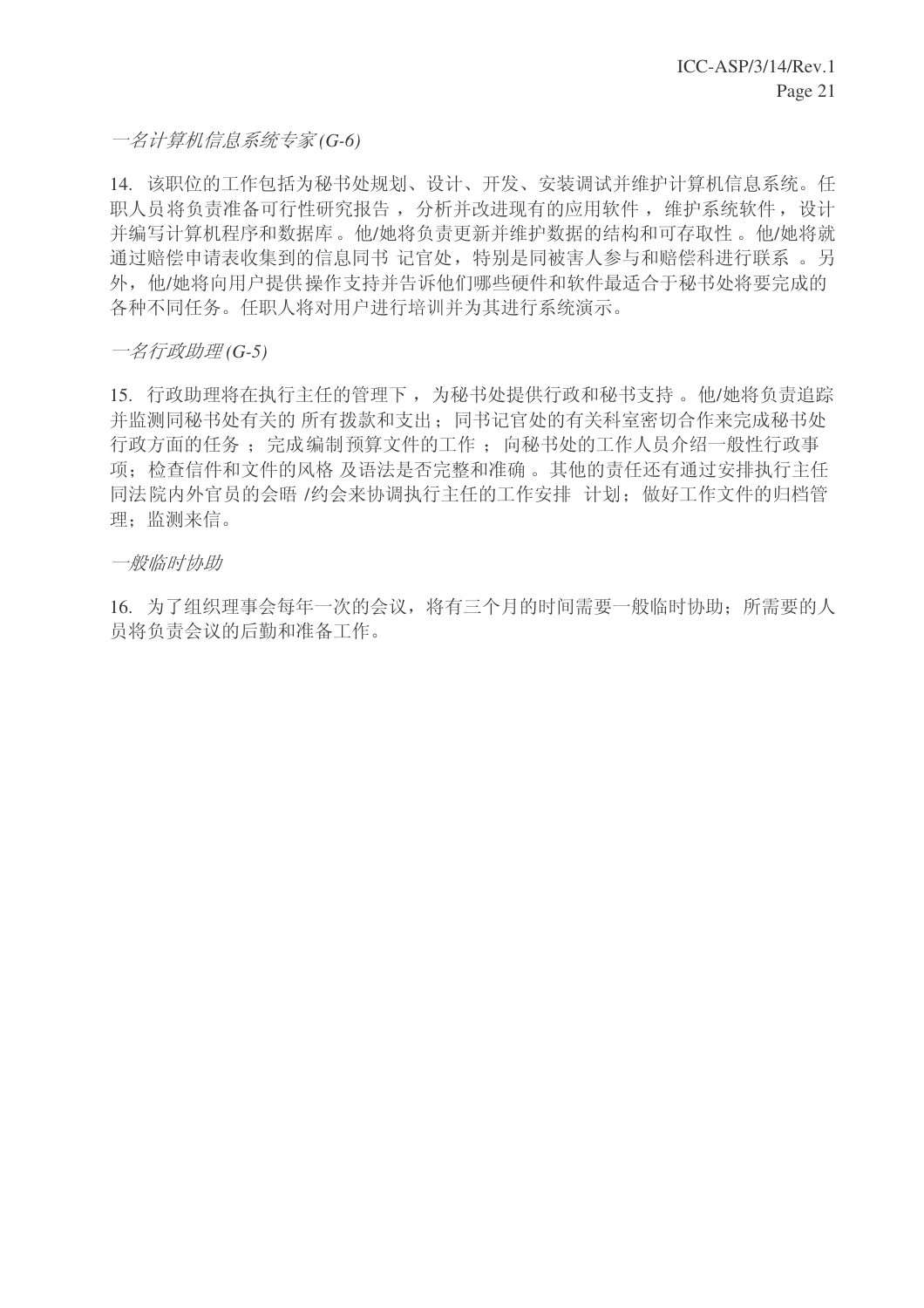# (ii) 非人员需求

核心资源:

建立一个办公室的费用(一般事务需求):

17. 家具和设备的费用需要全部列入预算。7个人在秘书处工作需要的费用如下:

|             |                |         | 每一项目       |
|-------------|----------------|---------|------------|
| 项目          | 数量             | 单价 (欧元) | 总价(欧<br>元) |
| 办公家具        |                |         |            |
| 工作台         | 7              | 2,650   | 25,650     |
| 文件柜         | 8              | 440     | 3,520      |
| 书柜          | $\mathfrak s$  | 165     | 825        |
| 公告板         | $\overline{4}$ | 55      | 220        |
| 小计          |                |         | 30,215     |
| 会议场所(一个)    |                |         |            |
| 桌子          | 1              | 1,190   | 1,190      |
| 椅子          | 10             | 190     | 1,900      |
| 衣帽架         | 1              | 140     | 140        |
| 小计          |                |         | 3,230      |
| 档案室         |                |         |            |
| 桌子          | 1              | 1,190   | 1,190      |
| 椅子          | $\overline{2}$ | 190     | 380        |
| 储藏柜 (可锁、钢制) | 4              | 880     | 3,520      |
| 碎纸机(中号)     | 1              | 2,200   | 2,200      |
| 小计          |                |         | 7,290      |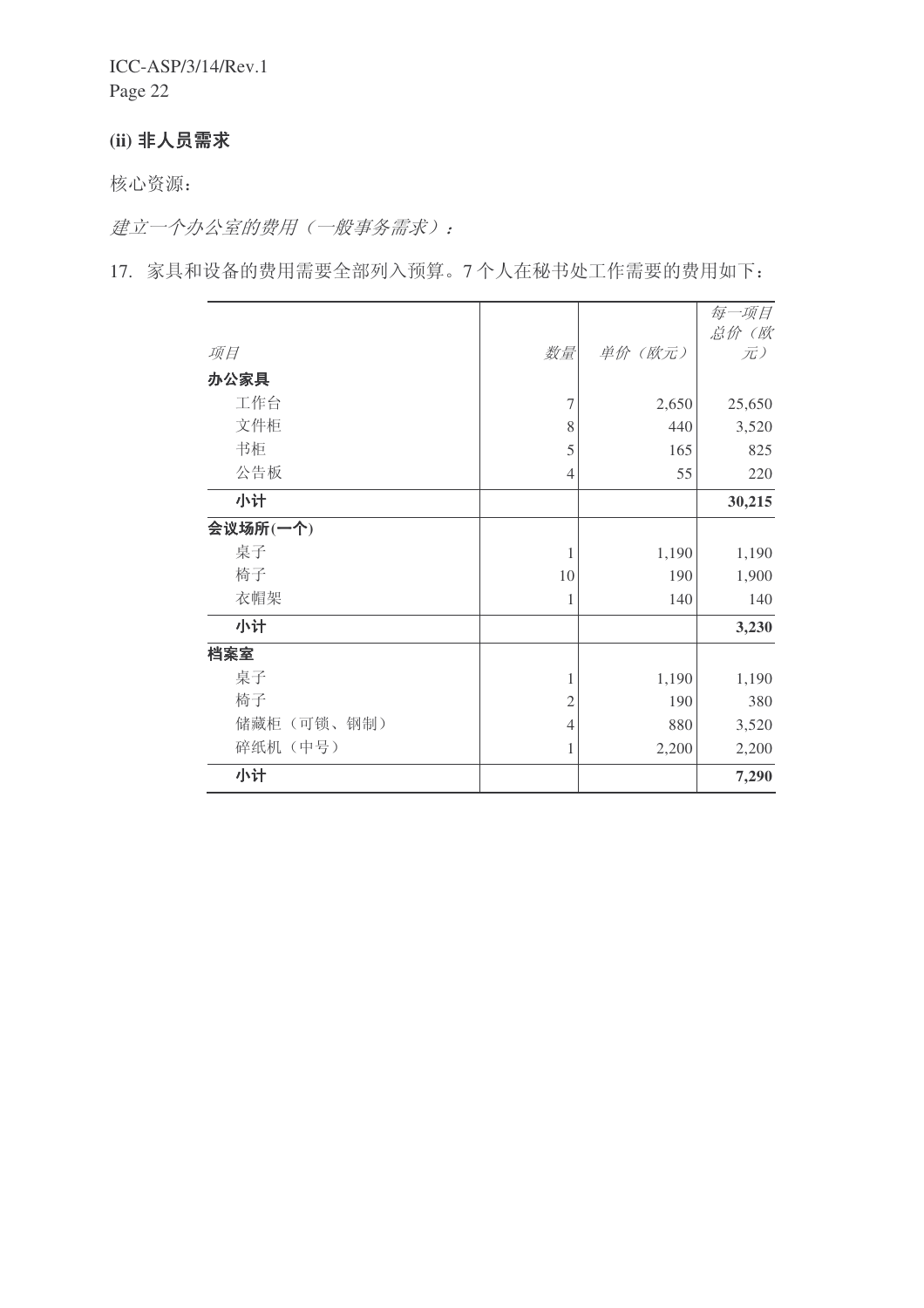## 信息技术需求

| 项目                    | 数量             | 元)      | 单价 (欧 每一项目总价<br>(欧元) |
|-----------------------|----------------|---------|----------------------|
| 计算机1                  | 9              | 1,700   | 1,5300               |
| 打印机                   | 5              | 500     | 2,500                |
| 笔记本电脑                 |                | 2,600   | 2,600                |
| 软件(防病毒,<br>微软 Office) | 9              | 500     | 4,500                |
| 网络服务器                 |                | 30,000  | 30,000               |
| 便携式装置                 | $\overline{2}$ | 600     | 1,200                |
| 复印/扫描/传真一体机           | 2              | 5,000   | 10,000               |
| 移动电话及话费               | 3              | 400     | 1,200                |
| 交换机和电话机               | 8              | 500     | 4,000                |
| 与 ICC 网连接             |                | 30,000  | 30,000               |
| 另外的办公自动化设备维修合同        |                | 20,000  | 20,000               |
| 数据库2                  |                | 250,000 | 250,000              |
| 小计                    |                |         | 371,300              |

<sup>1</sup> 预计秘书处将有两个实习生职位。

 $^{-2}$ 数据库需要的资金, 计划通过捐赠解决, 但是现在正在寻找其他的办法。这一数字是建立一个数据库所需 要的最低数额。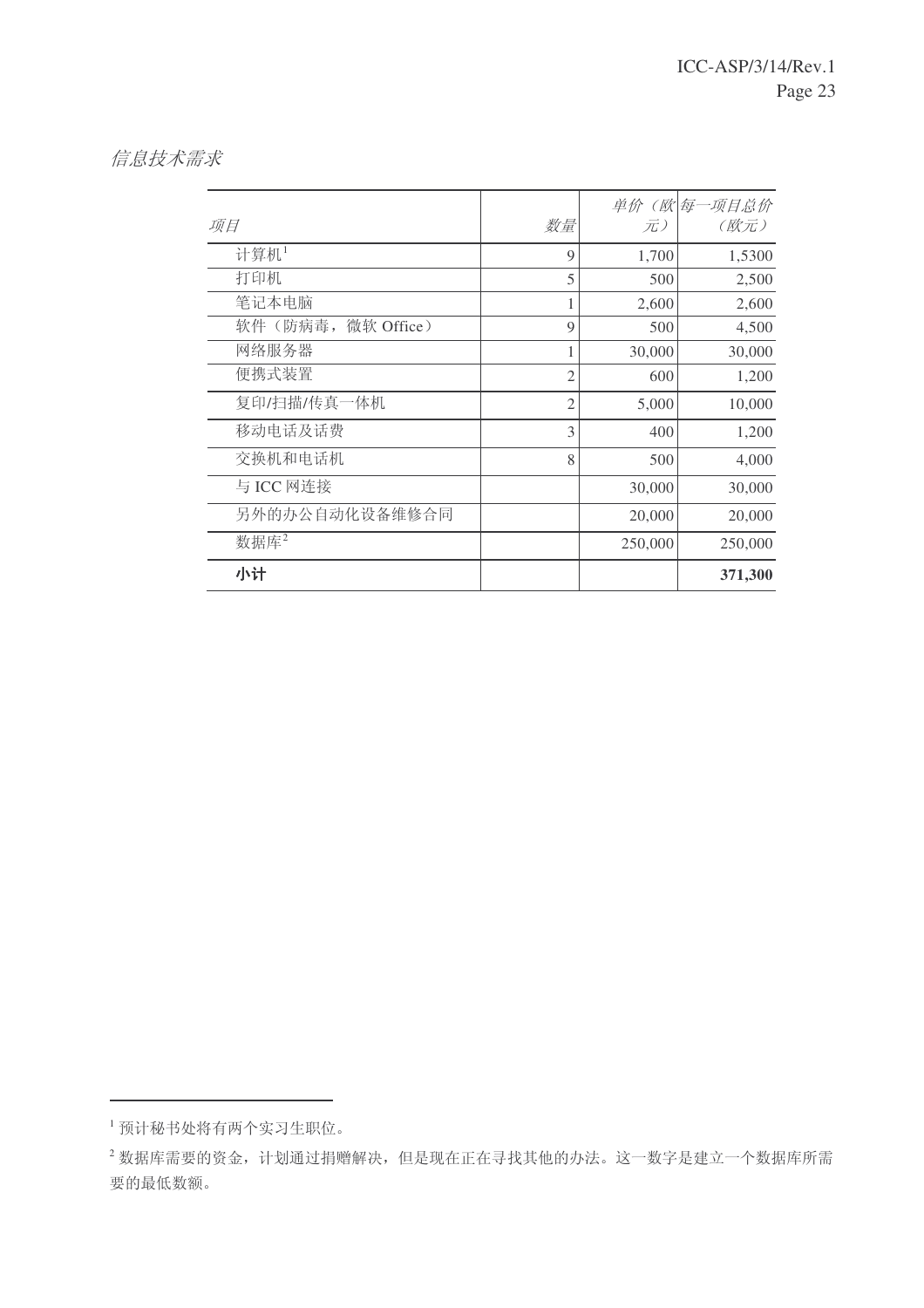ICC-ASP/3/14/Rev.1

Page 24

### 其他费用

| 费用 (估算数)                    | 需求(欧元)  |
|-----------------------------|---------|
| 建筑物费用                       |         |
| 办公场所租金(200平方米)              | 2,5000  |
| 一般业务费用(清洁、建筑物保险             |         |
| 等)                          | 7,500   |
| 电信费                         | 2,000   |
| 办公用品                        | 4,000   |
| <b>杂费</b> (礼宾、人员旅费等)        | 40,000  |
| 文件翻译/秘书处                    |         |
| 120 页 (按正常标准每页[=300 字]45    |         |
| 欧元计算)                       | 5,400   |
| 与专家磋商 (需要为与 3名专家举行 2        |         |
| 次磋商会提 供每日生活津贴 、旅费和<br>终端费用) |         |
|                             | 14,400  |
| 一般临时协助 (组织会议) 共3个月          | 10,000  |
| 周转金 $3$                     | 100,000 |
| 小计                          | 208,300 |

理事会会议

18. 根据 ICC-ASP/1/Res.6 号决议附件第 2 段, 理事会成员以个人身份无偿地开展活动。 但是对于2004年4月20、21、22日举行的被害人信托基金理事会第一次会议的费用,法 院在 2004 年的方案预算中安排了款项以支持理事会的第一次会议。

19. 2005 年由于设立了被害人信托基金秘书处, 建议安排预算拨款用于组织 理事会会 议,其中有一次必须在海牙举行4,这样理事会便可以利用法院的设施。下面列出了在海 牙召开一次理事会会议需要考虑的费用。除了组织一次理事会会议之外,相关的预算款 项还包括了到实地的旅费。

 $3$ 包括同可能举行的电话会议有关的全部费用。更多的情况见附录1, 电话会议方案(b)是最合理的。

<sup>4</sup>根据第6号决议附件第4段: "理事会在法院所在地开会, 至少每年一次"。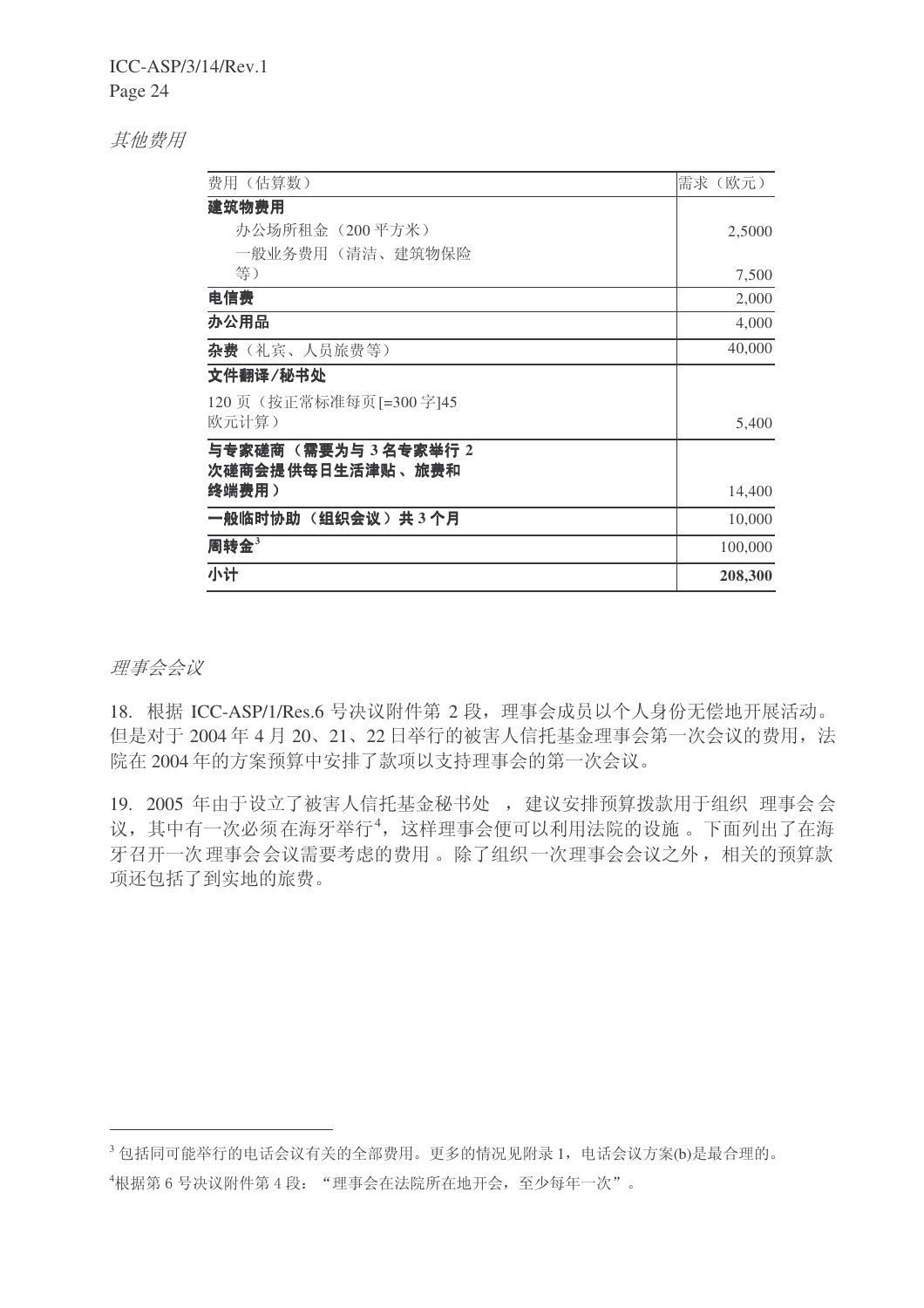# (i) 理事会在海牙的会议

- 20. 必须考虑以下费用:
	- 交通, 公务舱:

| 到海牙的往返机票 | 以欧元计算的大约费用 |
|----------|------------|
| 从安曼      | 1,750      |
| 从开普敦     | 3,714      |
| 从圣荷寨     | 2,534      |
| 从华沙      | 831        |
| 从巴黎      | 550        |
| 小计       | 9,379      |

• 其他费用

(a)

| 小计      | 3,568 |
|---------|-------|
| 终端费用    | 600   |
| 5人2晚旅馆费 | 2,968 |
| 住宿费     |       |

(b)

| 笔译和口译服务                                 |        |
|-----------------------------------------|--------|
| 2天的外部会议口译(英文、法文)每人<br>每天376欧元+旅费(900欧元) | 6,608  |
| 记录: 每小时220欧元                            |        |
| 2天会议的英文和法文                              | 7,040  |
| 会前文件翻译: 100页                            | 8,550  |
| 会议期间文件: 15页                             |        |
| 会后文件: 75页                               |        |
| (按正常标准每页[=300字]45欧元计算)                  |        |
| 小计                                      | 22,198 |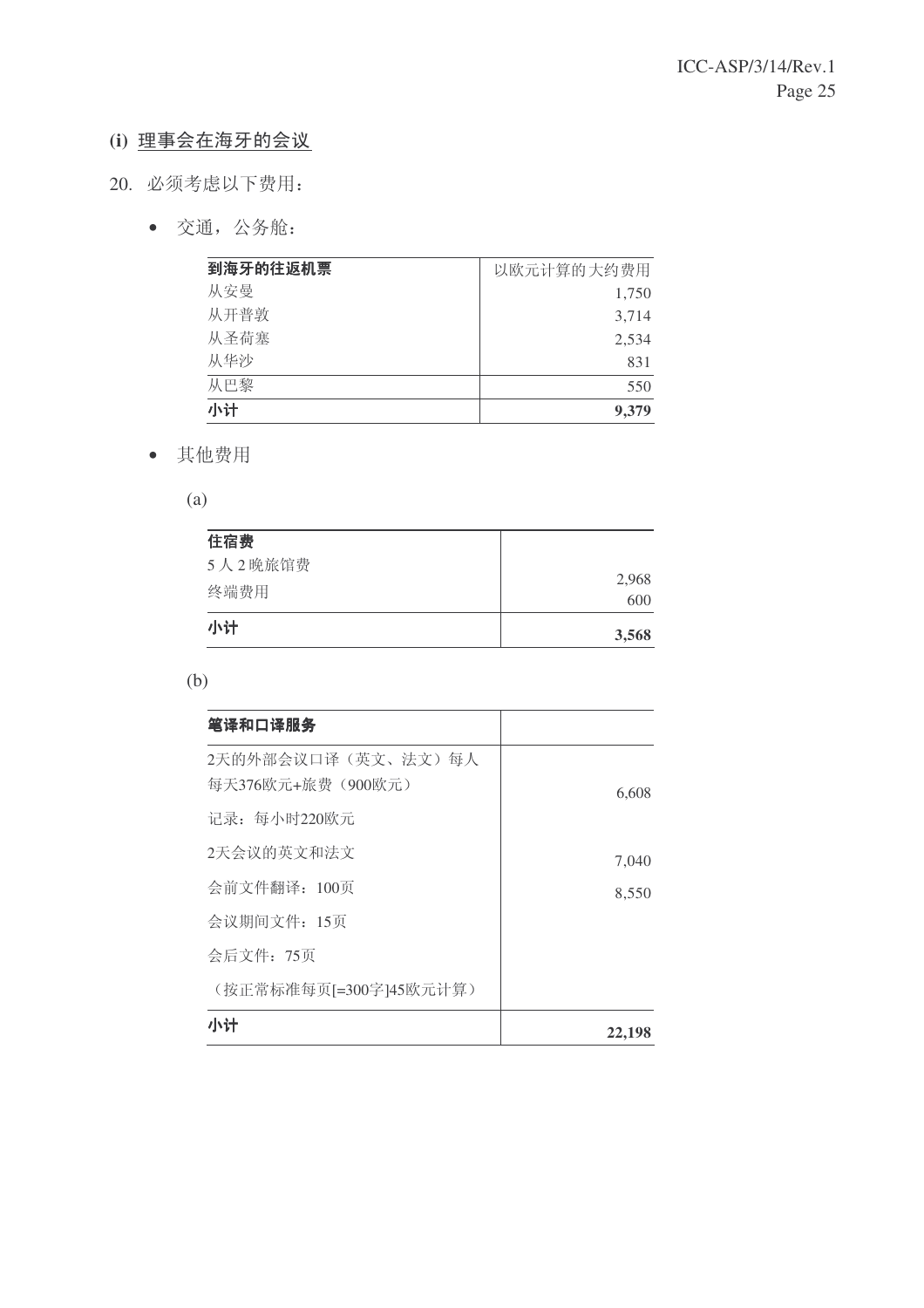(c)

| 招待费        |       |
|------------|-------|
| 招待服务       | 290   |
| 晚饭 (15人1天) | 1,000 |
| 午饭 (15人2天) | 2,000 |
| 小计         | 3,290 |

# (ii) 到实地的旅行

21. 必须考虑以下费用:

| 到乌干达:七人去一次 5 天时间,包                                                         | 以欧元计算的大约 |
|----------------------------------------------------------------------------|----------|
| 括 2 名秘书处人员、1 名翻译、2 名警                                                      | 费用       |
| 卫人员、2 名理事会成员                                                               |          |
| 机票+额外税+每日津贴+终端费用                                                           |          |
| $3,000+99+(5x172)+120 = 4,079x7 =$                                         | 28,553   |
| 租车                                                                         |          |
| 每天 100 欧元 x5=                                                              | 500      |
| 不可预见的费用 =                                                                  | 2,000    |
| 到刚果民主共和国: 七人去一次 5 天<br>时间,包括2名秘书处人员、1名翻<br>译、2名警卫人员、2名理事会成员+<br>一次在当地旅行的费用 |          |
| 机票+额外税+每日津贴+终端费用                                                           |          |
| $3,000+99+(5x171)+120=4,074 \times 7=$                                     | 28,510   |
| 租车                                                                         |          |
| 每天 100 欧元 x 5                                                              | 500      |
| 当地旅行                                                                       |          |
| $(200x7 = 1,400)+(120x7 = 840) =$                                          | 2,240    |
| 杂费,包括租用会议室                                                                 | 3,000    |
|                                                                            |          |

| 到实地旅行费用共计 | 65,303 |
|-----------|--------|
|           |        |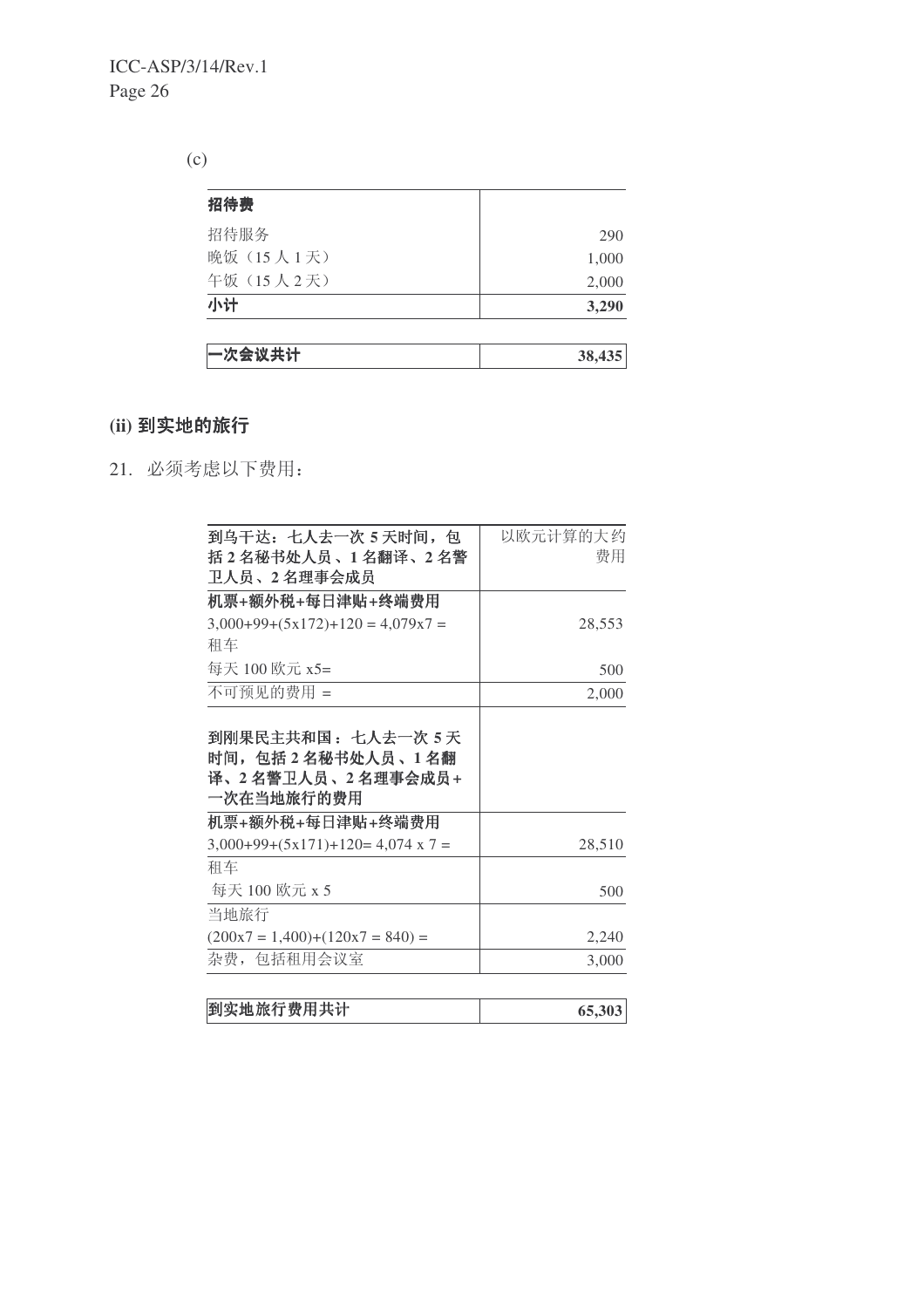## **附录1**

# 建议: 电话会议和视频连接

#### 电话会议

#### (a) 租用设备(服务)

仅一次电话会议:

根据这个方案将利用现有的模拟线路。 已同装配预审室的公司做出了一个参考预算(所以, 预算是以预审室作为基础的)。

预算的数额还包括了受到大力推荐的合作伙伴的当地支持费用。

和金、概念验证费、检测费、支持费: 2.000.00 欧元(用于5名远程参加者: 本地的参加 者以及口译将在预审室内)。电话的费用没有包括在内。会议的国际电话费为每分钟 1.39 欧元 (每小时 83.40 欧元)。

| 国际甲店费 |        |
|-------|--------|
| 国家    | 价格(欧分) |
| 法国    | 5      |
| 南非    | 29     |
| 波兰    | 15     |
| 约旦    | 57     |
| 哥斯达黎加 | 33     |

䰙⬉䆱䌍

合计: 每小时 2,083.40 欧元

#### (b) 购买设备 (主要设备和服务)

从长远的角度来讲, 我们推荐这种方案, 因为这种基础设施将用于其 他的会议(例如在 秘书处成立之后)。

硬件配置略有不同, 法院必须订购不同的线路(ISDN)。

硬件(主要设备,每个房间): 8,000.00 欧元 硬件装配(服务,每个房间): 1,000.00 欧元 线路装配 (5 条线路, 1 个房间, 1 次): 540.00 欧元 线路使用费用(5条线路, 1个房间, 每年费用): 1,560.00 欧元

一个房间费用总计: 11,100.00 欧元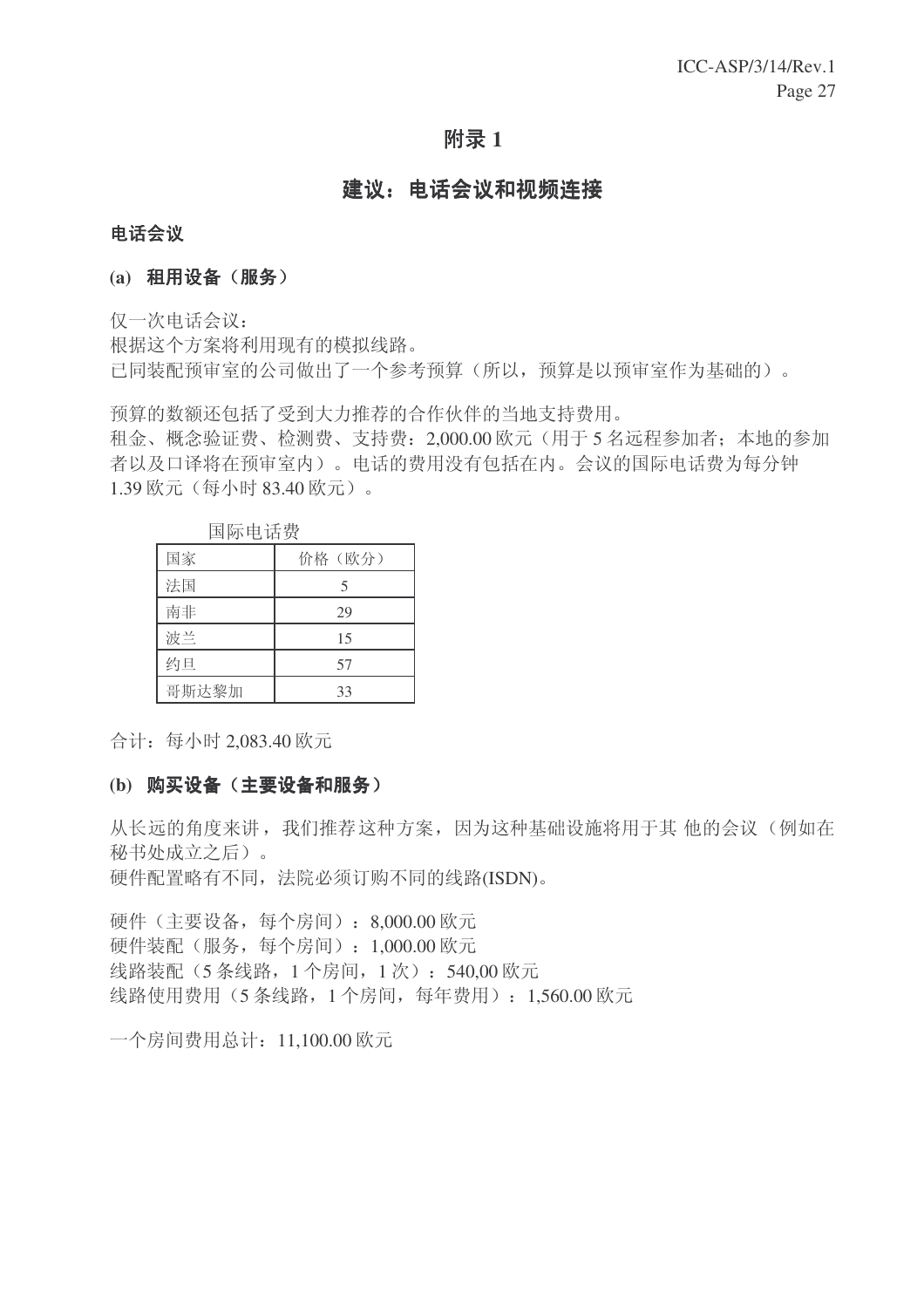#### (c) 会议基础设施(服务)全部外包

仅一次电话会议:

外包公司将负责基础设施, 基础设施是在国际刑事法院办公大楼以外的地方。所有的参 加者都将是远程与会者(将要拨通一个号码或接收电话)。该公司将负责用虚拟系统将 所有与会者连接在一起。

该公司用不同的频道提供多语种同声传译服务。

大概的预算: 2,000.00 欧元

外包是最便宜的方案(对于一次会议来说),因为如果我们租用设备(方案(a)),也必 须付电话费。

两个小时的电话费大约为: 2,166.80

#### 电视会议

#### (d) 外包电视会议

(同声传译不包括在内)

将租用专门的演播室,与会者必须到演播室中去。这样,主要的组织工作就有可能是 由第三方来进行,而只需要国际刑事法院给予很少量的支持。我们将需要在六个国家的 主要城市和用演播室:

演播室租金 6 个演播室 x500 欧元/小时=3,000.00 欧元/小时 (巴黎、华沙、约翰内斯堡、圣何塞、安曼、海牙)

电视会议多点控制室 6x45 欧元/小时=270.00 欧元/小时 (电视会议端口-每个地点一个)

大概的电话费(电视会议使用 ISDN):

| 自巴黎    | 38.77 €/小时  |
|--------|-------------|
| 自华沙    | 166.97 €/小时 |
| 自约翰内斯堡 | 336.10 €/小时 |
| 自圣何塞   | 372.60 €/小时 |
| 自安曼    | 609.55 €/小时 |
| 自海牙    | 23.71 €/小时  |

共计: 5,023.00 欧元/小时+1,000 欧元

(不考虑会议时间的长短,包括了协调和连通测试的费用)。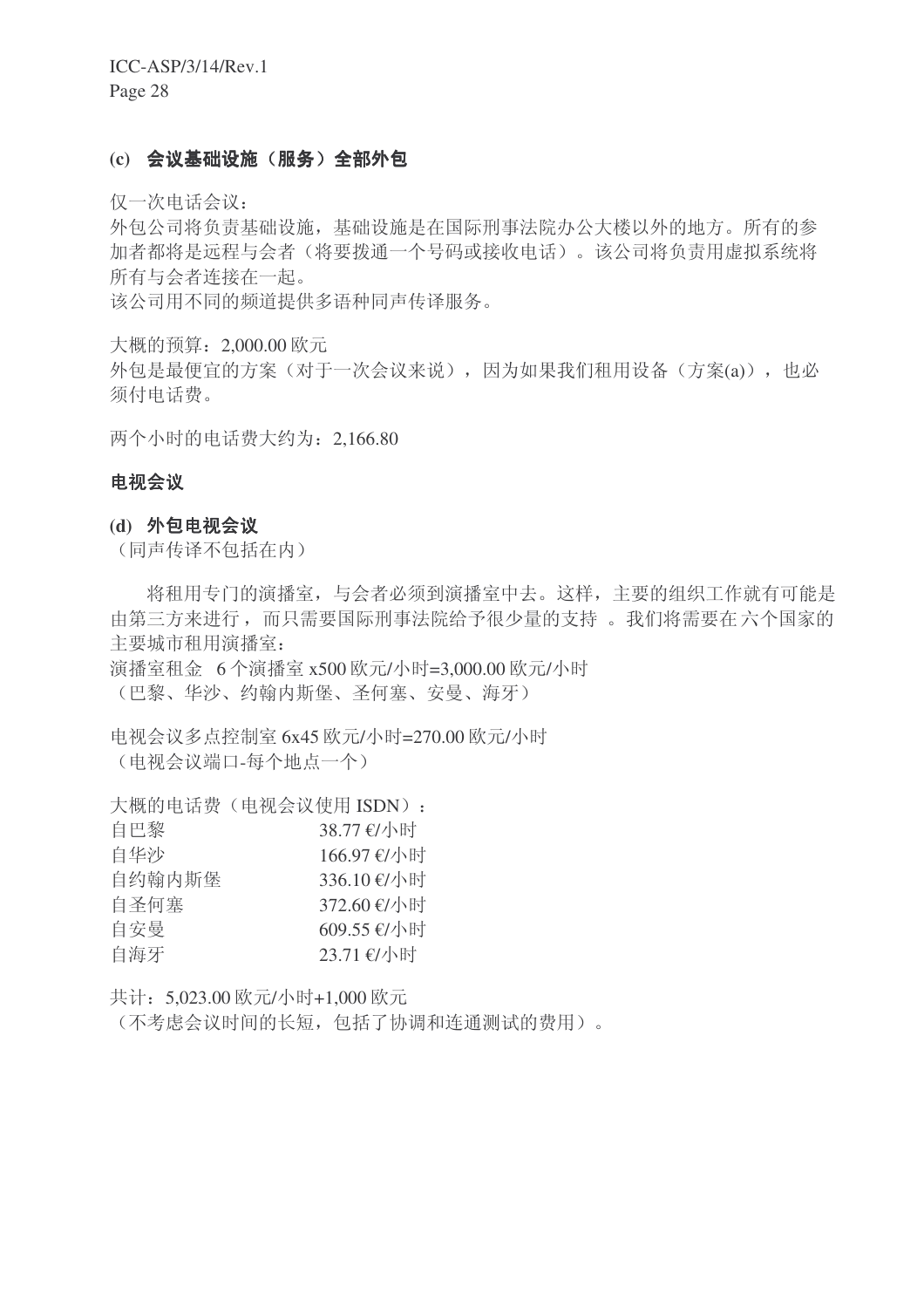# (e) 有同声传译的电视会议

对于有同声传译的电视会议, 我们必须把两种方案 (方案(d), 加上带有同声传译的 电话会议方案(c)) 结合起来。

因此一次两小时带同声传译的电视会议费用为:

 $[5,023.00 \times \vec{\pi} \times 2 + 1,000.00 \times \vec{\pi}]$ \* + 2,000.00 欧元\*\* = 13,046.00 欧元  $*$  视频部分(d),  $*$   $*$  音频部分(c)

共计: 13,046.00 欧元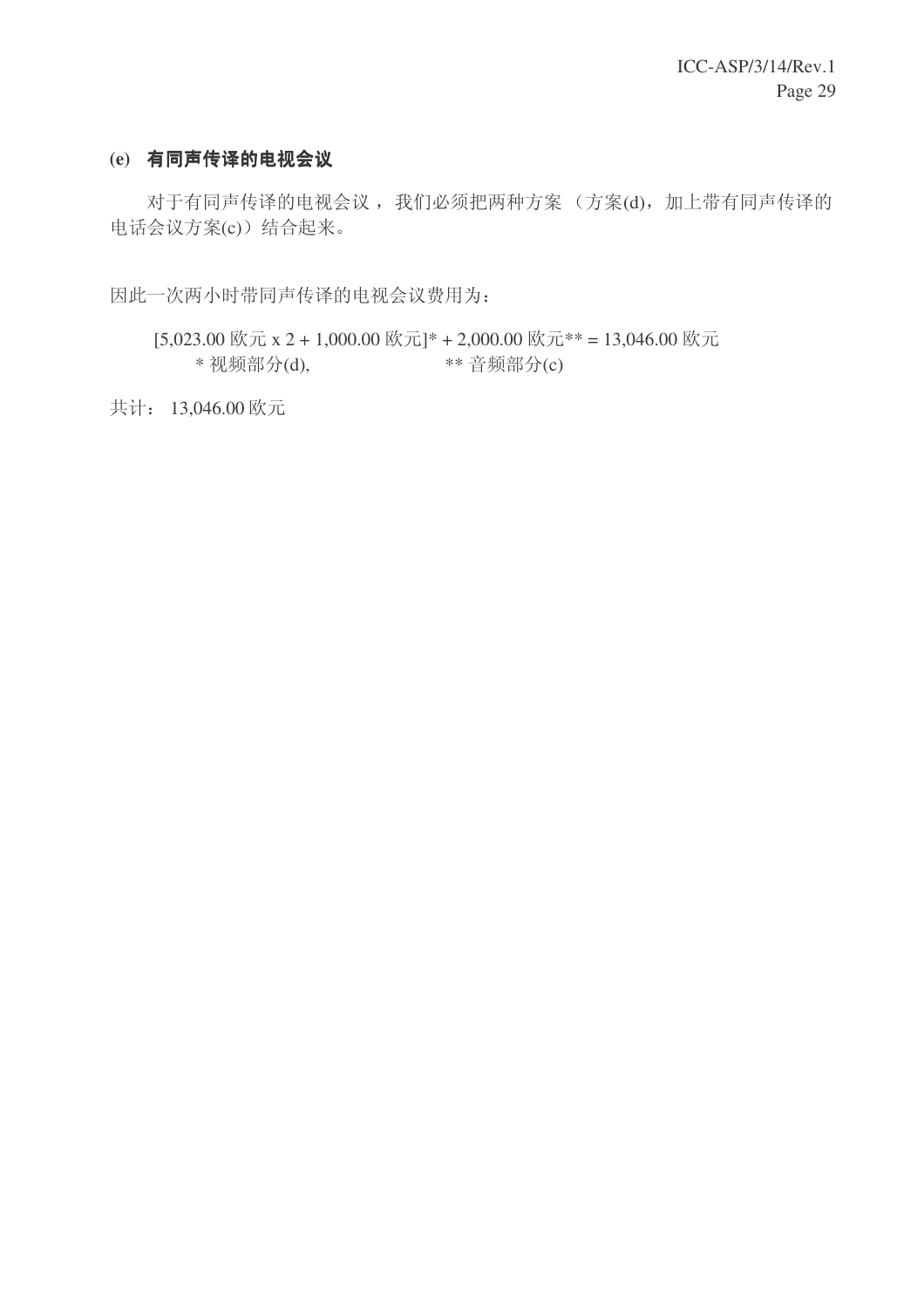## 附件 C

## 自愿捐款清单

#### I. 摩根大通银行账户

国际刑事法院被害人信托基金 摩根大通银行 美国纽约 账号: 400932776 ABA 发送编号: 0002 SWIFT 代码: CHASUS33 Fed Wire 号: 021000021

2003年3月19日至2004年7月15日以美元存入摩根大通银行的捐款: 5

| 时间 <sup>6</sup>        | 共计      |
|------------------------|---------|
| 2003年6月                | 1,625   |
| 2003年7月                | 850     |
| 2003年8月                | 4303    |
| 2003年9月                | 11,553  |
| 2003年10月               | 2,205   |
| 2003年11月               | 412     |
| 2003年12月               | 150     |
| 2004年2月                | 301     |
| 2004年4月                | 1,250   |
| 2004年6月                | 1,762   |
| 2004年7月1至15日           | 1,025   |
| 捐款总计(美元)               | 25,437  |
| 2003年银行费用 <sup>7</sup> | (5,173) |
| 2004年银行费用              | (2,739) |
| 银行拒收的支票                | (15)    |
| 共计(美元)                 | 17,509  |

5通过 2003年3月在美国开展了一次募捐活动,募集到了捐款。这次活动是由全球解决方案共鸣公民

(Citizens for Global Solutions) 协调的, 有30多个其他非政府组织参加或给予支持。其目的是要为国际刑 事法院被害人信托基金筹资,为一般的公民直接参与国际刑事法院和信托基金的活动提供机会,并且在美 国提高对信托基金和国际刑事法院重要工作的认识。

6 本表只显示了收到捐款的月份。

 $7$ 这一数额由国际刑事法院的捐款所弥补,并反映在富通银行的账单中。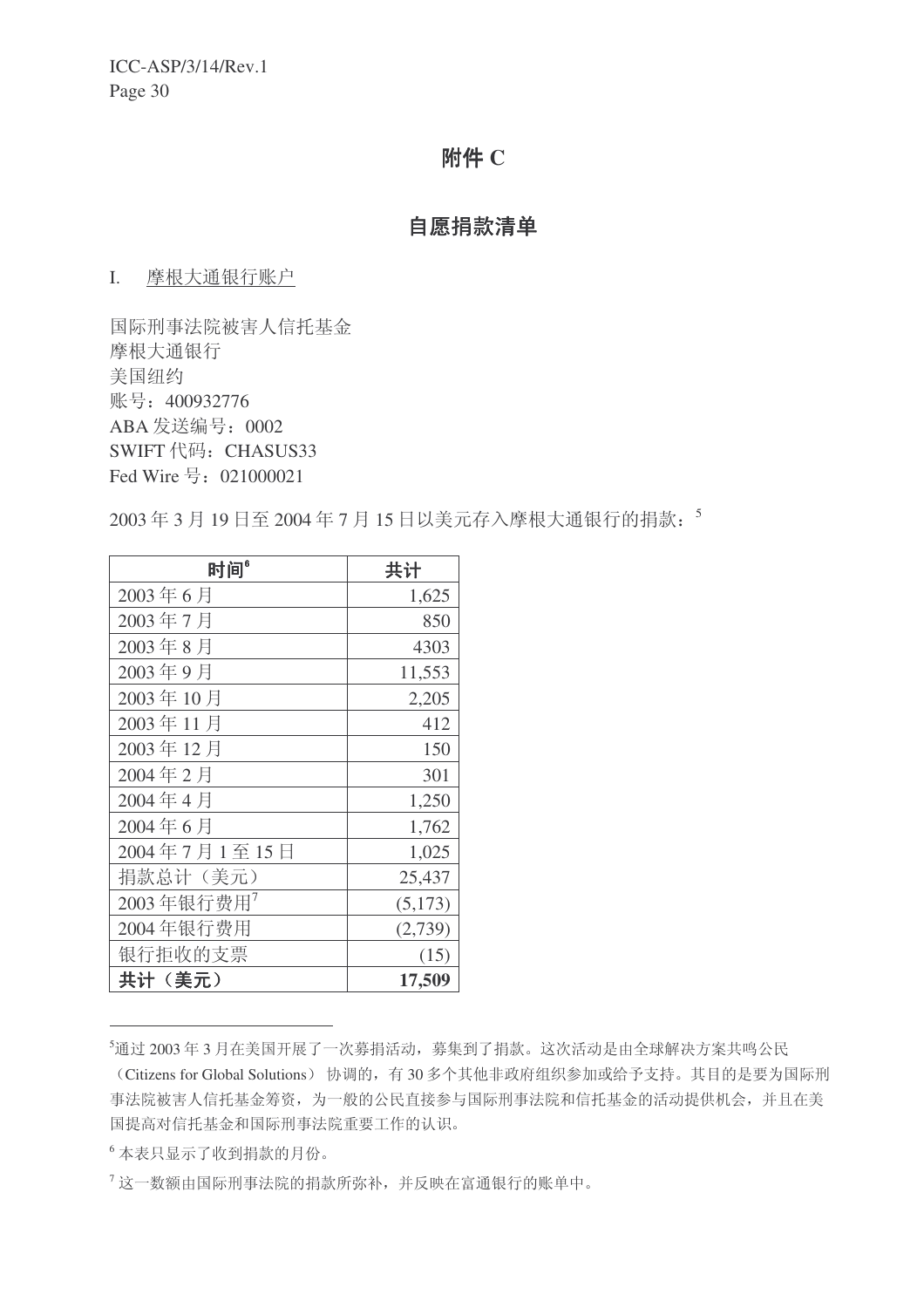II. 富通银行账户

国际刑事法院被害人信托基金 富通银行 荷兰海牙 账号: 240045201 IBAN 号: NL39FTSB0240005201 SWIFT 代码: FTSBNL2R0

从 2003年5月18日至7月15日以欧元存入富通银行的捐款

| 捐款日期           | 欧元合计      |
|----------------|-----------|
|                |           |
| 18/05/2004     | 50        |
| 03/06/2004     | 811       |
| 13/07/2004     | 50        |
| 19/07/2004     | 166       |
| 29/04/2004     | $4,423^9$ |
| 小计             | 5,500     |
| 利息(01/07/2004) |           |
| 减去银行手续费        | (1)       |
| 合计(欧元)         | 5,500     |

<sup>&</sup>lt;sup>8</sup>这些款项是由国际刑事法院工作人员用他们收到的讲课费和服务费捐赠给信托基金的。

<sup>9</sup> 这笔款项是国际刑事法院支付摩根大通银行 2003 年收费的捐款。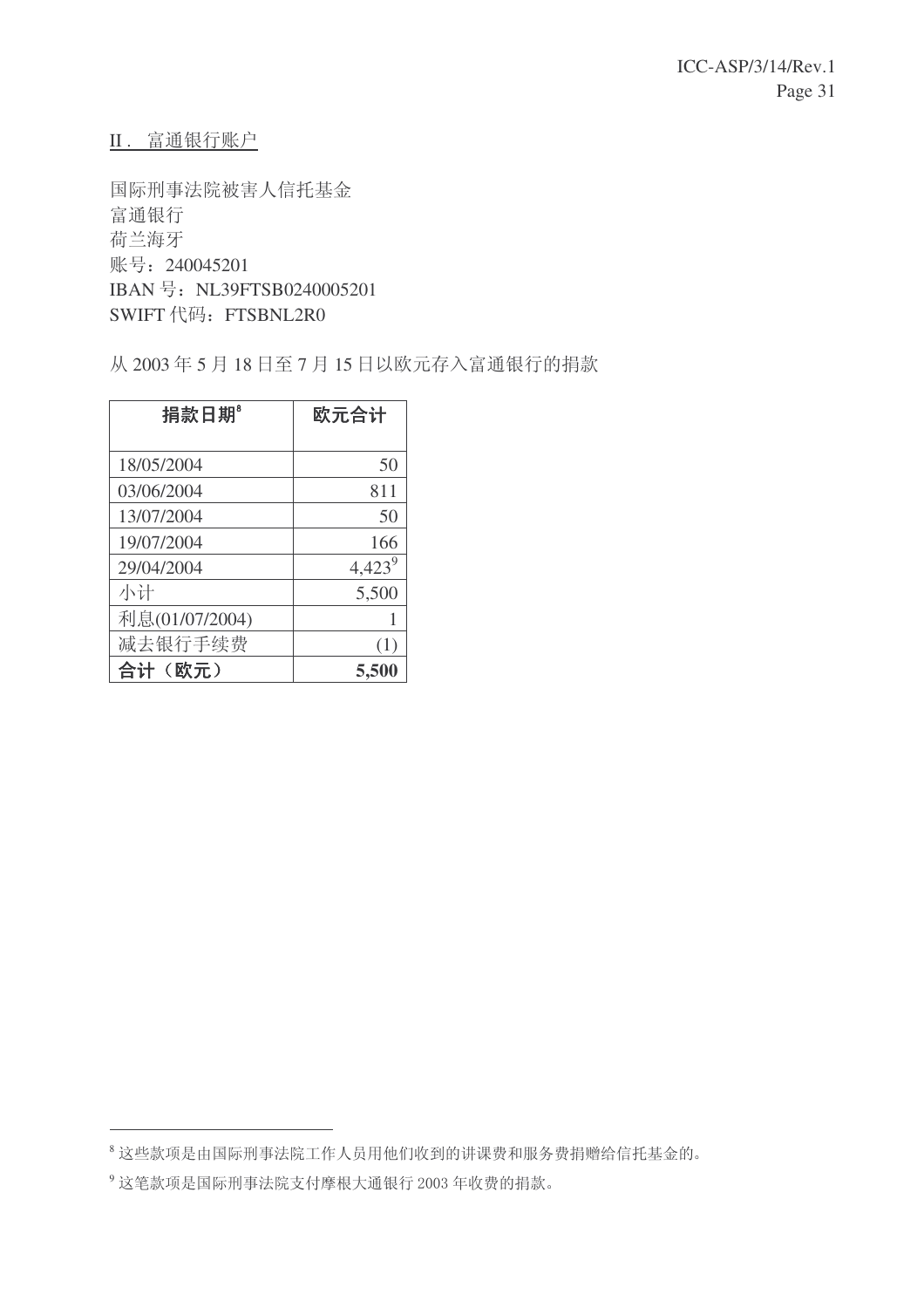III. 捐款者名单

以下是 2003年3月19日至 2004年7月15日以美元对被害人信托基金的捐款:

| 国家      | 数额<br>(美元) |  |
|---------|------------|--|
| 纳米比亚共和国 | 500.00     |  |

|                                          |    | 数额        |      |
|------------------------------------------|----|-----------|------|
| 组织和个人"                                   | 国家 | (美元)      | 捐款次数 |
| 从 2003年3月19日至 2004年7月15日收到的 250 美元或以上捐款: |    |           |      |
| 星球基金会                                    | 美国 | 10,000.00 |      |
| 世界联邦主义运动                                 | 美国 | 1,025.00  | 6    |
| 世界联邦主义运动(代表促进设立国际刑事法院                    | 美国 | 500.00    |      |
| 联盟)                                      |    |           |      |
| Janeane Garofalo                         | 美国 | 250.00    |      |
| The Susan Sarandon 慈善基金会                 | 美国 | 250.00    |      |

| 11<br>从 2003 年 3 月 19 日至 2004 年 7 月 15 日收到的少于 250 美元的捐款: |    |  |  |  |
|----------------------------------------------------------|----|--|--|--|
| Abbot, Richard                                           | 美国 |  |  |  |
| Abbott, Catherine T.                                     | 美国 |  |  |  |
| <b>ACE</b>                                               | 美国 |  |  |  |
| Ackman, G.Stuart                                         | 美国 |  |  |  |
| Adair, Katherine                                         | 美国 |  |  |  |
| Adams, John S. and Judith E.                             | 美国 |  |  |  |
| Aeppli, Alfred and Dorothee                              | 美国 |  |  |  |
| Aisup, Katherine                                         | 美国 |  |  |  |
| Alamia, Daniel                                           | 美国 |  |  |  |
| Alexander Brown, Karen -                                 | 美国 |  |  |  |
| Allyn, M.G. and Richard B.                               | 美国 |  |  |  |
| Altman, Mitch                                            | 美国 |  |  |  |
| <b>Anahata Sounds and Ceremonies</b>                     | 美国 |  |  |  |
| Anderson, Gail                                           | 美国 |  |  |  |
| Anderson, J. Edward and Cynthia L.                       | 美国 |  |  |  |

<sup>10</sup> 由于没有整个这一阶段的详细银行账单,这一清单即是2004年2月之前的全面记录,也列出了在那之后的 某些捐款。

 $^{11}$ 由于没有争取可将数据公开的授权,所以没有捐款的数额。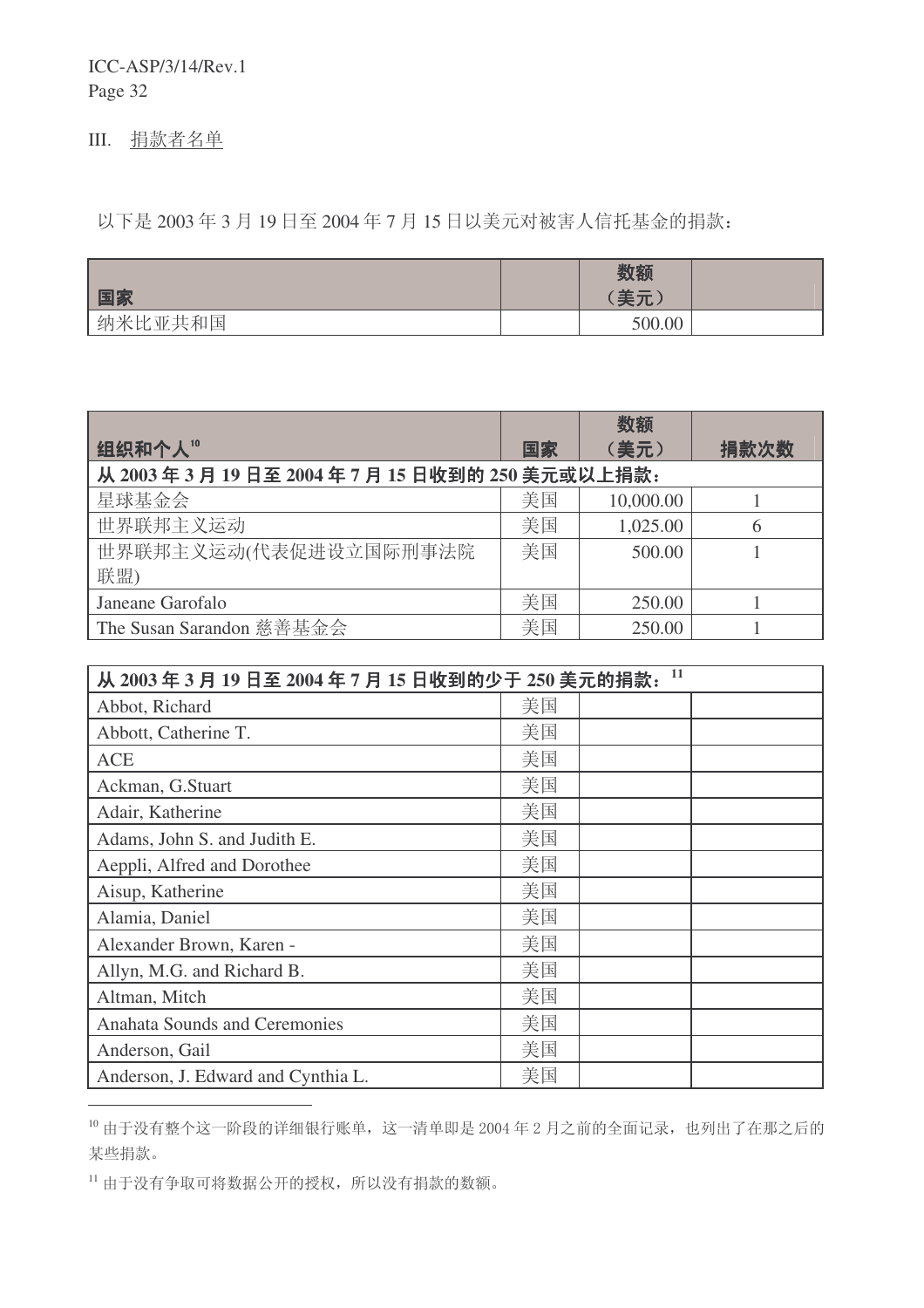| Anderson, Margaret and Alex              | 美国 |  |
|------------------------------------------|----|--|
| Anderson, Patricia J                     | 美国 |  |
| Anderson, Paul M.                        | 美国 |  |
| Andregg, Michael M. and Jo Ann           | 美国 |  |
| Andrews, Jean K.                         | 美国 |  |
| Archer, Billie R.                        | 美国 |  |
| Arneson, Miriam, and Sara Neal           | 美国 |  |
| Arnn, Mary M.                            | 美国 |  |
| Ashby, Ellen R.                          | 美国 |  |
| Astvatsaturova, Anna N.                  | 美国 |  |
| Atchison, Thomas C. Jr. and Nancy J.     | 美国 |  |
| Atlee, Charles and Susan                 | 美国 |  |
| Babb, Nelson W., Jr.                     | 美国 |  |
| Bade, Douglas & Katherine                | 美国 |  |
| Bailey, Tim                              | 美国 |  |
| Baker, Paul G. and Louise C.             | 美国 |  |
| Bakhchi, Bob                             | 美国 |  |
| Balch, Rosita                            | 美国 |  |
| Baldwin, Alexander, III (Alec Baldwin)   | 美国 |  |
| Balser, Paula B.                         | 美国 |  |
| Barber, Jonathan                         | 美国 |  |
| Barker, F. David                         | 美国 |  |
| Barnes, Betty Jean                       | 美国 |  |
| Barnett, Susan                           | 美国 |  |
| Barstow, Robbins W., Jr. and Margaret V. | 美国 |  |
| Bartoo, Carolyn A.                       | 美国 |  |
| Battiram, John V. and Patricia           | 美国 |  |
| Battram, Patricia C. and John V.         | 美国 |  |
| Batuski, Shellie M. and David J.         | 美国 |  |
| Beatman, Mary Lou                        | 美国 |  |
| Beck, Sharon A.                          | 美国 |  |
| Bekker, Tamara and Mikhail               | 美国 |  |
| Belansky, Aaron and Della                | 美国 |  |
| Bell, Charlotte                          | 美国 |  |
| Bell, Francis and Nancy                  | 美国 |  |
| Bell, Joann S.                           | 美国 |  |
| Bellis, V. Kelly                         | 美国 |  |
| Benjamin, Ann B.                         | 美国 |  |
| Bennett, Gordon and Ruth                 | 美国 |  |
| Bergendahl, Marita                       | 美国 |  |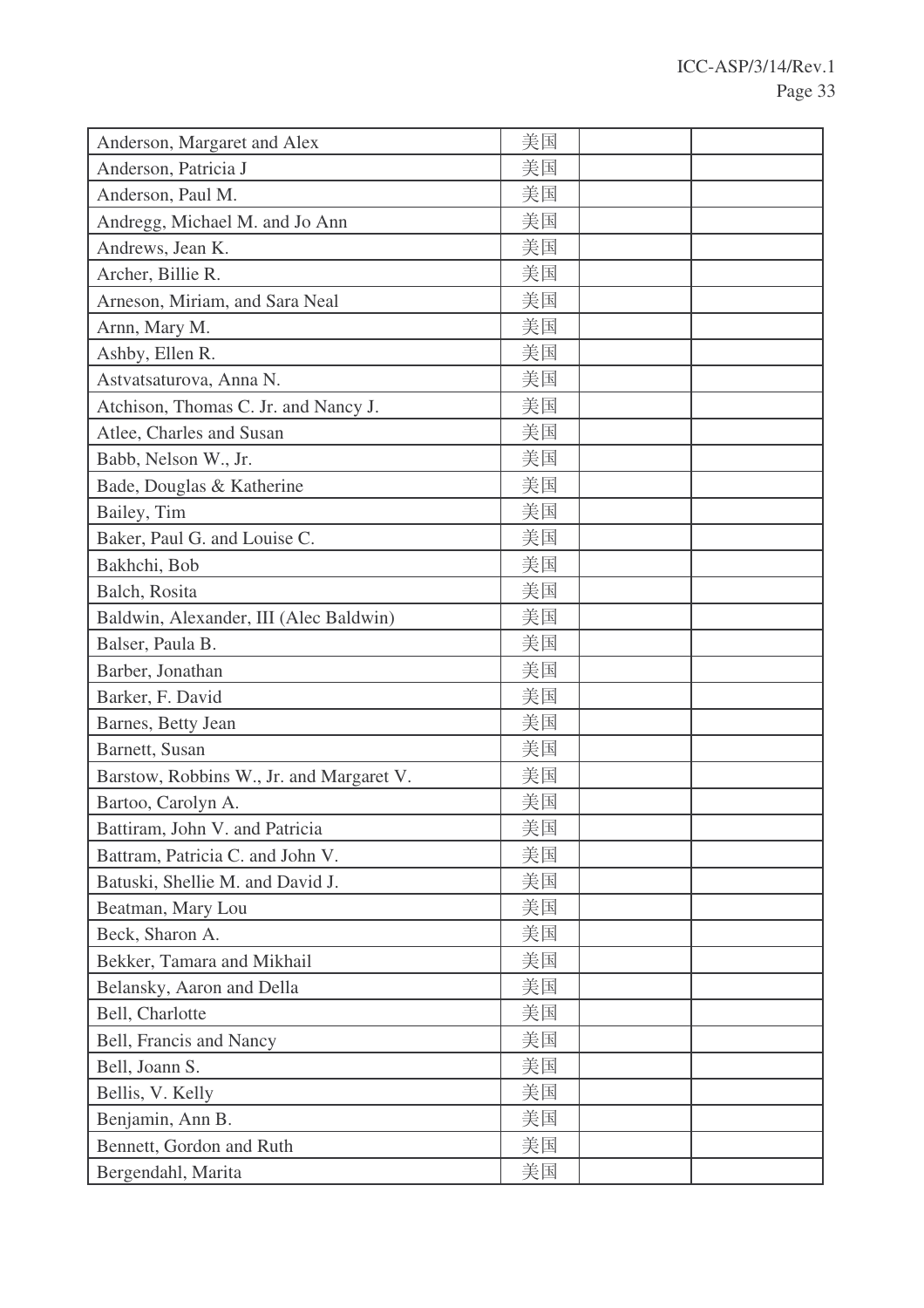| Berkowitz, Rose and Howard         | 美国 |  |
|------------------------------------|----|--|
| Berneking, William B. and Nancy J. | 美国 |  |
| Bernstein, Joel and Laura          | 美国 |  |
| Berry, Dale L.                     | 美国 |  |
| Berstein, Sheldon J. and Edna R.   | 美国 |  |
| Bessette, Daniel and Alison Bowden | 美国 |  |
| Best, Hilary                       | 美国 |  |
| Beverly, Olive                     | 美国 |  |
| Biddle, Lynn                       | 美国 |  |
| Bilich, Joan L.                    | 美国 |  |
| Birch, Lorne S. and Candida A.     | 美国 |  |
| Bird, Stonewall Jackson            | 美国 |  |
| Bissell, Ann S.                    | 美国 |  |
| Bjorklund, Jane E.                 | 美国 |  |
| Blake, Elizabeth S.                | 美国 |  |
| Blaskey, Germaine                  | 美国 |  |
| Block-Schwenk, Kevin and Deborah   | 美国 |  |
| Boff, Anthony and DBA Tony Toledo  | 美国 |  |
| Bohn, Lou Ann                      | 美国 |  |
| Bordwell, Kenneth                  | 美国 |  |
| Bosson, Barbara B.                 | 美国 |  |
| Boutin, Dolores                    | 美国 |  |
| Bowman, Mardi B.                   | 美国 |  |
| Brailsford, Paul S.                | 美国 |  |
| Brainerd, Robert and Carol         | 美国 |  |
| Braun, John J. and Marie A.        | 美国 |  |
| Brennan, Patrick C.                | 美国 |  |
| Brown, Mary                        | 美国 |  |
| Brown, Sara                        | 美国 |  |
| Bryan, Stephanie M. and Donald S.  | 美国 |  |
| Bryant, Marilyn Queen Tickle       | 美国 |  |
| Buchholz, Sylvia                   | 美国 |  |
| Buettner, Claude and Carol Kissner | 美国 |  |
| Burkhardt, Leonard and Mildred     | 美国 |  |
| Burnham, Patricia Ann              | 美国 |  |
| Burns Ardiff, Martha               | 美国 |  |
| Burr, Elizabeth G.                 | 美国 |  |
| Burstein, Norman                   | 美国 |  |
| Butler, Edward E                   | 美国 |  |
| Butler, John D.                    | 美国 |  |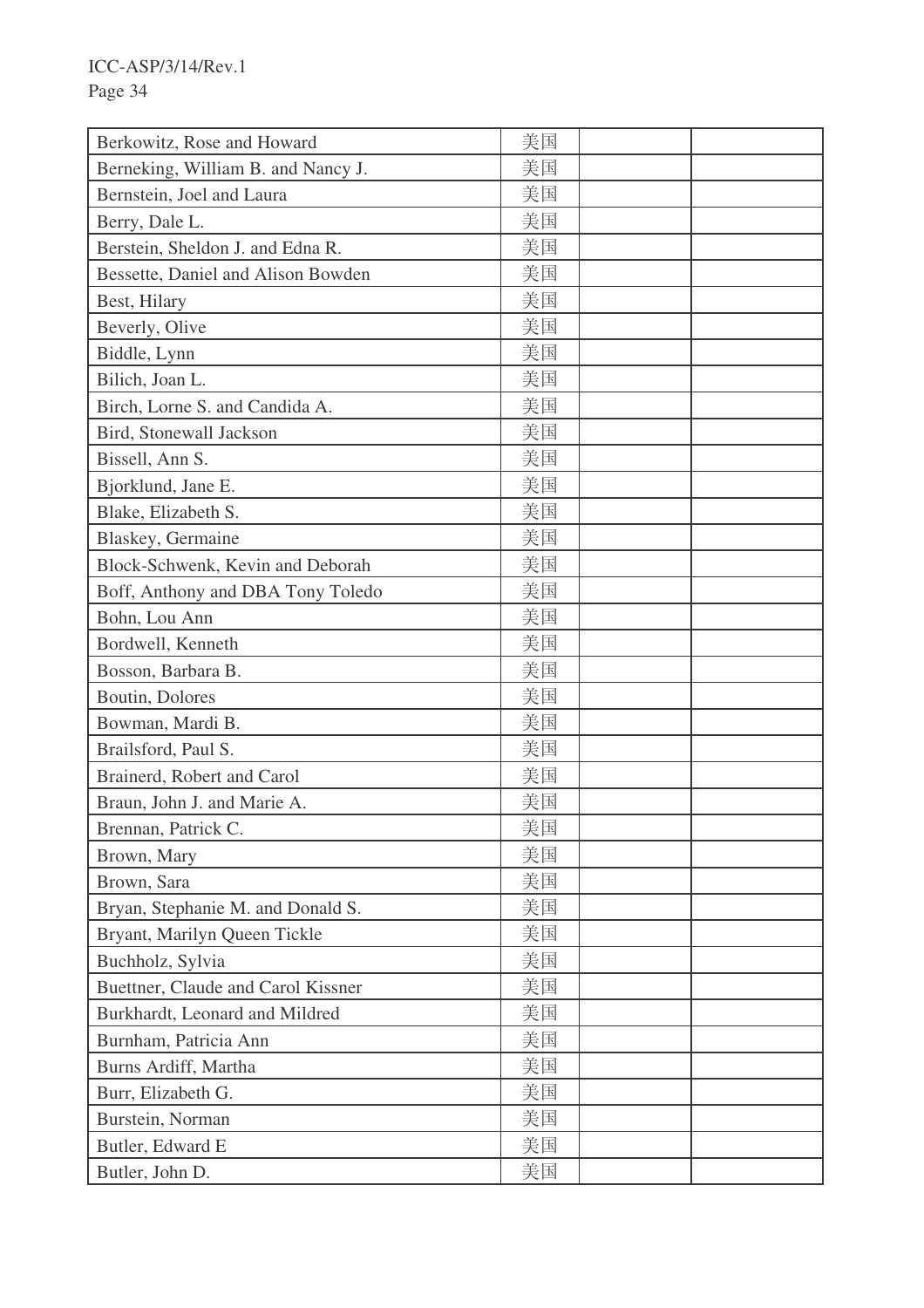| Butler, William W.                       | 美国 |  |
|------------------------------------------|----|--|
| Calland, Laurie                          | 美国 |  |
| Canan, Molly B.                          | 美国 |  |
| Cannon, John                             | 美国 |  |
| Carley Trust, Jean V.                    | 美国 |  |
| Carney, Edward and Alice                 | 美国 |  |
| Caron, Debra A.                          | 美国 |  |
| Carter, Drucilla                         | 美国 |  |
| Carter, Robert C.                        | 美国 |  |
| Casanta, Robert L.                       | 美国 |  |
| Caulfield, Betsy                         | 美国 |  |
| Cawley, Margaret                         | 美国 |  |
| Cesaro, Nicholas J.                      | 美国 |  |
| Chaddock, Ronald and Pamela              | 美国 |  |
| Chafin, John and Scott Nass              | 美国 |  |
| Charnak, BJ                              | 美国 |  |
| Christensen, Marc B.                     | 美国 |  |
| Christianson, Lyle T. and Dorothy Ann B. | 美国 |  |
| Christie, James and Rose                 | 美国 |  |
| Chryst, Donald P. and Shirley G.         | 美国 |  |
| Claassen, Gladys M.                      | 美国 |  |
| Clark, Marguertie C.                     | 美国 |  |
| Clementi, Kathleen S.                    | 美国 |  |
| Clements, Theodore C.                    | 美国 |  |
| Coe, Wayne B.                            | 美国 |  |
| Coffey, Roseary                          | 美国 |  |
| Cogley, Charles                          | 美国 |  |
| Cohen, Aina E.                           | 美国 |  |
| Coliver, Sandra                          | 美国 |  |
| Collins, Laurie                          | 美国 |  |
| Conant, David S.                         | 美国 |  |
| Connaughton, Richard and Ruth            | 美国 |  |
| Cooley, Marian                           | 美国 |  |
| Coombs, Geraldine N                      | 美国 |  |
| Cooper, Rolin B. and Nancy H.            | 美国 |  |
| Coulson, Thomas and Barbara              | 美国 |  |
| Coyote, Peter and Stefanie Pleet         | 美国 |  |
| Cryer, Suzanne                           | 美国 |  |
| Cudaback, Linda V.                       | 美国 |  |
| Currow, Patricia and James               | 美国 |  |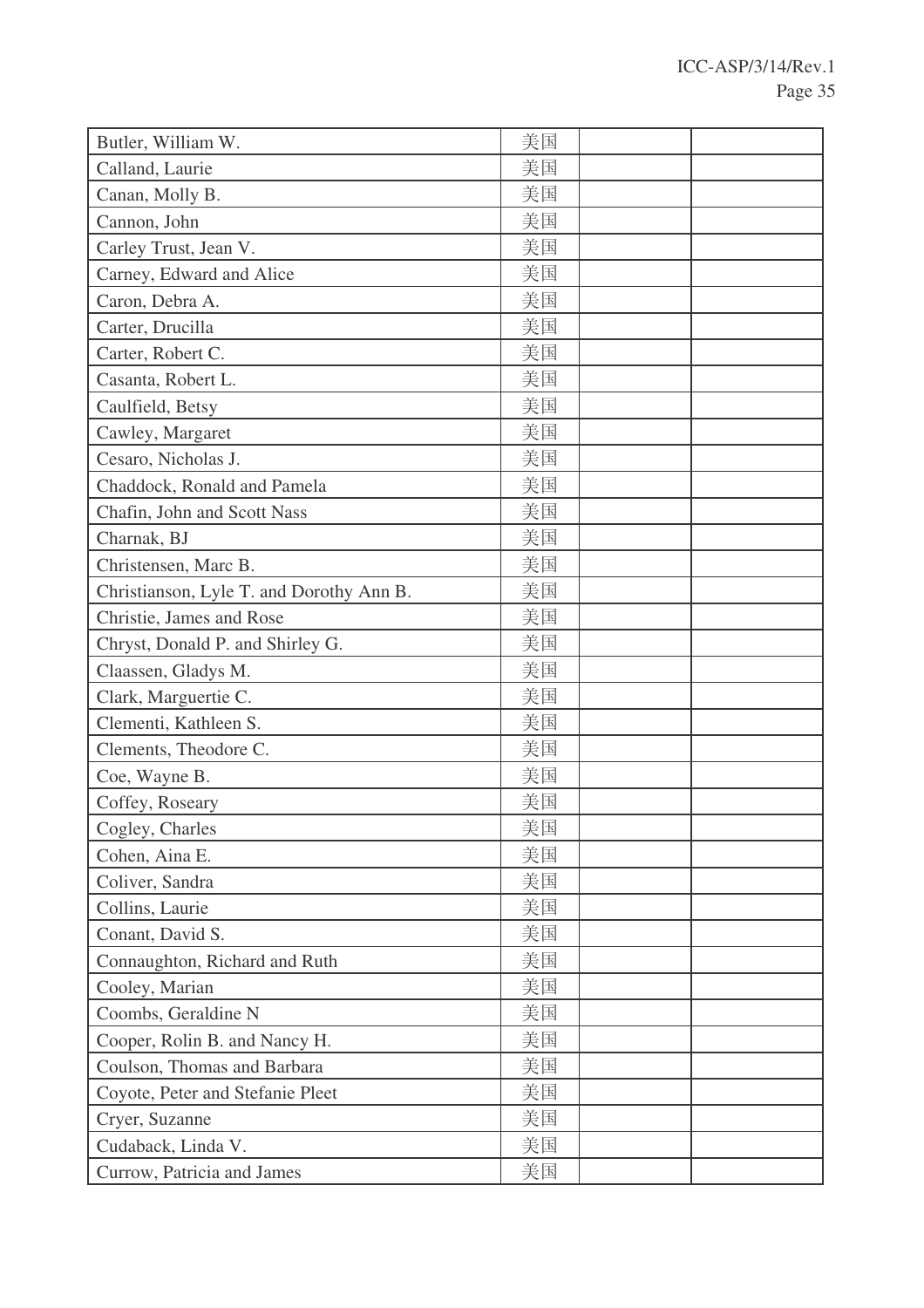| Curtis, Gregg                              | 美国 |  |
|--------------------------------------------|----|--|
| Curtis, Michael J. and Nancy A. Hall       | 美国 |  |
| Curtiss, Mary Anne                         | 美国 |  |
| Cushing, Donna L.                          | 美国 |  |
| Custer, Jeffrey A.                         | 美国 |  |
| Cutting, Patricia G.                       | 美国 |  |
| Cysewski, J. David                         | 美国 |  |
| Daehler, Dr. Winston H.                    | 美国 |  |
| Dahlquist, Gwendolyn F.                    | 美国 |  |
| Dahlstorm, Paul T. and Todd J.             | 美国 |  |
| Dale, Roberta L and Luther                 | 美国 |  |
| Daluge, Gwen                               | 美国 |  |
| David, Selene                              | 美国 |  |
| Davies, William A. and Ardyce M.           | 美国 |  |
| Davis, Lorraine                            | 美国 |  |
| Davison, Karen                             | 美国 |  |
| Davison, Nancy M.                          | 美国 |  |
| De Brue, Edith L.                          | 美国 |  |
| Deats, Mark                                | 美国 |  |
| Deehan, John Vincent and Henrietta Wilson  | 美国 |  |
| Deforest, John H                           | 美国 |  |
| Demand, Erhart and Nancy                   | 美国 |  |
| Deming, Roy and Mirabel                    | 美国 |  |
| Derig, Gene and Marilyn                    | 美国 |  |
| Dersham, Carol                             | 美国 |  |
| DiMambro, Louis and Jane                   | 美国 |  |
| Dimambro, Tracy M.                         | 美国 |  |
| Ditsler, Elaine                            | 美国 |  |
| Dobkin, Ronald J. and Francine             | 美国 |  |
| Dodd, Mark and Shannon                     | 美国 |  |
| Dodd, Tilman and Susan                     | 美国 |  |
| Dole, Arthur A. and Marjorie W.            | 美国 |  |
| <b>Dominican Sisters</b>                   | 美国 |  |
| Dooley, Thomas R.                          | 美国 |  |
| Doran, Patricia                            | 美国 |  |
| Doyle, Quinn Holden                        | 美国 |  |
| Dravis, Dolores and Louise A. Welch JT Ten | 美国 |  |
| Drennan, Katie E.                          | 美国 |  |
| Dressler, Pat M.S. W                       | 美国 |  |
| Dukkers, Skag and Anne McClain             | 美国 |  |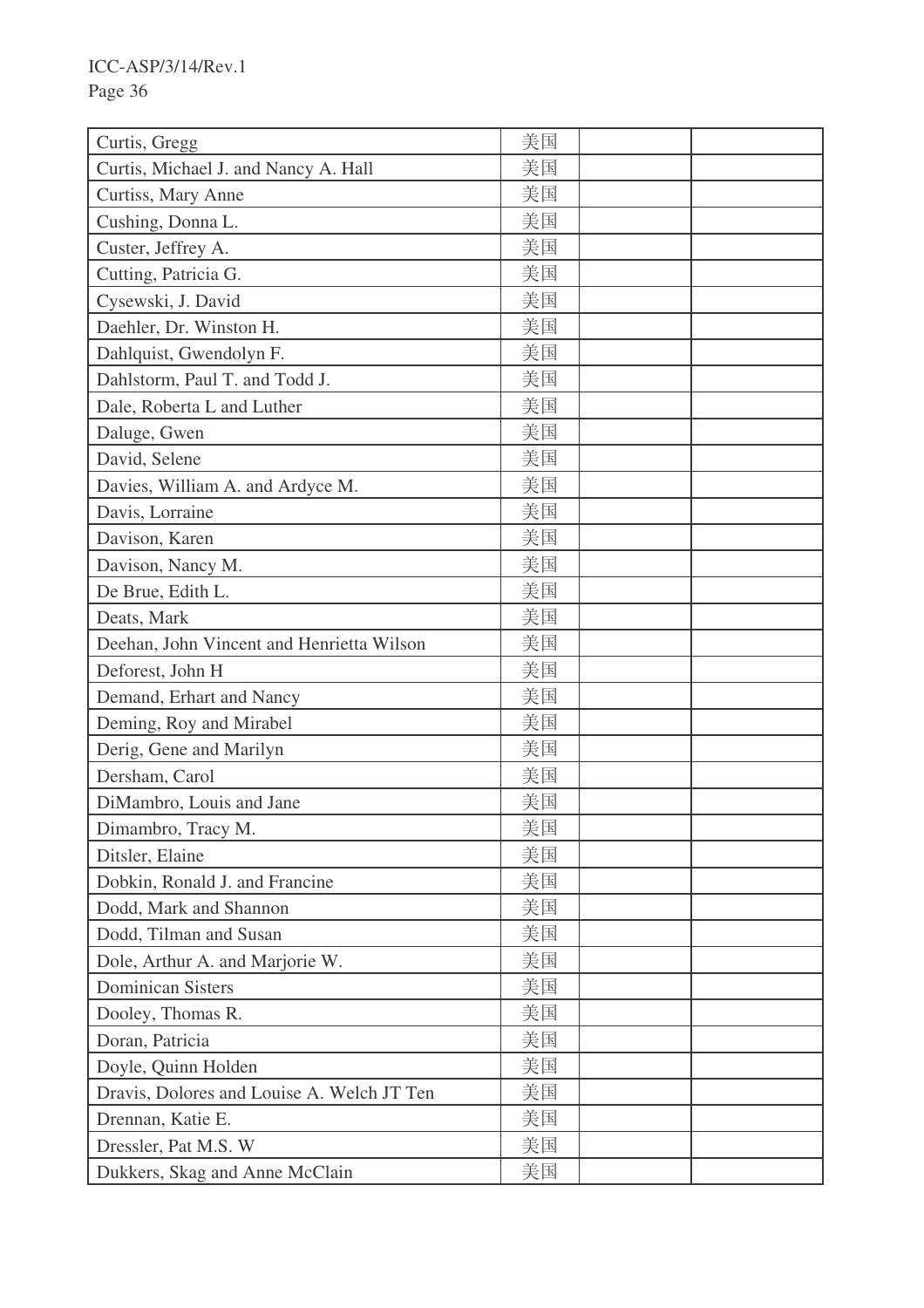| Dunham, Richard and Dianne                | 美国 |  |
|-------------------------------------------|----|--|
| Dunlavy, Howard and Nancy                 | 美国 |  |
| Dunlop, Ruth S.                           | 美国 |  |
| Dunne, Thomas                             | 美国 |  |
| Dupuis, Joyce G.                          | 美国 |  |
| Durkee, Phillip and Evelyn M.             | 美国 |  |
| Durocher, Joseph and Rosemary             | 美国 |  |
| Duton, Dennis                             | 美国 |  |
| Dwight, Eleanor G.                        | 美国 |  |
| Dykers, Dorothy Anne                      | 美国 |  |
| Economon, Sally J.                        | 美国 |  |
| Eddy, William and Helen                   | 美国 |  |
| Eden, Gustav M.                           | 美国 |  |
| Edgecumbe, Phyllis and Craig              | 美国 |  |
| Egan, Patricia and Ed Asner               | 美国 |  |
| Egbert, Lawrence D. and Ellen E. Barfield | 美国 |  |
| Eid, Elizabeth A.                         | 美国 |  |
| Eill, Kenneth and Helen                   | 美国 |  |
| Ellertson, Garnet J. and Duane E.         | 美国 |  |
| Elling, Lynn M                            | 美国 |  |
| Ellison, Jessica Ann                      | 美国 |  |
| Ellison, Laurel                           | 美国 |  |
| Ellison, Mary and David                   | 美国 |  |
| Enz, Alice N.                             | 美国 |  |
| Epstein, J. Michael and Kelly             | 美国 |  |
| Erdhal, Lowell O and Carol J.             | 美国 |  |
| Esser, George and Mary                    | 美国 |  |
| Etessami, Soudabeh                        | 美国 |  |
| Evans, April                              | 美国 |  |
| Evans, Robert L and Elsie H.              | 美国 |  |
| Fadroski, Amanda S.                       | 美国 |  |
| Fadroski, Rudolph and Mary Ann            | 美国 |  |
| Falkoff, Susan G.                         | 美国 |  |
| Farland, Lewis and Sylvia MC              | 美国 |  |
| Farrell, Kelleen E                        | 美国 |  |
| Fefior, Everett                           | 美国 |  |
| Ferrier, Joan                             | 美国 |  |
| Filpek, Lorraine                          | 美国 |  |
| Fischer, Elmer J.                         | 美国 |  |
| Fisher, Charles D. and Lavon R.           | 美国 |  |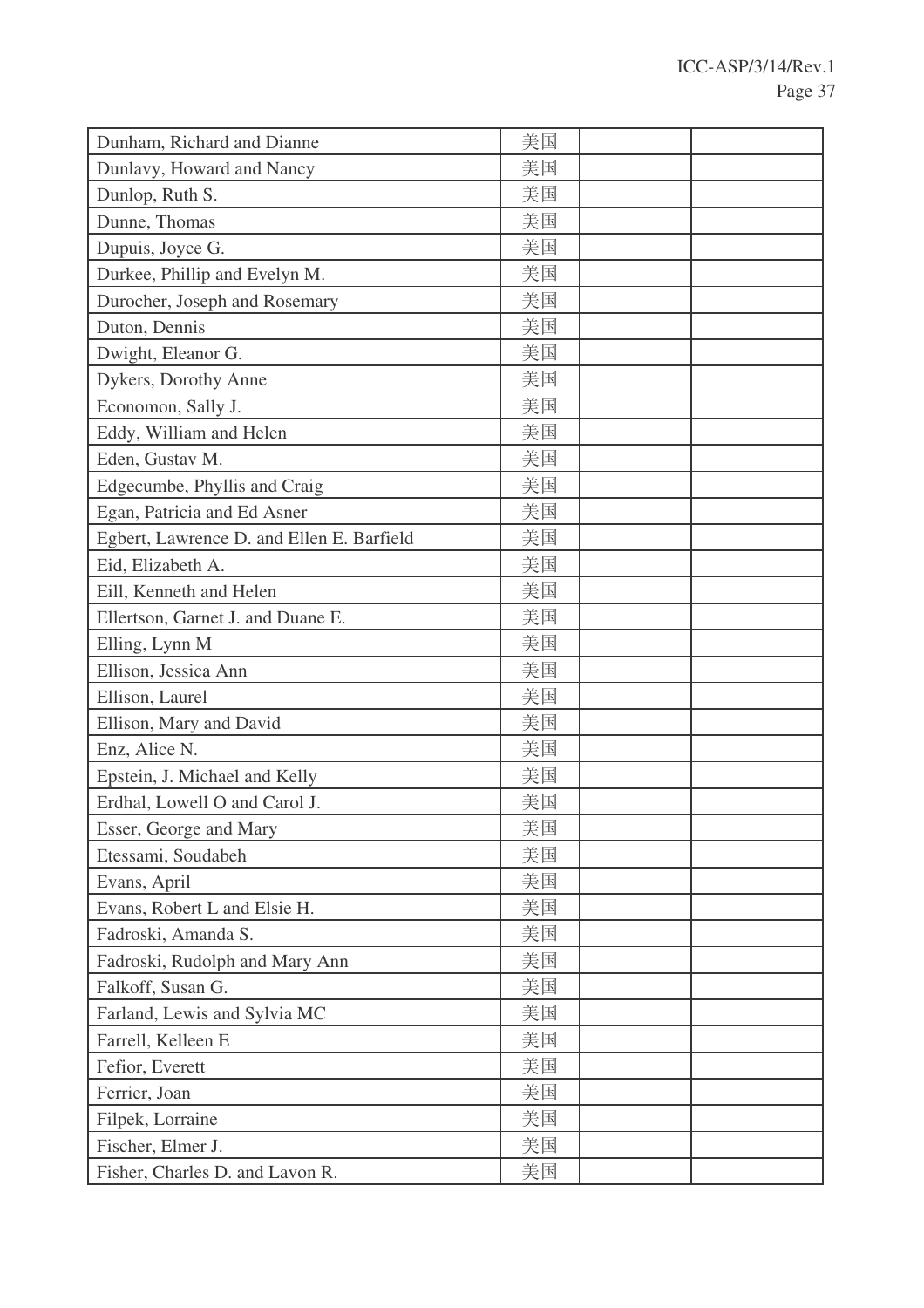| Fisher, William and Anne                       | 美国  |  |
|------------------------------------------------|-----|--|
| Flair, Doris E.                                | 美国  |  |
| Flood, Muriel R. and Leslie                    | 美国  |  |
| Folke, Gordon A. and Carolyn W.                | 美国  |  |
| Foltz, Charmaine                               | 美国  |  |
| Forbes, J. Malcolm and Ariadne                 | 美国  |  |
| Forgie, James and Carma                        | 美国  |  |
| Fossum, Karl                                   | 美国  |  |
| Foster, Steven and Gloria                      | 美国  |  |
| Fournier, Richard J. and Katharine R.          | 美国  |  |
| Fowler, Ronald and Janet                       | 美国  |  |
| Fowlie, Inge                                   | 加拿大 |  |
| Franciscan Sisters of Little Falls, MN-Mary K. |     |  |
| Zirbes, OSF                                    | 美国  |  |
| Frankenberger, Jane and James                  | 美国  |  |
| Frasca, Kaitlin M.                             | 美国  |  |
| Freund, Evan and Nan                           | 美国  |  |
| Fulcher, William                               | 美国  |  |
| Fuller, Margaret                               | 美国  |  |
| Fuson Nelson & Marian                          | 美国  |  |
| Fuss, Barry M.                                 | 美国  |  |
| Futcher, Dr. Palmer H.                         | 美国  |  |
| Gadberry, Sharon                               | 美国  |  |
| Gale, Thomas H., Jr.                           | 美国  |  |
| Gamson, Mary                                   | 美国  |  |
| Gardner, Mary K.                               | 美国  |  |
| Garwick, Henry P and Dorothea                  | 美国  |  |
| Gati, Eleanor R. Manire-                       | 美国  |  |
| Gelbart, Larry                                 | 美国  |  |
| Gerdts, Louise                                 | 美国  |  |
| Gerritsen, Hendrik J.                          | 美国  |  |
| Gesa Credit Union                              | 美国  |  |
| Getson, Ann                                    | 美国  |  |
| Gibson, Barbara                                | 美国  |  |
| Gies, Mark M.                                  | 美国  |  |
| Gilbert, Suzanne                               | 美国  |  |
| Gilman, Ed and Louise Barker                   | 美国  |  |
| Gilmore Affonso, Jane                          | 美国  |  |
| Glendon, Sarah                                 | 美国  |  |
| <b>Global Education Associates</b>             | 美国  |  |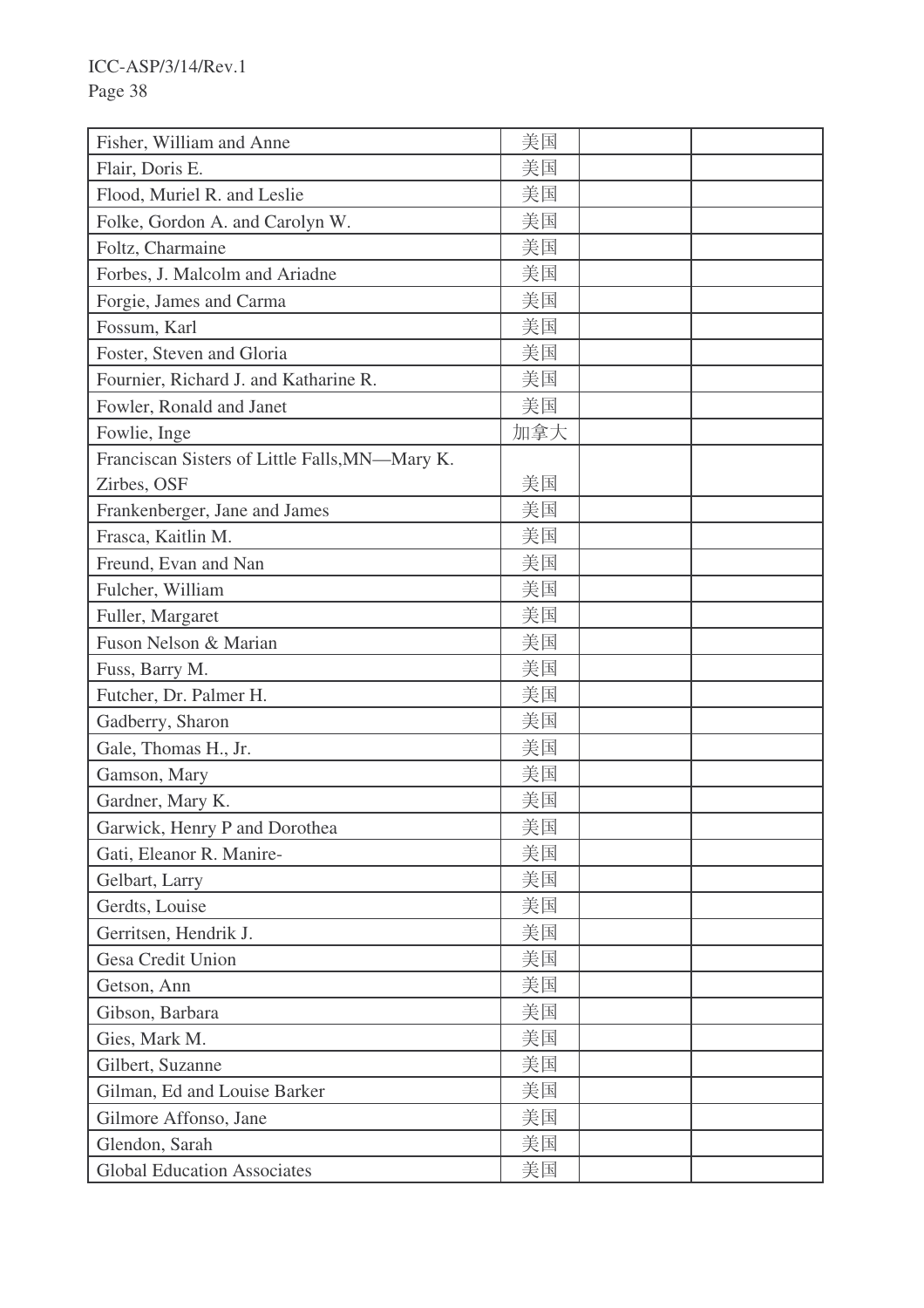| Glossop, Ronald J.                         | 美国 |  |
|--------------------------------------------|----|--|
| Go, Barbara and Natylie Baldwin            | 美国 |  |
| Goetz, Frederick and Mary                  | 美国 |  |
| Goldman, Paul                              | 美国 |  |
| Goldstein, Lois R.                         | 美国 |  |
| Goodwin, Ariane                            | 美国 |  |
| Gould, Katherine and Robert Martin         | 美国 |  |
| Gould. James and Anne                      | 美国 |  |
| Grace, Priscilla B.                        | 美国 |  |
| Green, Michael and Jane E. Powers          | 美国 |  |
| Greene, Pat Ryan                           | 美国 |  |
| Greenwald, Robert                          | 美国 |  |
| Greilich, William and Monique              | 美国 |  |
| Greseva, Anna                              | 美国 |  |
| Griffin, Martha and George                 | 美国 |  |
| Griffin, Raymond Douglas                   | 美国 |  |
| Griffs, Richard B and Anne H               | 美国 |  |
| Grosman, Ferne E.                          | 美国 |  |
| Gross, Bert M. and Susan H.                | 美国 |  |
| Gumbrell, Charlotte A.                     | 美国 |  |
| Guze, Joy C.                               | 美国 |  |
| Gwyn, Robert and Martha                    | 美国 |  |
| Haggis, Paul and Deborah                   | 美国 |  |
| Haines, Robert T. and Kathryn C.           | 美国 |  |
| Halverstadt, William & Donna               | 美国 |  |
| Hamilton, Heather B. and Philip M. Fryers. | 美国 |  |
| Hanks, Laura                               | 美国 |  |
| Hanna-Davies, Tobi and Douglas Davies      | 美国 |  |
| Hanold, Ruth E.                            | 美国 |  |
| Hansen, Henry L. and Charlotte H.          | 美国 |  |
| Hansen, R.O.                               | 美国 |  |
| Harper, Tess                               | 美国 |  |
| Harpinder, Athwa                           | 美国 |  |
| Harrell, Lou                               | 美国 |  |
| Harris Lykins, Ruth and Judith H.          | 美国 |  |
| Harris, David L. and Nancy S.              | 美国 |  |
| Harshi, Melvin R                           | 美国 |  |
| Hart, William and Jayasri                  | 美国 |  |
| Harte, Franklin and AJ Hoffenkamp          | 美国 |  |
| Harter, Wendell and Madelyn                | 美国 |  |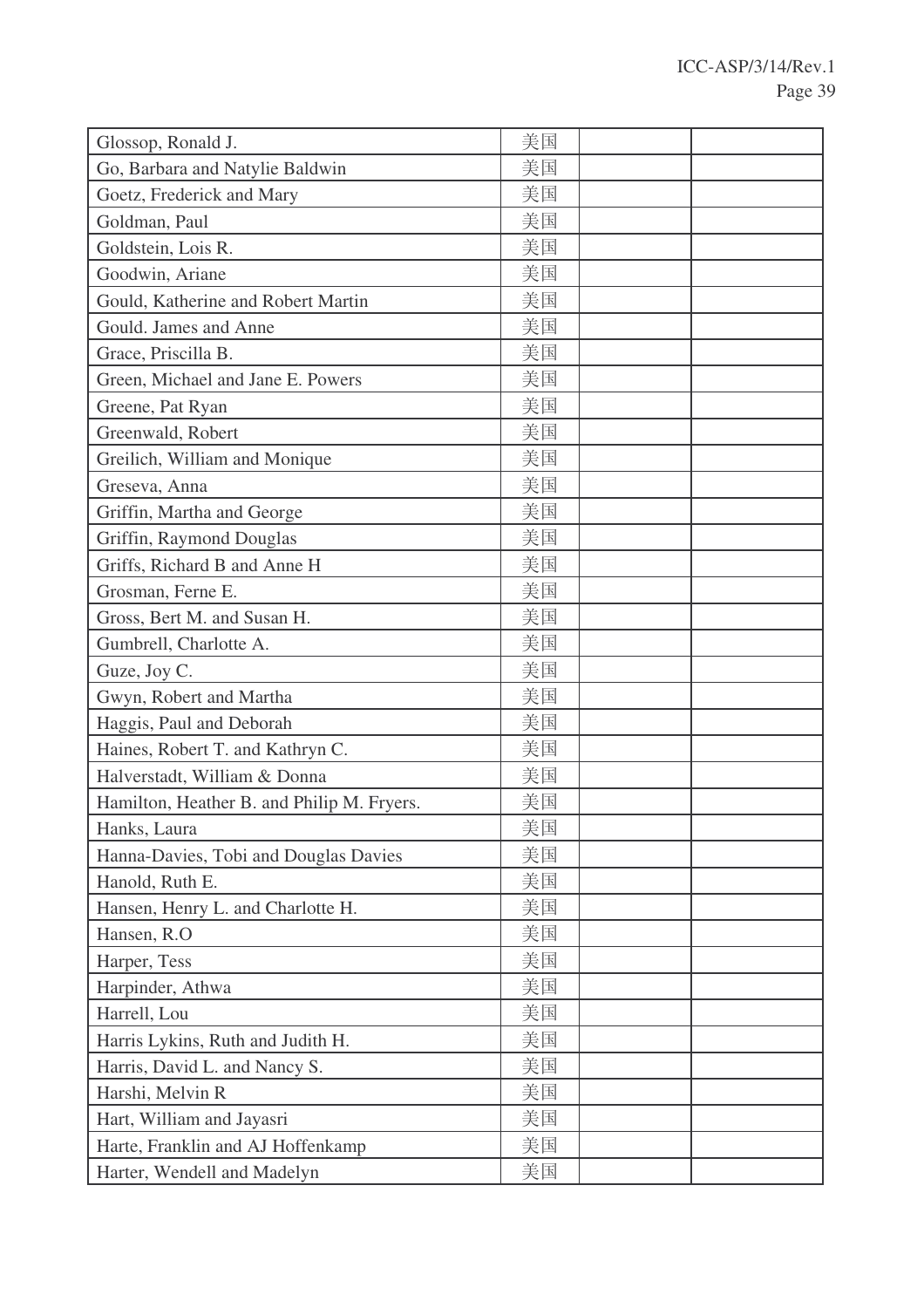| Harvey, Francis and Anna Piasecka-            | 美国 |  |
|-----------------------------------------------|----|--|
| Haskell, Edwin and Mildred                    | 美国 |  |
| Hawkinson, Jean M.                            | 美国 |  |
| Hayes, Roger E. and Sylvia L.                 | 美国 |  |
| Hecht , James and Amy                         | 美国 |  |
| Heckelman, T. Jack                            | 美国 |  |
| Hedges, J. Kristin                            | 美国 |  |
| Heegaard, Roger William and Cheryl Ann Thomas | 美国 |  |
| Helgen, Judith                                | 美国 |  |
| Heller, Daniel J.                             | 美国 |  |
| Hencke, Elaine                                | 美国 |  |
| Henning, Robert A.                            | 美国 |  |
| Hildreth, Devon A.W.                          | 美国 |  |
| Hill, Marquita K. and John C. Hassler         | 美国 |  |
| Himell, Summer S.                             | 美国 |  |
| Hively, Janet M.                              | 美国 |  |
| Hoalk, Donald                                 | 美国 |  |
| Hofslund, Terry                               | 美国 |  |
| Hoiberg, Anne                                 | 美国 |  |
| Hollingsworth, Ida E. and Gordon P.           | 美国 |  |
| Hood, Carolyn O.                              | 美国 |  |
| Hood, Fred                                    | 美国 |  |
| Hood, Joy                                     | 美国 |  |
| Hoskins, Helen S.                             | 美国 |  |
| Howard, Jane A.                               | 美国 |  |
| Howat, John D.                                | 美国 |  |
| Hudgens, Thomas and Moyna                     | 美国 |  |
| Hughes, Barbara                               | 美国 |  |
| Hughes, Gail F.                               | 美国 |  |
| Humphrey, Virginia R.                         | 美国 |  |
| Hunston, Gregg and Cynthia                    | 美国 |  |
| Hunt, George                                  | 美国 |  |
| Hurwicz, Leonid and Evelyn                    | 美国 |  |
| Hynes, Michelle and Patrick Lemmon            | 美国 |  |
| Idrobo, Carlos and Patricia                   | 美国 |  |
| Irish, Donald P.                              | 美国 |  |
| Ito, Mari                                     | 美国 |  |
| Iwen, Jayson and Jovana Bouche                | 美国 |  |
| Jacobs, Julie                                 | 美国 |  |
| Jacobson, JR.Charles E.                       | 美国 |  |
|                                               |    |  |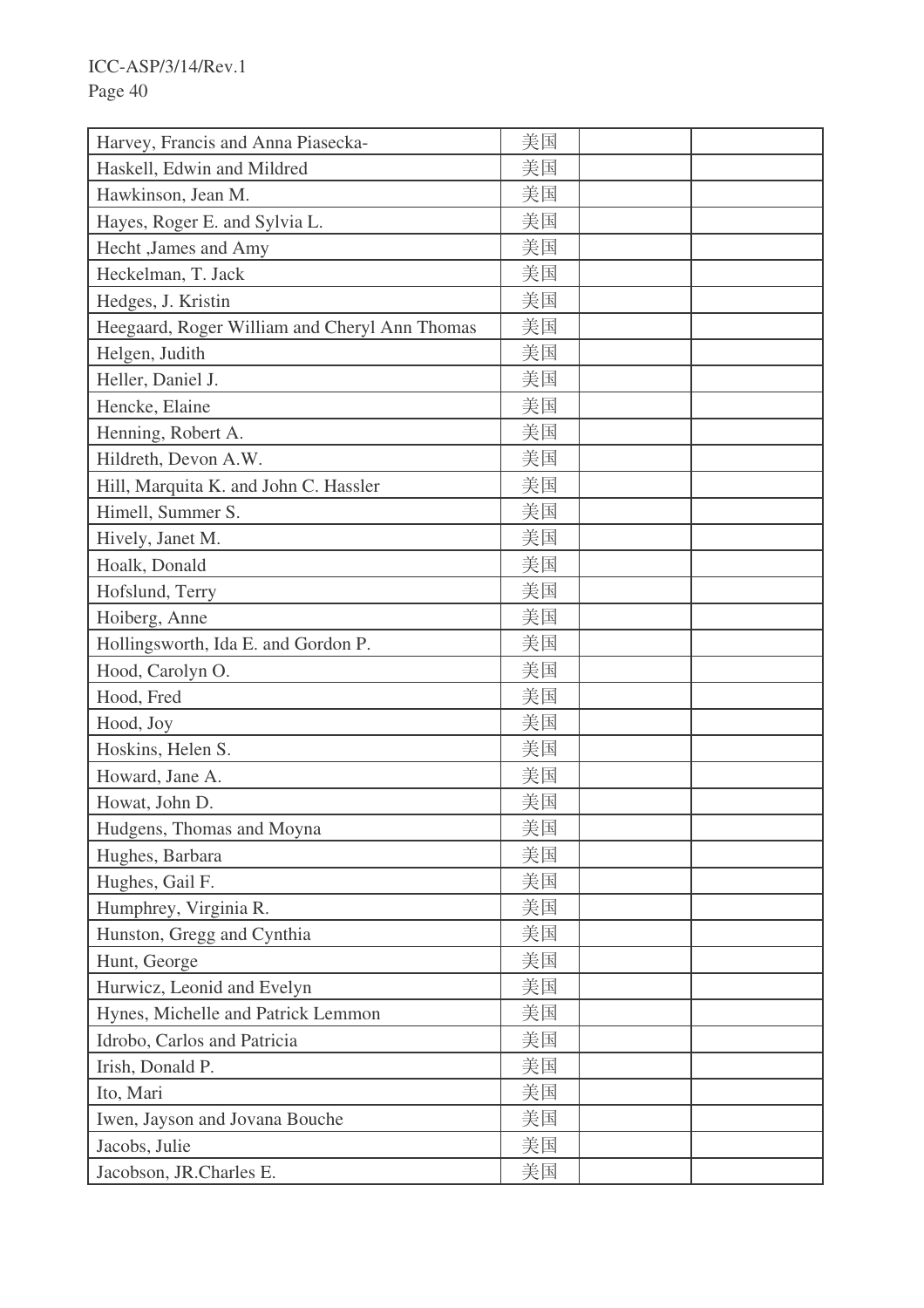| Jensen, Geraldine                         | 美国 |  |
|-------------------------------------------|----|--|
| Johnson, Carl and Ruth                    | 美国 |  |
| Johnson, Charles R. and Ava D.            | 美国 |  |
| Johnson, Karen and Christopher            | 美国 |  |
| Johnson, Lavone I.                        | 美国 |  |
| Johnson, Robert K. and Joycelyn A. JTWROS | 美国 |  |
| Johnson, Sara                             | 美国 |  |
| Jonas, Gilbert and Joyce                  | 美国 |  |
| Jurich, Joscelyn, Joseph and Marilyn      | 美国 |  |
| Juvelin, Loraine and C.Ray                | 美国 |  |
| Kalambokidis, Evangelos                   | 美国 |  |
| Kampa, Timothy J.                         | 美国 |  |
| Karchefski, Carol and Alice               | 美国 |  |
| Karpen, Leah R.                           | 美国 |  |
| Kauer, Harpinder                          | 美国 |  |
| Kaynor, Kenneth & Doris                   | 美国 |  |
| Kebreau, Vladimir and Irina               | 美国 |  |
| Kelemen, Anne                             | 美国 |  |
| Kellenberger, J. and Anne                 | 美国 |  |
| Kelley, Rita and Robert                   | 美国 |  |
| Kellman, Sibyl M.                         | 美国 |  |
| Kelly, Cedar                              | 美国 |  |
| Kenison, Susan                            | 美国 |  |
| Kidney, Joan D.                           | 美国 |  |
| Kim, Angela                               | 美国 |  |
| Kinsman, Judith                           | 美国 |  |
| Kirk, Michael J. and Kristina L.          | 美国 |  |
| Kirkwood, John and Phyllis                | 美国 |  |
| Kirwan, Anna                              | 美国 |  |
| Kissell, Jean and John                    | 美国 |  |
| Knight, Aaron, and Kimberley Adler        | 美国 |  |
| Knight, Charles                           | 美国 |  |
| Knudson, Clint and Barbara                | 美国 |  |
| Koch, James and Harriet                   | 美国 |  |
| Kochetkova, Stella and Oleg Androfagin    | 美国 |  |
| Kolbe, Alice                              | 美国 |  |
| Koller, Sue                               | 美国 |  |
| Kommel, Aziz and Camille Doucet           | 美国 |  |
| Korn, Louis                               | 美国 |  |
| Kosow, George and Elzbieta                | 美国 |  |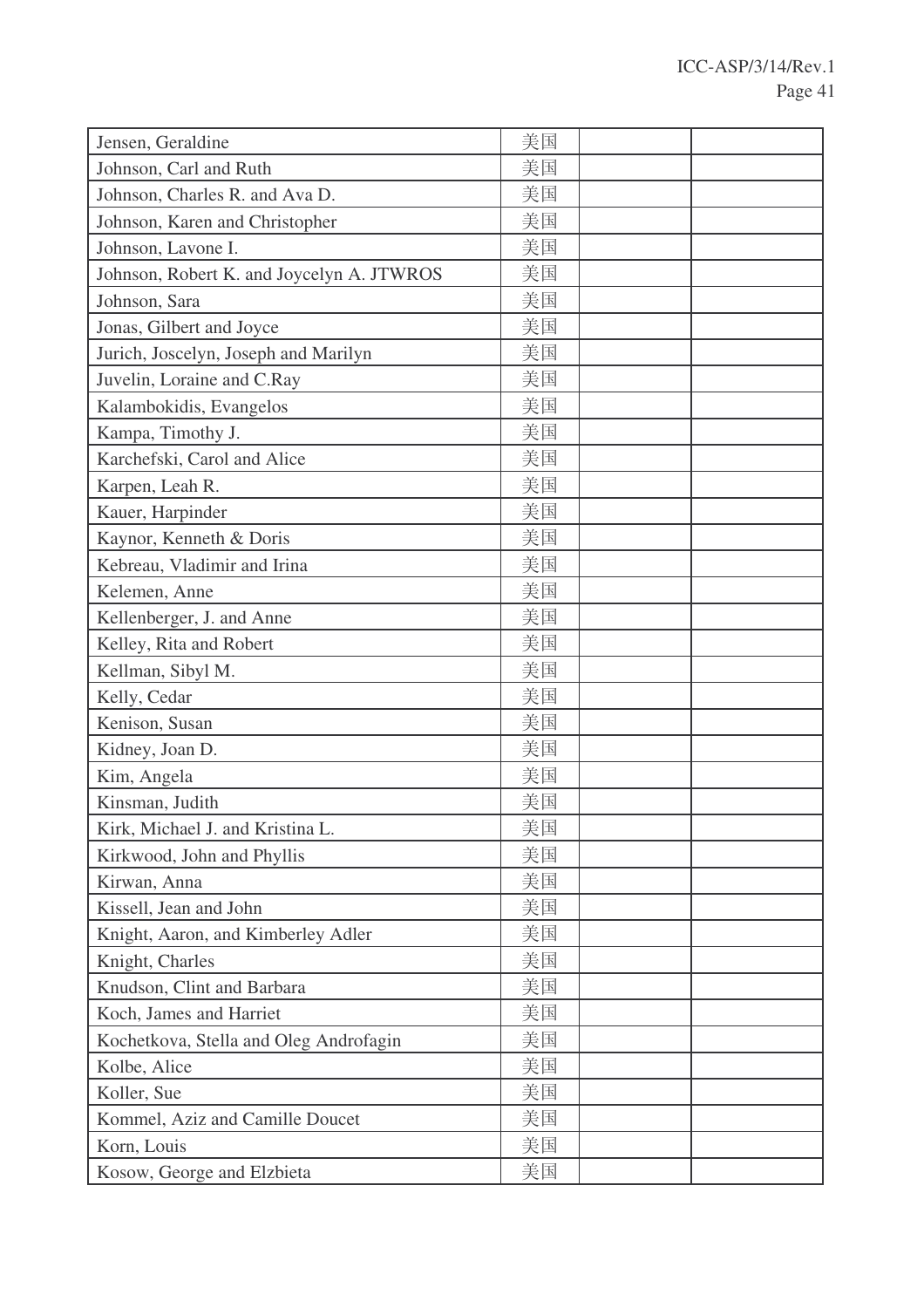| Kraus, Donald and Hope Warshaw       | 美国 |  |
|--------------------------------------|----|--|
| Kriesel, Robert H. and Carole B.     | 美国 |  |
| Kronisch, Myron and Sheila           | 美国 |  |
| Kuhn, James C., III                  | 美国 |  |
| Labonte, David L.                    | 美国 |  |
| Lacy, Dr. Burritt, Jr.               | 美国 |  |
| Laffoon, Rose M.                     | 美国 |  |
| LaMonica, Dana                       | 美国 |  |
| Lane, Kenneth                        | 美国 |  |
| Lang, Amanda and Thomas              | 美国 |  |
| Langer, Leonard O, Jr. and Rollie H. | 美国 |  |
| Langham, Amy A.                      | 美国 |  |
| Langham, Joan M.                     | 美国 |  |
| Lankowitz, Stan and Pat              | 美国 |  |
| Lanning, Stephen H. and Marjorie M.  | 美国 |  |
| Laplante, Shelli L.                  | 美国 |  |
| Lavita, Carrie and Peter             | 美国 |  |
| Lawrence, Harriet                    | 美国 |  |
| Lazzeretti, Linda                    | 美国 |  |
| Leack, Paul G. and Ruth M.           | 美国 |  |
| Lebarton, Chave Krawetz-             | 美国 |  |
| Ledgerwood, Levi and Alison Kaufmann | 美国 |  |
| Ledwidge, Lisa                       | 美国 |  |
| Lefito, Gerald W. and Patricia M.    | 美国 |  |
| Legg, Cathy                          | 美国 |  |
| Leichtman, David and Irene           | 美国 |  |
| Leigh, Mary Randolph                 | 美国 |  |
| Leinback Kreider, Jonathon and Greta | 美国 |  |
| Lemkow, Anna                         | 美国 |  |
| Lenz, Andrew N.                      | 美国 |  |
| Lescher, George and Joanne           | 美国 |  |
| Lester, Catharina D.                 | 美国 |  |
| Lester, Jane and James               | 美国 |  |
| Leventhal, Fred and Jean             | 美国 |  |
| Lilley, Linda                        | 美国 |  |
| Link, Edward and Dolores             | 美国 |  |
| Little, Gordon or Vicki              | 美国 |  |
| Logan, Yvonne E.                     | 美国 |  |
| Lomanto, Andrea                      | 美国 |  |
| Lombard, John                        | 美国 |  |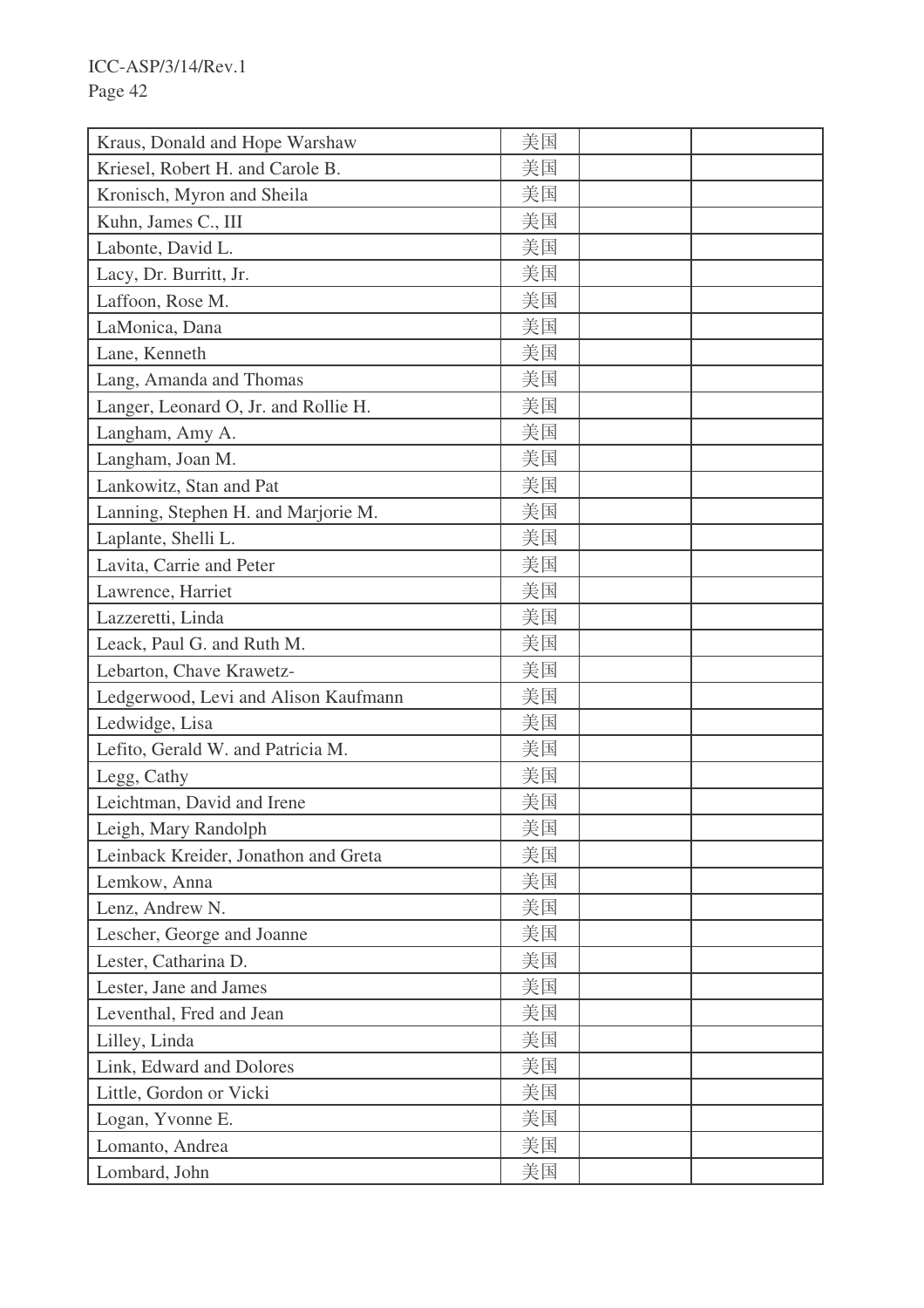| London, Jean D.                            | 美国 |  |
|--------------------------------------------|----|--|
| Long, Anne W.                              | 美国 |  |
| Lorick, Suchita & Darryl                   | 美国 |  |
| Lowrie, Norma A.                           | 美国 |  |
| Lukermann, Barbara L.                      | 美国 |  |
| Lund, Joseph J. and Mary K.                | 美国 |  |
| Lund, M.D.Nancy R.                         | 美国 |  |
| Lynn, John                                 | 美国 |  |
| Lynn, Rev. Edwin Charles and Marjorie Anne | 美国 |  |
| Mabbs, Robert D. and Alice                 | 美国 |  |
| Mabry, George                              | 美国 |  |
| MacDougall, Sarah                          | 美国 |  |
| Majidi, Behrad and Shohreh J.-Majidi       | 美国 |  |
| Malick, Wendie Diane                       | 美国 |  |
| Malmberg, Paul and Geraldine               | 美国 |  |
| Malmuth, Marvin and Sonja                  | 美国 |  |
| Maltz, James C. and Luettgen Ann M.        | 美国 |  |
| Manel, David                               | 美国 |  |
| Maniscalco, Nina K. and Todd A.            | 美国 |  |
| Mann, Polly                                | 美国 |  |
| Maran, Rita                                | 美国 |  |
| Marcuse, Peter                             | 美国 |  |
| Marian, Bert                               | 美国 |  |
| Martin, Donald F. and Mildred M.           | 美国 |  |
| Martinka, Barbara F.                       | 美国 |  |
| Masche,-Millington Kathy                   | 美国 |  |
| Mason Taylor, "Butch"                      | 美国 |  |
| Masselink, Jessica L                       | 美国 |  |
| Mathevet-Femling, Jean and Marcel          | 美国 |  |
| Maufer, Thomas and Deborah                 | 美国 |  |
| Maus, John F. and Joann L.                 | 美国 |  |
| Mayerfeld, Jason                           | 美国 |  |
| McAllister, Steven and Ursula              | 美国 |  |
| McCarthy, Margaret and Derek               | 美国 |  |
| McClelland, Jean N.                        | 美国 |  |
| McCloskey, Paul                            | 美国 |  |
| McGrath, Peggy M.                          | 美国 |  |
| McHugh, Richard and Rosemary               | 美国 |  |
| McLane-Bradley, Lilla                      | 美国 |  |
| McNabb, Geraldine S.                       | 美国 |  |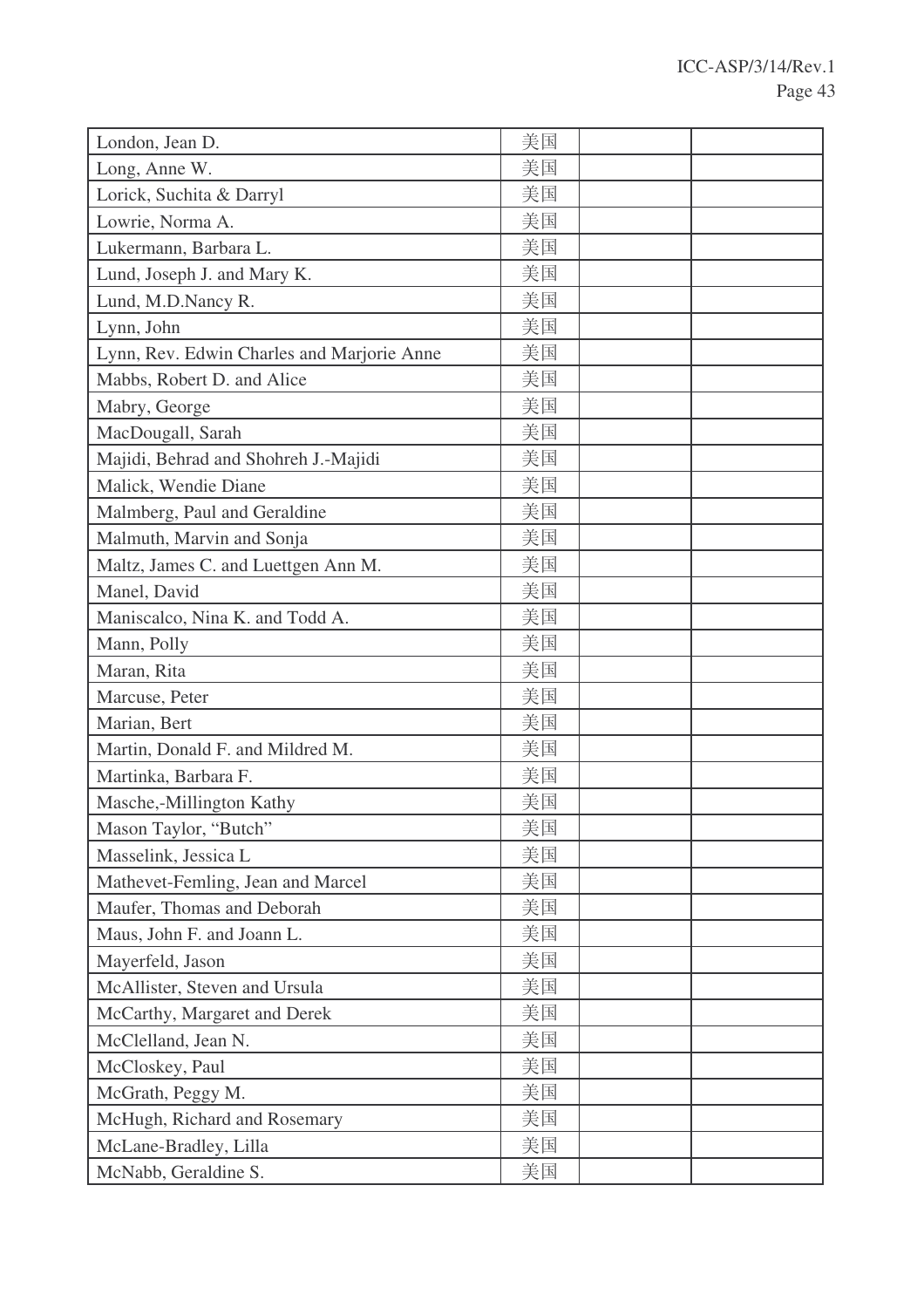| McNaughton, David A. and Julie A.                | 美国 |  |
|--------------------------------------------------|----|--|
| McNeil, Daniel                                   | 美国 |  |
| McNeil, Robert D. and Sara                       | 美国 |  |
| McQuoid, Weir and Vivian                         | 美国 |  |
| Meador, Yvonne                                   | 美国 |  |
| Means, Elizabeth                                 | 美国 |  |
| Meierotto, Richard and Joan                      | 美国 |  |
| Mensen, Regina                                   | 美国 |  |
| Merrill, Carmel S.                               | 美国 |  |
| Messinger, Susan F.                              | 美国 |  |
| Metcalf, Mr and Mrs. R.E.                        | 美国 |  |
| Metke, Deborah E.                                | 美国 |  |
| Metsker Family Trust, Wayne and Johanna Metsker, | 美国 |  |
| <b>TTEE</b>                                      |    |  |
| Mickelson, Gordon A.                             | 美国 |  |
| Miller, Daniel                                   | 美国 |  |
| Mills, Jennifer                                  | 美国 |  |
| Milman, Alexandra                                | 美国 |  |
| Minehart, Beth E.                                | 美国 |  |
| Mitchell, Carol Lynn                             | 美国 |  |
| Morales, Eadith B                                | 美国 |  |
| Morey, Kathleen                                  | 美国 |  |
| Moriarty, Laura E.                               | 美国 |  |
| Morrison, Archie and Hilary                      | 美国 |  |
| Morrison, Beverly and Archie, Jr.                | 美国 |  |
| Morse, Frances L. and Tamara Griffis             | 美国 |  |
| Murphy, Lorna D.                                 | 美国 |  |
| Murphy, Sean P. and Melissa A. Santa Maria.      | 美国 |  |
| Murphy, Stephen W.                               | 美国 |  |
| Murphy, Vincent and Alice                        | 美国 |  |
| Murrin, Evelyn L.                                | 美国 |  |
| Musgrave, Stanley D. and Katherine O.            | 美国 |  |
| Nadeau, Robin                                    | 美国 |  |
| Negley, Maryanna                                 | 美国 |  |
| Negretti, Flora and Anne Logue                   | 美国 |  |
| Nelson, Frederic and Mary Lou                    | 美国 |  |
| Nelson, James W. and Diane                       | 美国 |  |
| Nelson, Walter L. and Joann                      | 美国 |  |
| Newbury, Barbara Little and Ann Little           | 美国 |  |
| Newcomb, B.J. and Richard W.                     | 美国 |  |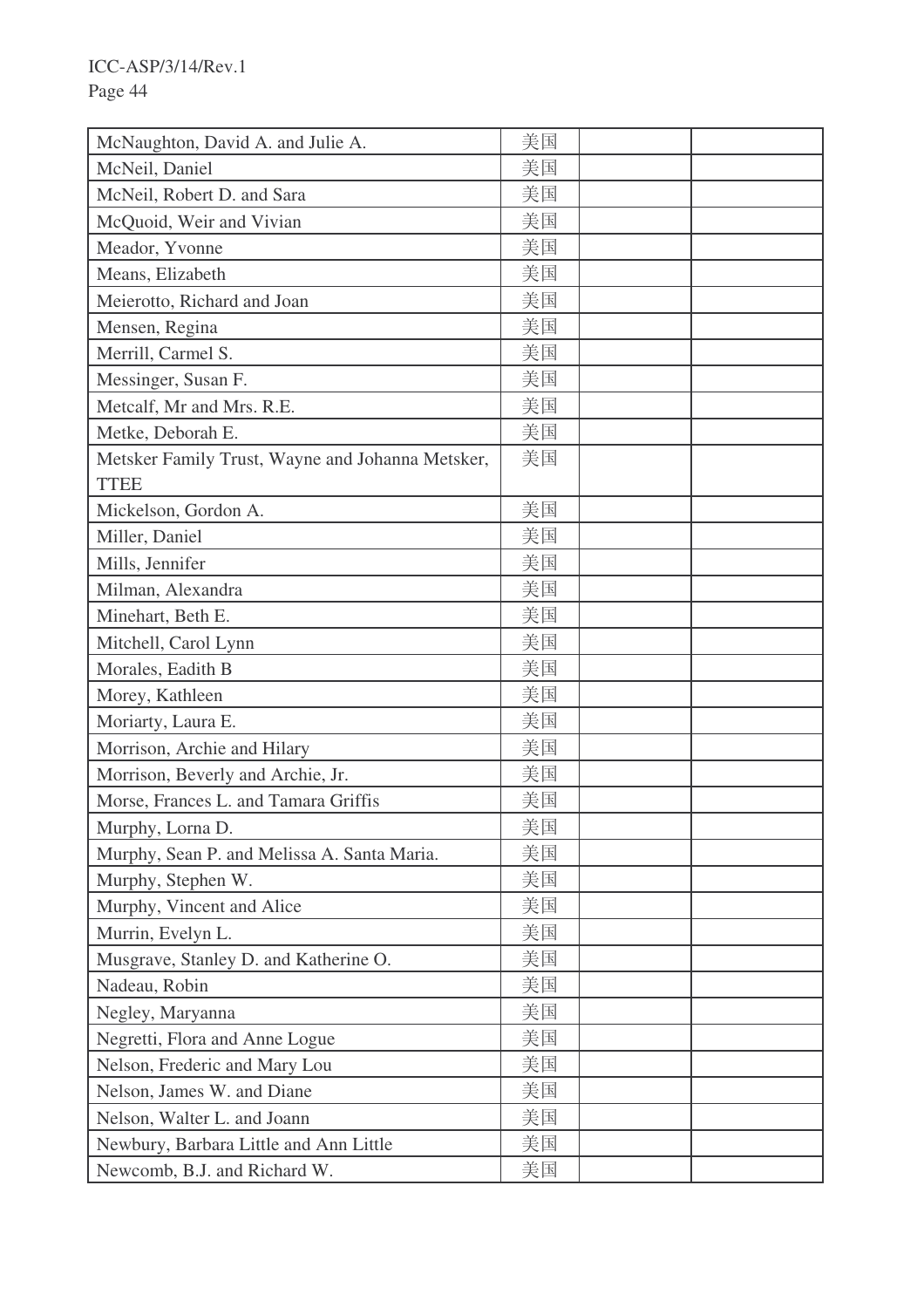| Newlon, W. and Margaret Tauxe             | 美国 |  |
|-------------------------------------------|----|--|
| Neyhart, Dirk                             | 美国 |  |
| Niccolls, S. Thomas and Elizabeth         | 美国 |  |
| Nickpay, Shahhriar and Behshid            | 美国 |  |
| O'Brien, Shannon                          | 美国 |  |
| O'Hara, James W. and Marjorie             | 美国 |  |
| Ofner, Peter and Nancy C. Amstutz.        | 美国 |  |
| Olson, O. Russell and Jean S.             | 美国 |  |
| Oltarzewski, Diane                        | 美国 |  |
| Orengo, Agustin                           | 美国 |  |
| Paesch, Marilyn                           | 美国 |  |
| Page, Theodore S.                         | 美国 |  |
| Pakko, Nancy L                            | 美国 |  |
| Palley, Meg                               | 美国 |  |
| Palmeire, Darwin                          | 美国 |  |
| Papadopoulos, Nikoleta F.                 | 美国 |  |
| Parcells, Barbara                         | 美国 |  |
| Pardee, Louise M.                         | 美国 |  |
| Parks, Susan                              | 美国 |  |
| Parle, Catherine Walsh                    | 美国 |  |
| Parsons, John C., Jr. and Joan            | 美国 |  |
| Paspalis, Katherine A.                    | 美国 |  |
| Patel, Narendra                           | 美国 |  |
| Paul, Alexander                           | 美国 |  |
| Pauley, Bernice M.                        | 美国 |  |
| Pavlick, Anthony L. and Lenore J.         | 美国 |  |
| Pavlick, Lenore                           | 美国 |  |
| Payne, Patricia B.                        | 美国 |  |
| Payson Parra, Erica                       | 美国 |  |
| Peacethings                               | 美国 |  |
| Pearce, Suzanne                           | 美国 |  |
| Peckinpaugh, E. Diane                     | 美国 |  |
| Pellmyr, N. Olof and Elise J. Augenstein. | 美国 |  |
| Pender, S. Chris                          | 美国 |  |
| Pendergrast, Florence B.                  | 美国 |  |
| Perricelli, Eugene M. and Claire S.       | 美国 |  |
| Petersen, Stella                          | 美国 |  |
| Peterson, Arlo L.                         | 美国 |  |
| Phelps, James D. and Lillian Sue          | 美国 |  |
| Pilcher, Donald M.                        | 美国 |  |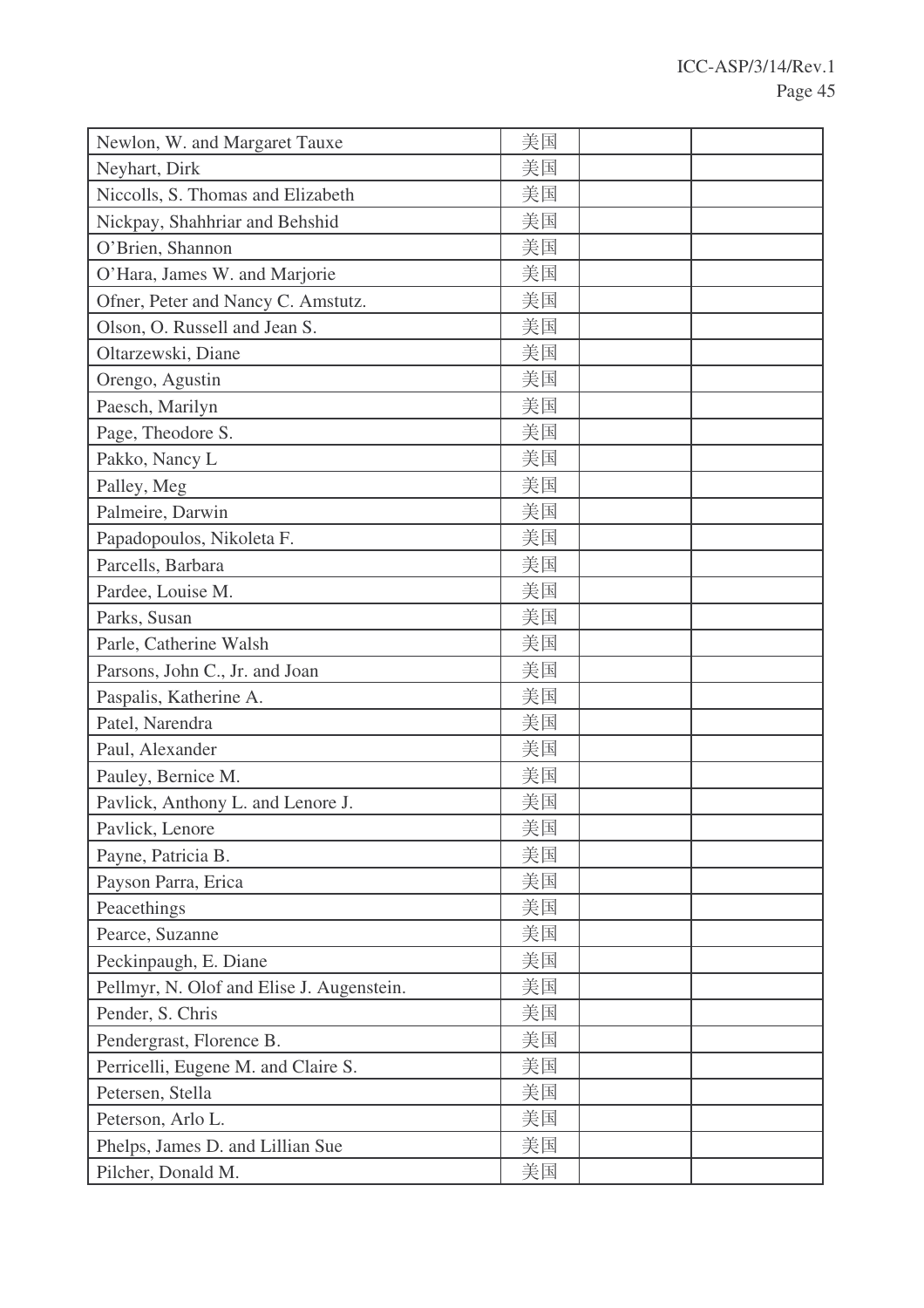| Pine, Edward F. and Ella            | 美国 |  |
|-------------------------------------|----|--|
| Pittman, Diane and Krantz Lawrence  | 美国 |  |
| Plotkin, Robert                     | 美国 |  |
| Plum, Thomas and Lana Lee           | 美国 |  |
| Podorsek, Joseph and Mary Ann       | 美国 |  |
| Polansky, Joe                       | 美国 |  |
| Polivy, Ellen L                     | 美国 |  |
| Pope, Calvin P and Rowena           | 美国 |  |
| Poulson, Judi and Le Roy            | 美国 |  |
| Pound, Abgail                       | 美国 |  |
| Powell, Jane H.                     | 美国 |  |
| Purdy, Herbert G. and Virginia W.   | 美国 |  |
| Purkaple, Ruth H.                   | 美国 |  |
| Raboni, Lorelle Maria               | 美国 |  |
| Radamaker, Ted and Patricia         | 美国 |  |
| Raitt, Bonnie                       | 美国 |  |
| Rakay, M.M.                         | 美国 |  |
| Ramnaraine, Cecil C.                | 美国 |  |
| Ramp, Floyd and Marjorie            | 美国 |  |
| Raphael, Gervase                    | 美国 |  |
| Ratio, Corp.                        | 美国 |  |
| Ravelo, Anna                        | 美国 |  |
| Reckdahl, Segwald and Martha        | 美国 |  |
| Reddy, Elizabeth C.                 | 美国 |  |
| Redemann, David H. and Caryn L.     | 美国 |  |
| Reeder, Barbara E.                  | 美国 |  |
| Refior, Betty Phelps                | 美国 |  |
| Reind, lLeslie                      | 美国 |  |
| Reine, Ken and Sandra               | 美国 |  |
| Remington, M.                       | 美国 |  |
| Rhodes, J. M. and C.                | 美国 |  |
| Rich, Nathan and Anne               | 美国 |  |
| Richards, Brent A.                  | 美国 |  |
| Richardson, Ann and Rodney          | 美国 |  |
| Richardson, David B.                | 美国 |  |
| Richardson, Ingemarie and Frederick | 美国 |  |
| Rieber, June                        | 美国 |  |
| Riege, John and Sali                | 美国 |  |
| Riley, Mark and Barbara             | 美国 |  |
| Ripp, Thomas R.                     | 美国 |  |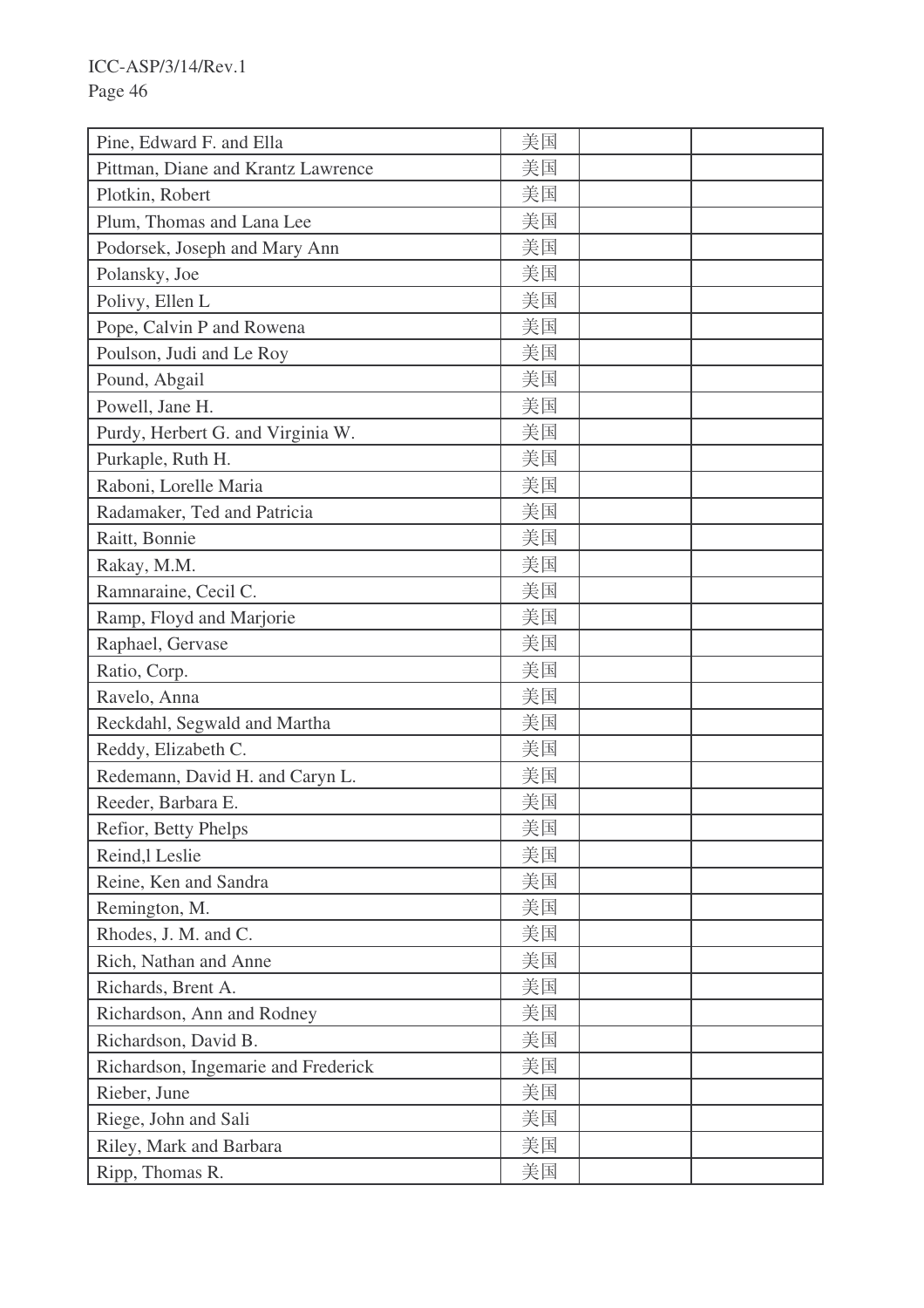| Ritscher, Meredith A.            | 美国 |  |
|----------------------------------|----|--|
| Robert, H. and He                | 美国 |  |
| Robertson, Christopher T.        | 美国 |  |
| Robinson, Richard R.             | 美国 |  |
| Rockey, Charles and Frances      | 美国 |  |
| Rodriguez, Betzaida              | 美国 |  |
| Roger, J.                        | 美国 |  |
| Roger, Nolette                   | 美国 |  |
| Rohan, William P.                | 美国 |  |
| Rohde, Kermit J                  | 美国 |  |
| Rose, Sandra K.                  | 美国 |  |
| Rosinia, Richard and Pamela      | 美国 |  |
| Rossiter, Hank and Marilyn       | 美国 |  |
| Rossiter, Richard C. and Lynn R. | 美国 |  |
| Rothfusz, Marvin and Judith      | 美国 |  |
| Rounds, Mrs. D.D.                | 美国 |  |
| Rowe, Norma                      | 美国 |  |
| Rubin, Julia (Julia Ormond)      | 美国 |  |
| Rugg, Kathryn                    | 美国 |  |
| Rydell, Edmund W. F.             | 美国 |  |
| Salick, Michael and Janet        | 美国 |  |
| Salick, Michael R. and Janet L.  | 美国 |  |
| Salpeter, E.E. and Lhamo Shouse  | 美国 |  |
| Salzwedel, Kenneth and Kathleen  | 美国 |  |
| Samuelson, Barbara A.            | 美国 |  |
| Sanchez, Ramon and Toby          | 美国 |  |
| Saunders, David B. and Emily     | 美国 |  |
| Saunders, Kathy and Harold       | 美国 |  |
| Savage, Alfred and Lillian       | 美国 |  |
| Save our World                   | 美国 |  |
| Savin, Skowhegan                 | 美国 |  |
| Saxon, John                      | 美国 |  |
| Schauder, Bonita                 | 美国 |  |
| Schiesser, M. Cathryn            | 美国 |  |
| Schmidt, Marian                  | 美国 |  |
| Schmit, Joseph L. and Marilyn T. | 美国 |  |
| Schmitz, Robert L.               | 美国 |  |
| Schoenberg, Andrew A.            | 美国 |  |
| Schoonover, Betty H.             | 美国 |  |
| Schrock, Valerie J.              | 美国 |  |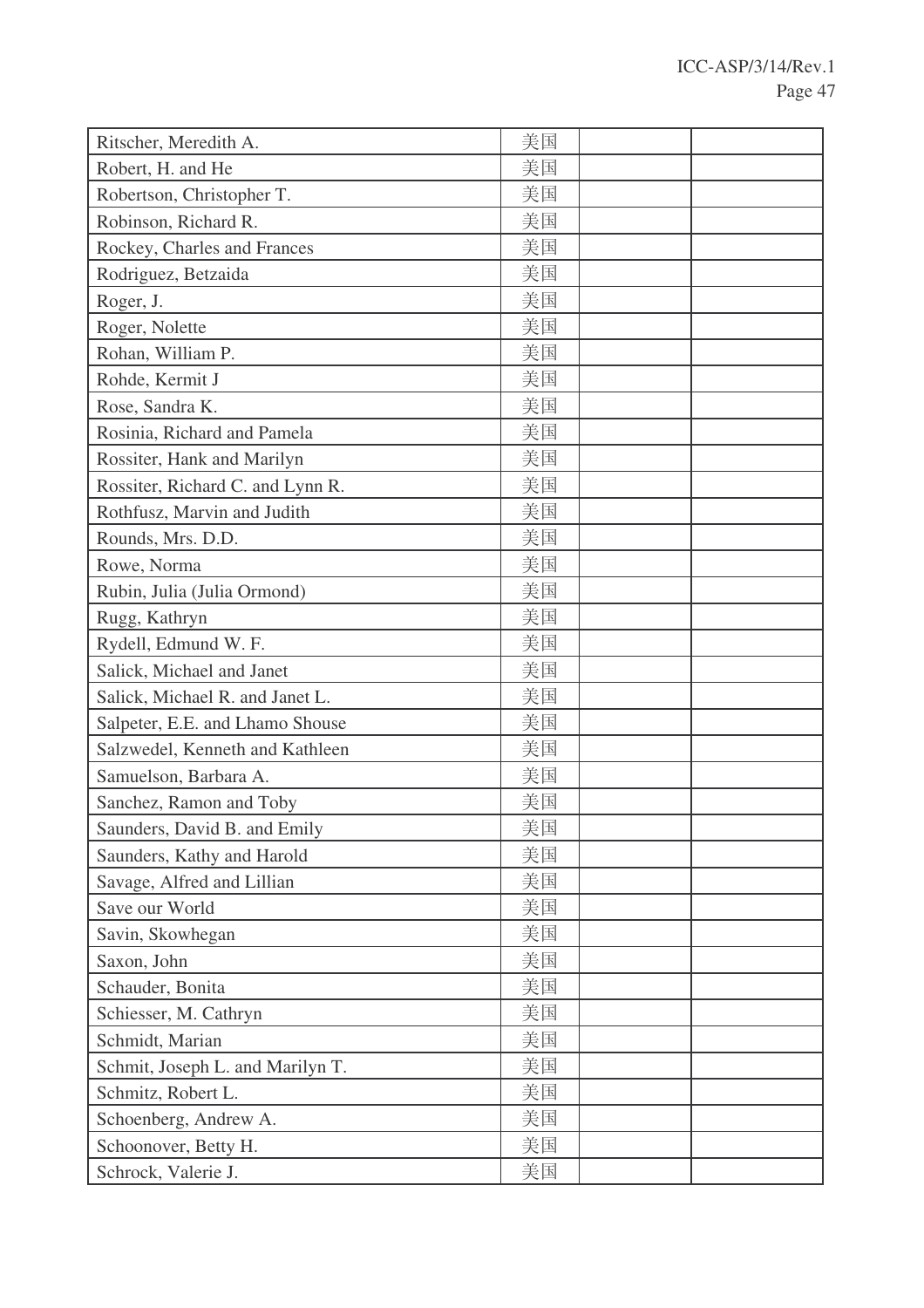| Schroeder, John and Charlotte               | 美国 |  |
|---------------------------------------------|----|--|
| Schroeppel, Stephen                         | 美国 |  |
| Schryver, Stephen                           | 美国 |  |
| Schumacher, Beth Ann                        | 美国 |  |
| Schwarttzberg, Phillip and Elizabeth Nelson | 美国 |  |
| Schwartz, William                           | 美国 |  |
| Schwartzberg, Joseph E.                     | 美国 |  |
| Scott, Catherine A.                         | 美国 |  |
| Scott, Frances                              | 美国 |  |
| Seasholes, Bradbury and Frances             | 美国 |  |
| Seidl, Jean M.                              | 美国 |  |
| Seldon, Niles A.                            | 美国 |  |
| Sellers, Robert M.                          | 美国 |  |
| Seloheim, Sara E.                           | 美国 |  |
| Shahidi, M. Jay                             | 美国 |  |
| Shainline, Anne                             | 美国 |  |
| Shakhnovich, Basya                          | 美国 |  |
| Shapiro, Paula                              | 美国 |  |
| Shaw, John B. and Julia S.                  | 美国 |  |
| Shaw, Virginia and David S. Green           | 美国 |  |
| Sheldon, Horace and Marilyn Flynn           | 美国 |  |
| Shepard, Jennifer                           | 美国 |  |
| Sheppard, E.S. and Helga Leitner            | 美国 |  |
| Shively, Daniel C. and Joanne T.            | 美国 |  |
| Shulman, Bonnie                             | 美国 |  |
| Shwartz, Howard                             | 美国 |  |
| Silverman, Ann Corley and Tin Porch Paper   | 美国 |  |
| Sim, Lynne                                  | 美国 |  |
| Simcox, David E.                            | 美国 |  |
| Simmons, David L. and Nora                  | 美国 |  |
| Simon, Marianne and Tom Leamon              | 美国 |  |
| Simpson, James                              | 美国 |  |
| Siskind, Erica Monet                        | 美国 |  |
| Sisters of the Living World                 | 美国 |  |
| Sites, Jean B                               | 美国 |  |
| Skolnick, Andrew A.                         | 美国 |  |
| Small, Neal                                 | 美国 |  |
| Smiley, Sandra                              | 美国 |  |
| Smith, Harlan M and Margaret G.             | 美国 |  |
| Smith, Karen S.                             | 美国 |  |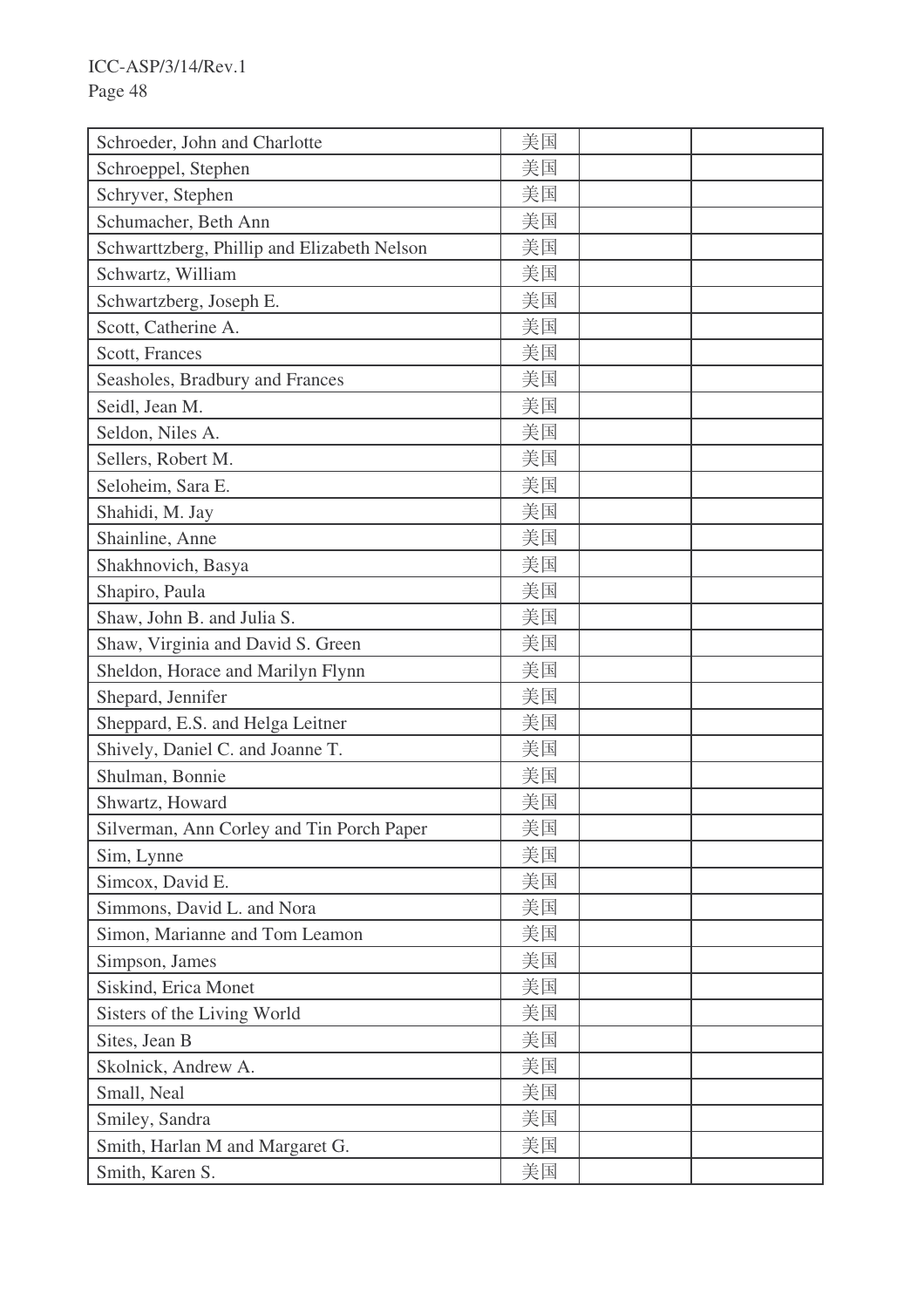| Smith, Verlyn O.                           | 美国 |  |
|--------------------------------------------|----|--|
| Smith, Wheeler and Guyla A.                | 美国 |  |
| Snortum, Elizabeth                         | 美国 |  |
| Snyder, Doug                               | 美国 |  |
| Snyder, Wayne and Judith J.                | 美国 |  |
| Somma, Darin A.                            | 美国 |  |
| Sonnen, John S.                            | 美国 |  |
| Sovik, Edward A. and Anne                  | 美国 |  |
| Spark, Elizabeth C.                        | 美国 |  |
| Spaulding, James and Ruth                  | 美国 |  |
| Spauling, Seth J. and Stephanie G.         | 美国 |  |
| Spears, Marguerite                         | 美国 |  |
| Spenner, Joel M.                           | 美国 |  |
| Spitze, Glenys L.                          | 美国 |  |
| Spitzer, Richard C.                        | 美国 |  |
| Starks, Terril D.                          | 美国 |  |
| Starrett, Raymond                          | 美国 |  |
| Staus, Evelyn A.                           | 美国 |  |
| Stedman, Bruce                             | 美国 |  |
| Steger, Phillip J.                         | 美国 |  |
| Steichen, Florence, CSJ                    | 美国 |  |
| Steinbach, Eleanor and Joseph              | 美国 |  |
| Stevenson, Robert and Virginia             | 美国 |  |
| Stewart, Frances I.                        | 美国 |  |
| Stimpson, Wesley and Patricia              | 美国 |  |
| Stone, Karen E.                            | 美国 |  |
| Stone, Stephanie M.                        | 美国 |  |
| Storlie, Joanne L.                         | 美国 |  |
| Story, Charles and Gladys                  | 美国 |  |
| Strater, Jeremy                            | 美国 |  |
| Strickland, James and Olga                 | 美国 |  |
| Stuart, Bryan G.                           | 美国 |  |
| Stuepfert, Dale L.                         | 美国 |  |
| Sulerud, Grace K. and Ralph L.             | 美国 |  |
| Sutton, David L.                           | 美国 |  |
| Swit, Loretta                              | 美国 |  |
| Symons, Stacy and Frank                    | 美国 |  |
| Tarler, Jay and Claudia Apfelbaum          | 美国 |  |
| Taylor Family Revocable Living Trust, DTD. |    |  |
| Richard and Sadie Taylor, TTEE             | 美国 |  |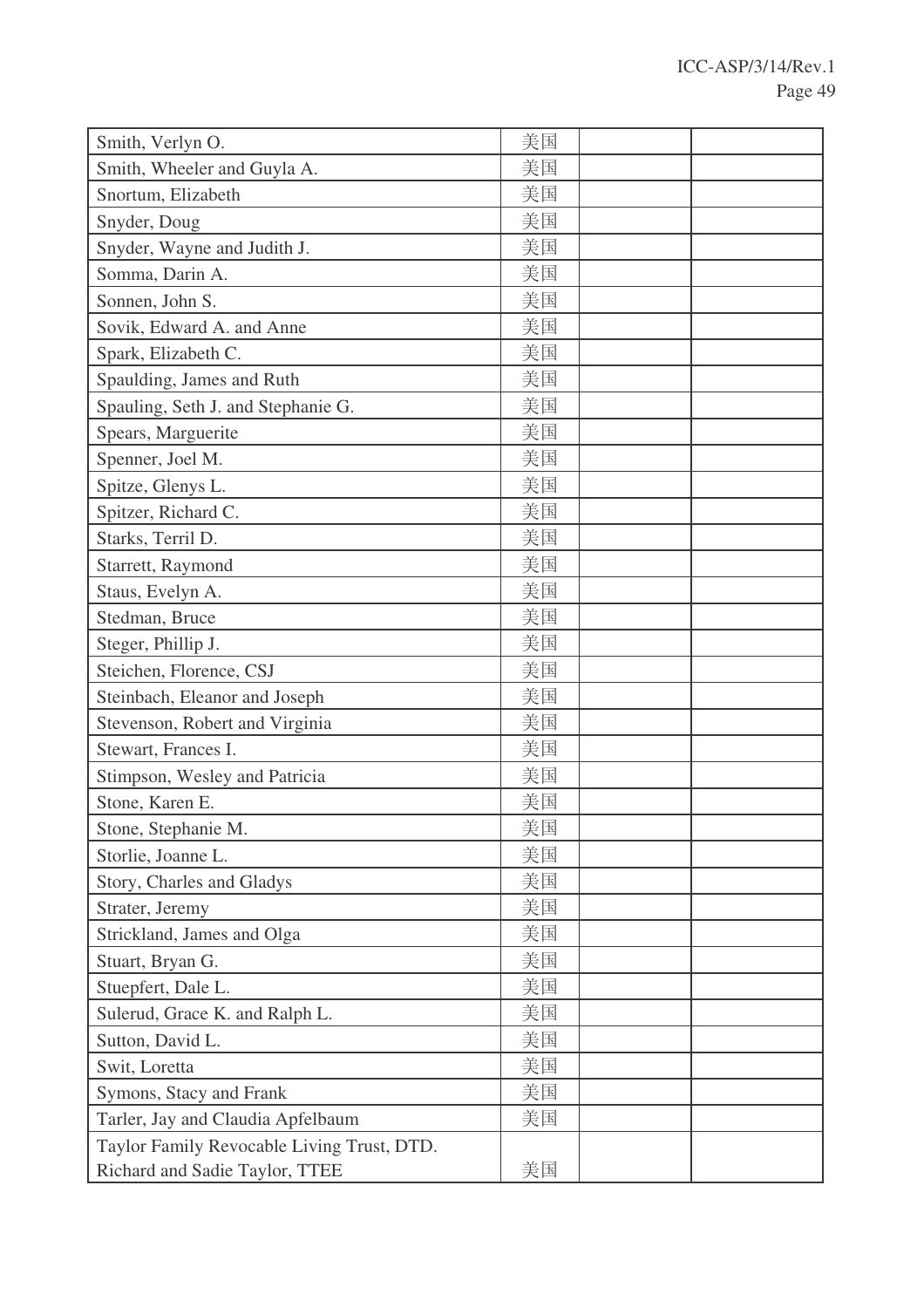| Taylor, Dennis                             | 美国 |  |
|--------------------------------------------|----|--|
| Taylor, Emily Elizabeth                    | 美国 |  |
| Teague, Sharry B.                          | 美国 |  |
| Tedford, Amy K.                            | 美国 |  |
| Terna, Frederick and Rebecca L. Shiffman   | 美国 |  |
| Thakur, Manavendra K. and Gail S.          | 美国 |  |
| Thomas, Cheryl                             | 美国 |  |
| Thomas, R. and Dorothy V. Myers            | 美国 |  |
| Thompson, Donald and Jan Oen               | 美国 |  |
| Thompson, Lewis J.                         | 美国 |  |
| Thompson, Peter J                          | 美国 |  |
| Thornton, Majorie E.                       | 美国 |  |
| Thorsen, Tore                              | 美国 |  |
| Thygeson Ttee, Kristin                     | 美国 |  |
| Tillotson, J. Mark                         | 美国 |  |
| Timoshenko, Nadezhda                       | 美国 |  |
| Trenholm, Richard and Christine            | 美国 |  |
| Turnrose, Paul H.                          | 美国 |  |
| Unterleitner, Fred                         | 美国 |  |
| Utiger, Wayne and Dorothy                  | 美国 |  |
| Valois, Frederica and John                 | 美国 |  |
| Van Schaack, Beth M. and Brent Dennis Lang | 美国 |  |
| Van Slambrouck, Paul and Sally J.          | 美国 |  |
| Vande Bunt, Joyce                          | 美国 |  |
| VanDeBogart, James and Mildred             | 美国 |  |
| Vanderpool, Reba                           | 美国 |  |
| Varney, Yoshi A.                           | 美国 |  |
| Vaubel, Lawrence J. and Carol L.           | 美国 |  |
| Vaughan, Linda and Robert                  | 美国 |  |
| Vialle, Marilyn                            | 美国 |  |
| Viscusi, Margo                             | 美国 |  |
| Vitto, Cynthia                             | 美国 |  |
| Vizedom, Monika B.                         | 美国 |  |
| Volk, Karl J.                              | 美国 |  |
| Vonwahlde, George and Mary                 | 美国 |  |
| Waddell, William B and Shirley J.          | 美国 |  |
| Wagner, James B.                           | 美国 |  |
| Wagner, James D. and Virginia Marie        | 美国 |  |
| Wagner, R.C                                | 美国 |  |
| Wagner, R.C. and Esther                    | 美国 |  |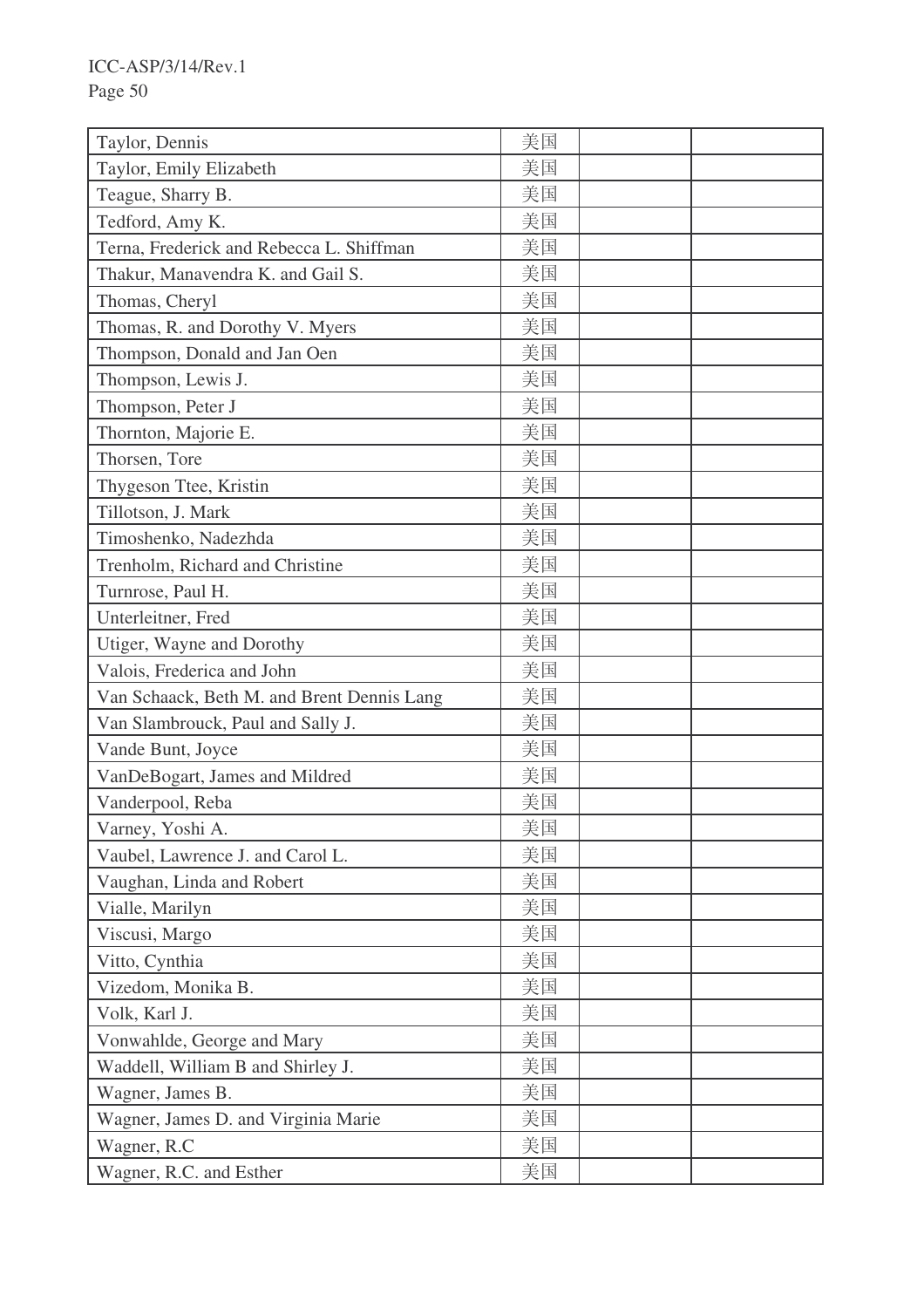| Wahl, Rosalie E.                  | 美国 |  |
|-----------------------------------|----|--|
| Walker, Michael S. and Julie S.   | 美国 |  |
| Walker, Tatjana and Todd          | 美国 |  |
| Wallace, Mary Jane                | 美国 |  |
| Wallace, Wesley                   | 美国 |  |
| Walsh, Anne and D.A.              | 美国 |  |
| Wangh, Anne                       | 美国 |  |
| Washburn, Arthur and Pauline      | 美国 |  |
| Wasilik, Jeanne Marie             | 美国 |  |
| Wasser, Dewey and Julie           | 美国 |  |
| Watchman, Janet and Joel Weisberg | 美国 |  |
| Wazeka, Marjorie                  | 美国 |  |
| Weaver, Dennis and Gerry          | 美国 |  |
| Weber, David and Ilona            | 美国 |  |
| Wedin, Carolyn                    | 美国 |  |
| Weeks, Karen                      | 美国 |  |
| Weidemann, Elaine M.S.            | 美国 |  |
| Weissman, IRA                     | 美国 |  |
| Wells, Patricia                   | 美国 |  |
| Wentworth, Elizabeth R.           | 美国 |  |
| Wentworth, Nancy A.               | 美国 |  |
| Wessbecher, Roy                   | 美国 |  |
| Westergren, George A. and Marcy   | 美国 |  |
| Weston Besse, Virginia            | 美国 |  |
| White, James G. and Mary S.       | 美国 |  |
| Whiting, Janice                   | 美国 |  |
| Whitman, Lois Q.                  | 美国 |  |
| Wickes, Francine A.               | 美国 |  |
| Wickstrom, Beverly and David      | 美国 |  |
| Wike, Pamela                      | 美国 |  |
| Wilff, Martin R.                  | 美国 |  |
| Willard,, James, Jr.              | 美国 |  |
| Williams, David Eugene and Aileen | 美国 |  |
| Wilson, Olive                     | 美国 |  |
| Winchell, Gordon and Enid         | 美国 |  |
| Winter, Tanja                     | 美国 |  |
| Winters, Sandra and Edward        | 美国 |  |
| Wittman, Wayne C.                 | 美国 |  |
| Woerner, Christopher R.           | 美国 |  |
| Wolf, John H. and Jean K.         | 美国 |  |